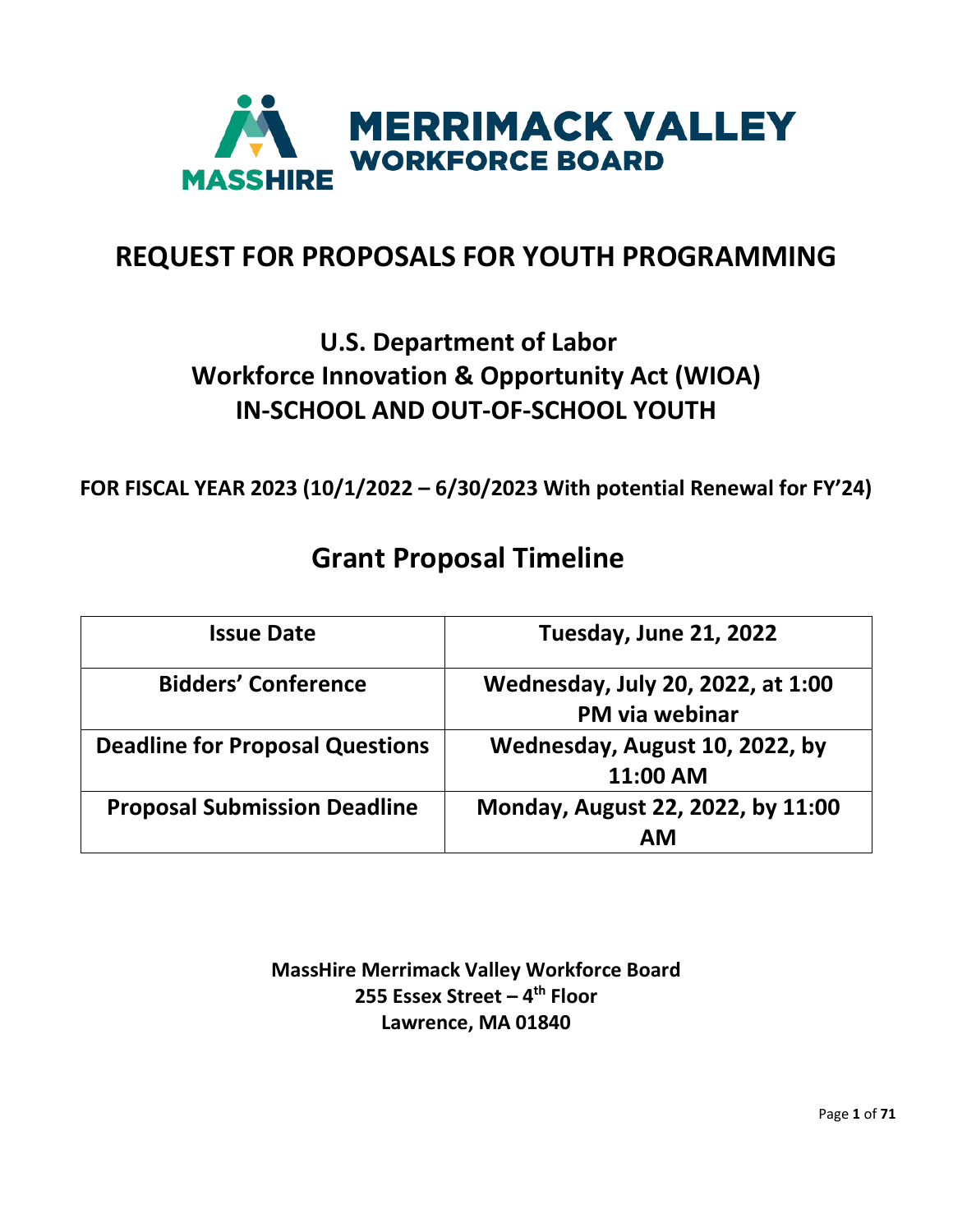## **Table of Contents**

| ı. |  |
|----|--|
|    |  |
|    |  |
|    |  |
|    |  |
| н. |  |
|    |  |
|    |  |
|    |  |
|    |  |
|    |  |
|    |  |
|    |  |
|    |  |
|    |  |
|    |  |
|    |  |
|    |  |
|    |  |
|    |  |
|    |  |
|    |  |
|    |  |
|    |  |
| v. |  |
|    |  |
|    |  |
|    |  |
|    |  |
|    |  |
|    |  |
|    |  |
|    |  |
|    |  |
|    |  |
|    |  |
|    |  |
|    |  |
|    |  |
|    |  |
|    |  |
|    |  |
|    |  |
|    |  |
|    |  |
|    |  |
|    |  |
|    |  |
|    |  |
|    |  |
|    |  |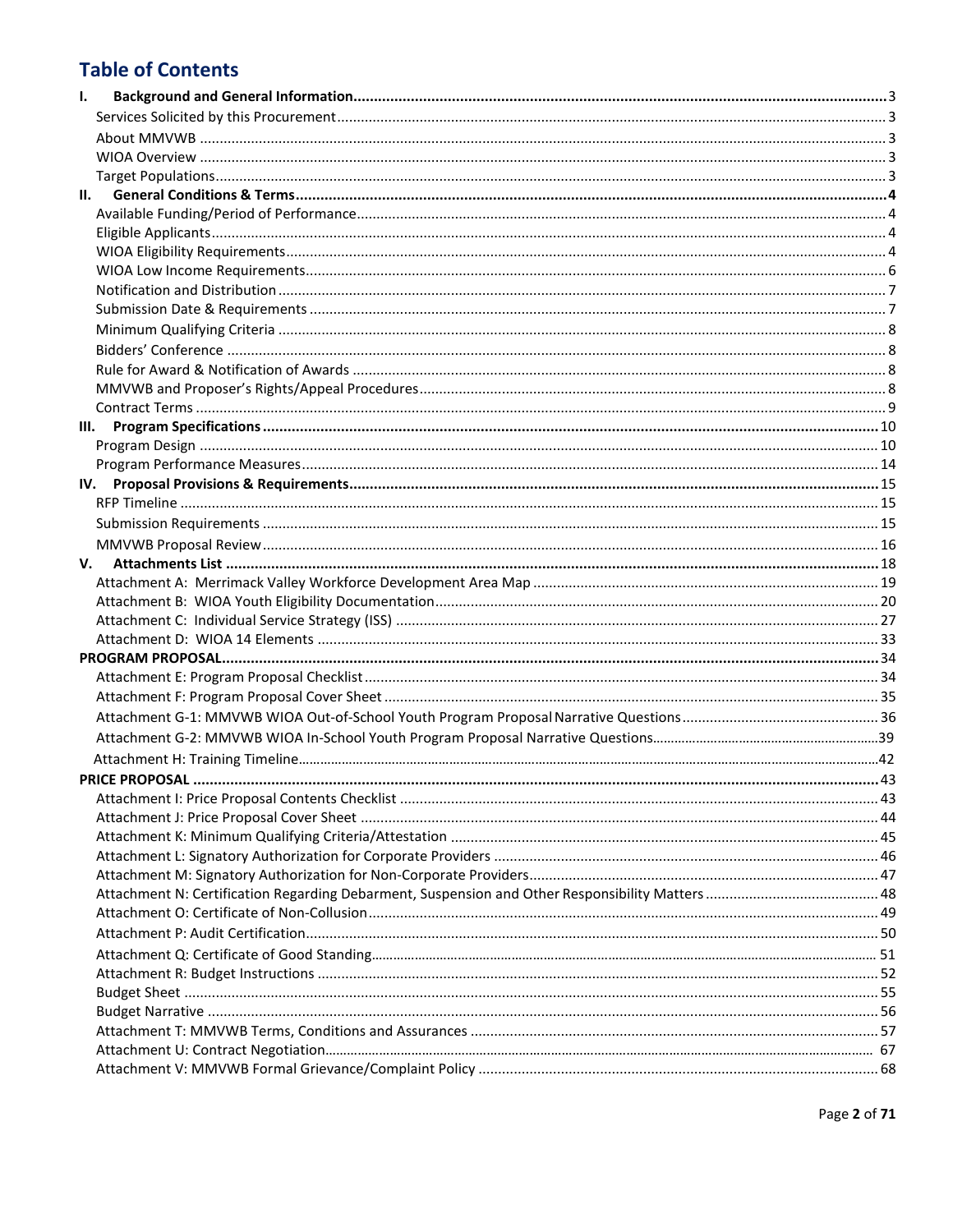## <span id="page-2-0"></span>**I. Background and General Information**

## <span id="page-2-1"></span>**Services Solicited by this Procurement**

The MassHire Merrimack Valley Workforce Board (MMVWB) is seeking providers who will singularly or collaboratively provide comprehensive services for WIOA eligible In-School youth between the ages of 14-21 and/or Out-of-School youth between the ages of 16-24 who reside within the following cities and towns: Andover, Amesbury, Boxford, Georgetown, Groveland, Haverhill, Lawrence, Merrimac, Methuen, Newbury, Newburyport, North Andover, Rowley, Salisbury, and West Newbury. This area is collectively known as the Merrimack Valley Workforce Development Area. The MMVWB is seeking innovative proposals for programs that will perform recruitment and outreach, intense case management, paid and unpaid work experiences, career readiness activities, career pathway activities, educational activities assisting with the attainment of a High School Equivalency (HiSET/GED), occupational skills training leading to an industry recognized credential, financial literacy activities, self and career assessments, follow-up services for one year after program exit. Successful bidders will offer year- round programs that directly address the barriers facing our young people.

## <span id="page-2-2"></span>**About the MassHire Merrimack Valley Workforce Board (MMVWB)**

The MMVWB is one of 16 Workforce Boards throughout Massachusetts, composed of knowledgeable and influential business and community leaders who are appointed by the Mayor of Lawrence on behalf of the fifteen communities that make up the region. As a regional entity, we work closely with our local municipalities to bolster economic development and employment and to provide businesses in our region with the best trained workforce possible. The region is comprised of the following cities and towns: Andover, Amesbury, Boxford, Georgetown, Groveland, Haverhill, Lawrence, Merrimac, Methuen, Newbury, Newburyport, North Andover, Rowley, Salisbury, and West Newbury. The board serves as the oversight and policy-making body for federally funded employment and training services in the region. The board also has the broader role of addressing critical labor market issues and developing strategic partnerships with local leaders in economic development, the K-12 and higher education system, government agencies, chambers of commerce, community-based and labor organizations.

## **Workforce Innovation and Opportunity Act Overview**

The Workforce Innovation and Opportunity Act (WIOA) was signed into law on July 22, 2014, and is designed to help job seekers access employment, education, training, and support services to succeed in the labor market and to match employers with the skilled workers they need to compete in the global economy. WIOA emphasizes servicing youth within a year-round comprehensive workforce development system that is outcome based and is built on services around a set of fourteen required program elements.

Successful proposals will be funded through WIOA. Performance and full compliance with federal, state, and local statutes, including all terms of the contract will be monitored and executed by the MMVWB. For more information and a copy of the WIOA regulations go to [http://www.doleta.gov/wioa/.](http://www.doleta.gov/wioa/)

## <span id="page-2-3"></span>**Target Populations**

The Workforce Innovation and Opportunity Act (WIOA) serves two youth participant populations: In-School and Out-of-School youth.

For the purposes of this RFP, the target population for **in-school youth (ISY)** is defined as a youth between the **ages of 14-21** and is attending school (as defined by state law), including secondary and postsecondary school. The target population for an **out-of-school youth (OSY) is** defined as a youth who is not enrolled in any school and between the **ages of 16-24**.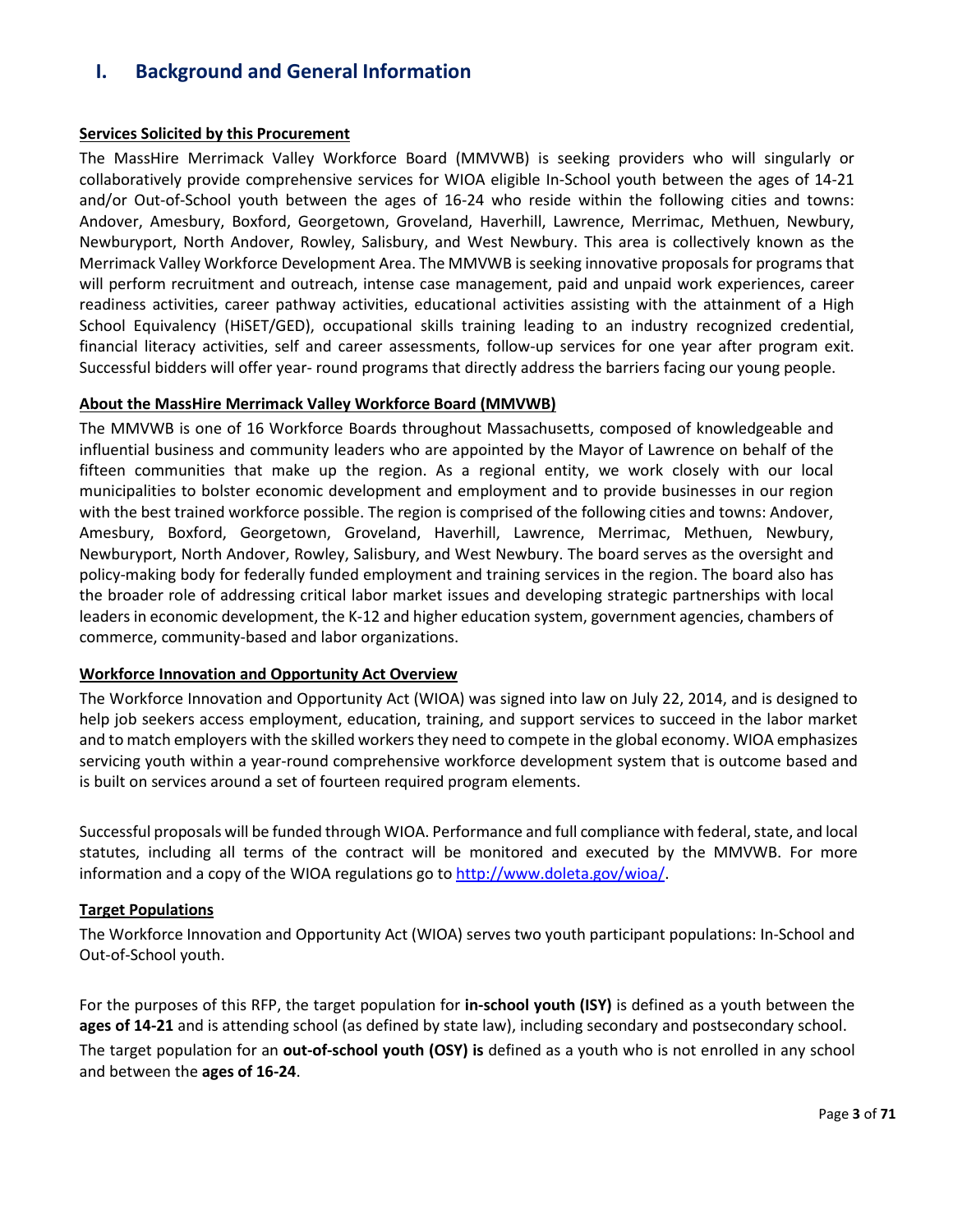## <span id="page-3-0"></span>**II. General Conditions & Terms**

### <span id="page-3-1"></span>**Available Funding/Period of Performance**

Up to \$320,000 WIOA Youth funds available for a combination of In-School-Youth and Out-of-School Programs. The Period of Performance is October 1, 2022 – June 30, 2023, with potential renewal for FY 2024.

Terms, conditions, and specifications of this RFP are subject to change. Contracts are awarded for a one-year period, with the possibility of a second year, based on performance and funding availability. The MMVWB will allocate a minimum of 75% of the WIOA funds to provide activities to out-of-school youth. The final percentage will be based on the final WIOA Youth allocation and the responses received and reviewed

### **Eligible Applicants (Entities that can apply for program funding)**

<span id="page-3-2"></span>Applicants eligible to submit a proposal(s) are public or private agencies, public school systems, units of government, non-profit, faith based and community-based organizations, labor groups, private businesses and employers, proprietary schools, community and state colleges, post-secondary accredited schools and other qualified educational and training institutions who have demonstrated successful performance in serving youth, especially low-income youth. Proposals that demonstrate sustainable partnerships between employers, youth serving agencies, school districts and workforce/economic development partners in the provision of youth services will be given priority for funding. Facilities providing services should be accessible to persons with disabilities, and programs selected for funding must operate in full compliance with the Americans with Disabilities Act (ADA) and Section 504 of the Rehabilitation Act of 1973.

### **Eligible Youth Participants (WIOA Eligibility Requirements for Youth to Participate in Programming)**

### **In-School Youth**

- 1. Attending school (as defined by State law), including secondary and postsecondary school;
- 2. Not younger than age 14 or (unless an individual with a disability who is attending school under State law) older than age 21 at time of enrollment;
- 3. Citizenship/Work Eligible\*
- 4. A low-income individual**\*\*\***;
- 5. Selective Service compliant if age 18 or older \*\*
- 6. Have one or more of the following:
	- a. Basic skills deficient;
	- b. An English language learner;
	- c. An offender;
	- d. A homeless individual, a homeless child or youth, or a runaway;
	- e. An individual in foster care or who has aged out of the foster care system or who has attained 16 years of age and left foster care for kinship guardianship or adoption, a child eligible for assistance under sec. 477 of the Social Security Act (42 U.S.C. 677), or in an out-of-home placement;
	- f. An individual who is pregnant or parenting;
	- g. An individual with a disability;
	- h. A low-income\*\*\* individual who **requires additional assistance** to complete an educational program or to secure or hold employment.
		- Local definitions of additional barriers include:
			- (i) A limited work history (less than 4 months in the past year) or no work experience;
			- (ii) Involvement with any State agency providing special services, support or oversight to the youth or to the youth's immediate family;
			- (iii) Residency in a Designated Census Tract Poverty Area;
			- (iv) A non-traditional household member i.e.: a single parent household, or with an unofficial guardian, or with a grandparent, or with a maternal or paternal domestic partners, etc.;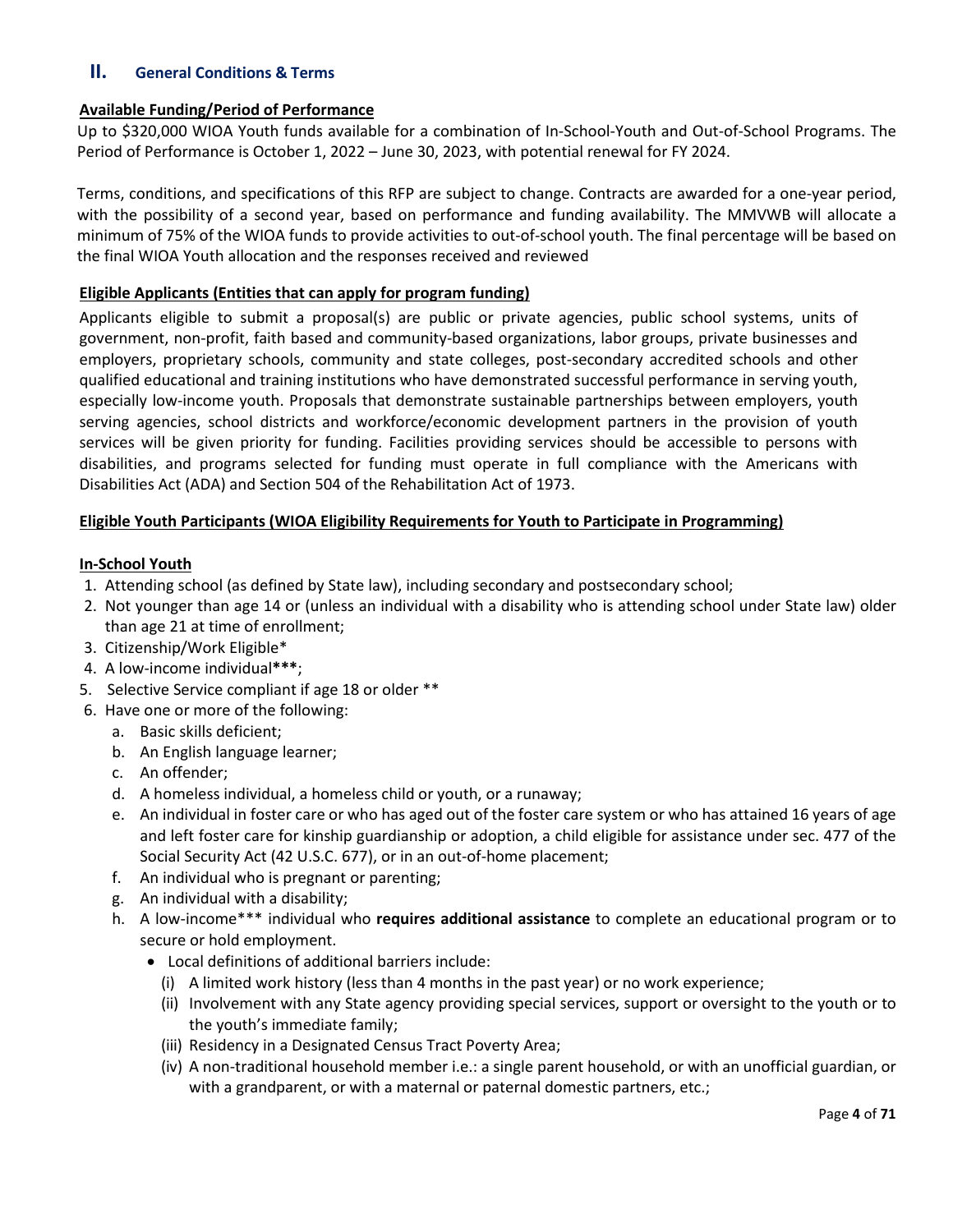- (v) Residency in public housing or Section 8 subsidized housing;
- (vi) Less than a 2.0 GPA while in school.

## **Out-of-School Youth**

- 1. Not attending any school (as defined under State law)
- 2. Citizenship/Work Eligible**\***
- 3. Selective Service compliant **\*\***
- 4. Are age 16 through 24 at time of enrollment, **AND**
- 5. Are one or more of the following:
	- a. School dropout;
	- b. Youth within the age of compulsory school attendance, but has not attended for at least the most recent complete school year calendar quarter;
	- c. An individual subject to the juvenile or adult justice system;
	- d. A homeless individual, child, or youth, a runaway, in foster care or aged out of foster care, eligible for assistance under SSA section 477, or in an out-of-home placement;
	- e. An individual who is pregnant or parenting;
	- f. A youth who is an individual with a disability;
	- g. Recipient of secondary school diploma or its equivalent who is a low-income\* individual and is:
		- (i) Basic skills deficient:
			- $\triangleright$  at or below the 8<sup>th</sup> grade level in reading, writing, or computing skills on a generally accepted standardized test; or
			- $\triangleright$  Unable to compute or solve problems, read, write, or speak English at a level necessary to function on the job, in the individual's family or in society.
		- (ii) An English language learner
	- h. A low-income\*\*\* individual who **requires additional assistance** to enter or complete an educational program or to secure or hold employment. (WIOA sections 3(46) and 129(a)(1)(B).
		- Local definitions of additional barriers for out-of-school youth include:
			- (i) A limited work history (less than 4 months in the past year) or no work experience;
			- (ii) Involvement with any State agency providing special services, support or oversight to the youth or to the youth's immediate family;
			- (iii) Residency in a Designated Census Tract Poverty Area;
			- (iv) A non-traditional household member i.e.: a single parent household, or with an unofficial guardian, or with a grandparent, or with a maternal or paternal domestic partners, etc.;
			- (v) Residency in public housing or Section 8 subsidized housing;
			- (vi) Less than a 2.0 GPA while in school.

## **\*U.S. Citizenship or Authorization to Work in the United States if a Non-U.S. Citizen**

Eligible youth must be a citizen or national of the United States, lawfully admitted permanent resident alien, refugee, asylee, or parolee, or other immigrant authorized by the Attorney General to work in the U.S.

## **\*\*Selective Service**

Individuals participating in any WIOA funded program or activity must be in compliance with the Military Selective Service Act. All born males who are between the age of 18 and 26 at enrollment must register for Selective Service (50 U.S.C. App. 453). Males who are enrolled in WIOA funded programs prior to turning 18 years of age must register for Selective Service when they turn 18 to continue in WIOA activities.

## **Gender Change and Selective Service**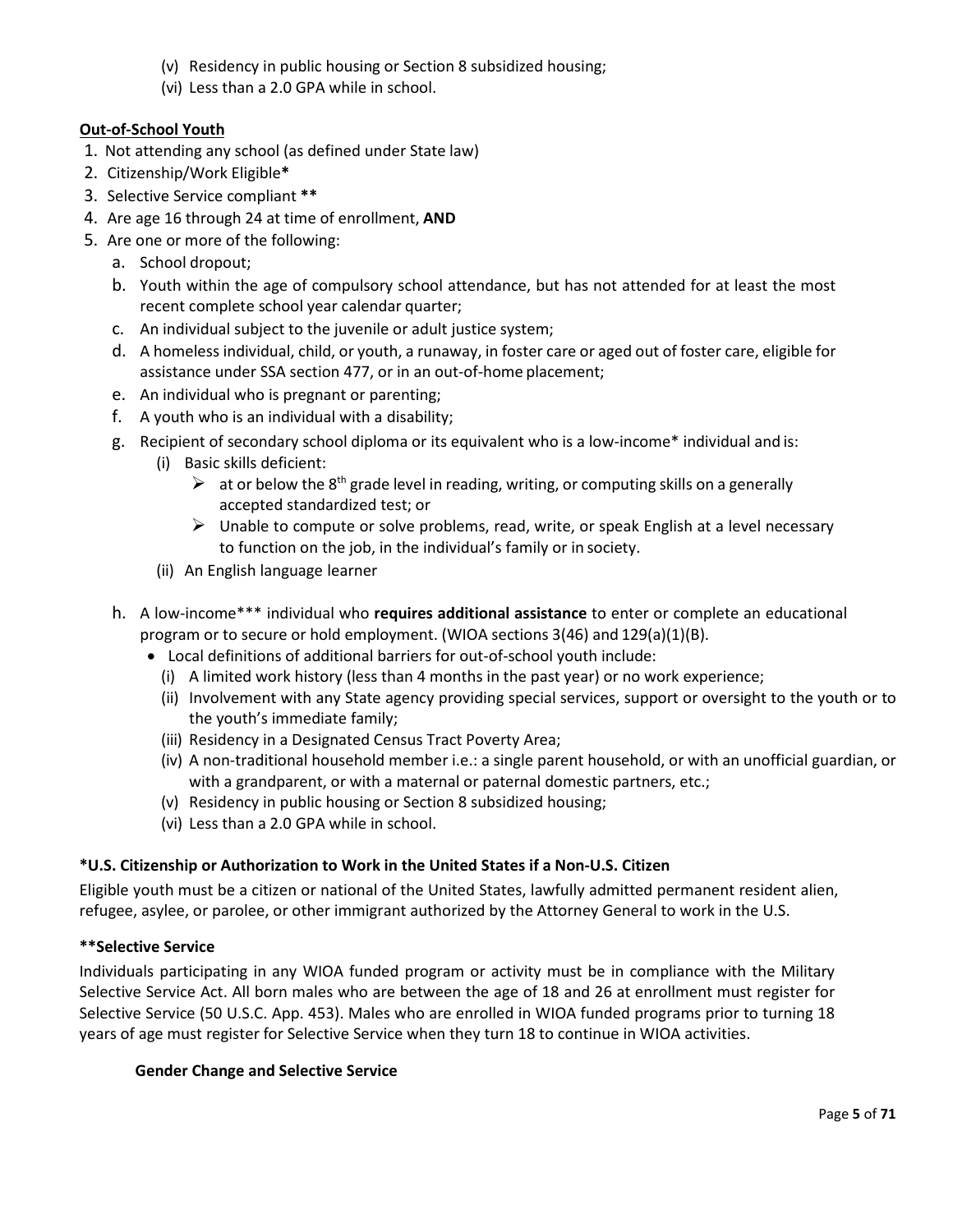**FEMALE TO MALE (FTM) INDIVIDUALS** assigned female at birth are not required to register with the Selective Service regardless of their current gender or transition status. A male who was assigned female at birth may obtain an exemption from registering with Selective Service when applying to a WIOA funded program.

**MALE TO FEMALE (MTF) INDIVIDUALS** assigned male at birth **are required** to register with the Selective Service within thirty days of their eighteenth birthday, including those who have transitioned before or since then.

## *Individuals can visit the Selective Service website or call 1-888-655-1825 to register or to request a Status Information Letter (SIL) to prove exemption from registering:<http://www.sss.gov/default.htm>*

## **\*\*\* A low-income individual is an individual who:**

- Receives, or in past 6 months received, or is a member of a family that is receiving or in past 6 months received, assistance through the supplemental nutrition assistance program (SNAP), or the supplemental security income program established under Title XVI of the Social Security Act, or State or local income-based public assistance;
- A homeless individual;
- Receives or is eligible to receive free or reduced-price lunch (In-School Youth only);
- A foster child on behalf of whom State or local government payments are made;
- An individual with a disability whose own income meets the low-income level for eligibility purposes;
- A youth who resides in a High Poverty Area. The Census Bureau defines a "poverty area" as acensus track where at least 25% of the residents are economically disadvantaged;
- Income is at/below 70% of the Lower Living Standard (LLS), or below poverty line for a family ofone
- They are dependent on the income of their parent/guardian and total family income is at or below 70% of the Lower Living Standard (LLS)

| <b>2022 Poverty Income Guidelines</b> |                         |
|---------------------------------------|-------------------------|
| Published by the U.S. Dept. of HHS    |                         |
| <b>Effective 2022</b>                 |                         |
| <b>FAMILY SIZE</b>                    | <b>INCOME GUIDELINE</b> |
| 1                                     | \$13,590                |
|                                       |                         |
| $\overline{2}$                        | 18,310                  |
| 3                                     | 23,030                  |
| 4                                     | 27,750                  |
| 5                                     | 32,470                  |
| 6                                     | 37,190                  |
| 7                                     | 41,910                  |
| 8                                     | 46,630                  |

| 70% Lower Living Standard Income levels (LLSIL) |                         |
|-------------------------------------------------|-------------------------|
| as determined by U.S. DOL                       |                         |
| <b>Effective 2022</b>                           |                         |
| <b>FAMILY SIZE</b>                              | Boston-Brockton-Nashua, |
|                                                 | MA/NH/ME/CT             |
| 1                                               | \$13,274                |
| $\overline{2}$                                  | 21,754                  |
| 3                                               | 29,870                  |
| 4                                               | 36,866                  |
| 5                                               | 43,508                  |
| 6                                               | 50,877                  |
| Over 6 increment**                              |                         |

Low-income eligibility is determined by the U.S. Department of Labor; 70% Lower Living Standard Income Levels - Boston-Brockton-Nashua, MA/NH/ME/CT. (updated 2022):<https://www.doleta.gov/llsil/>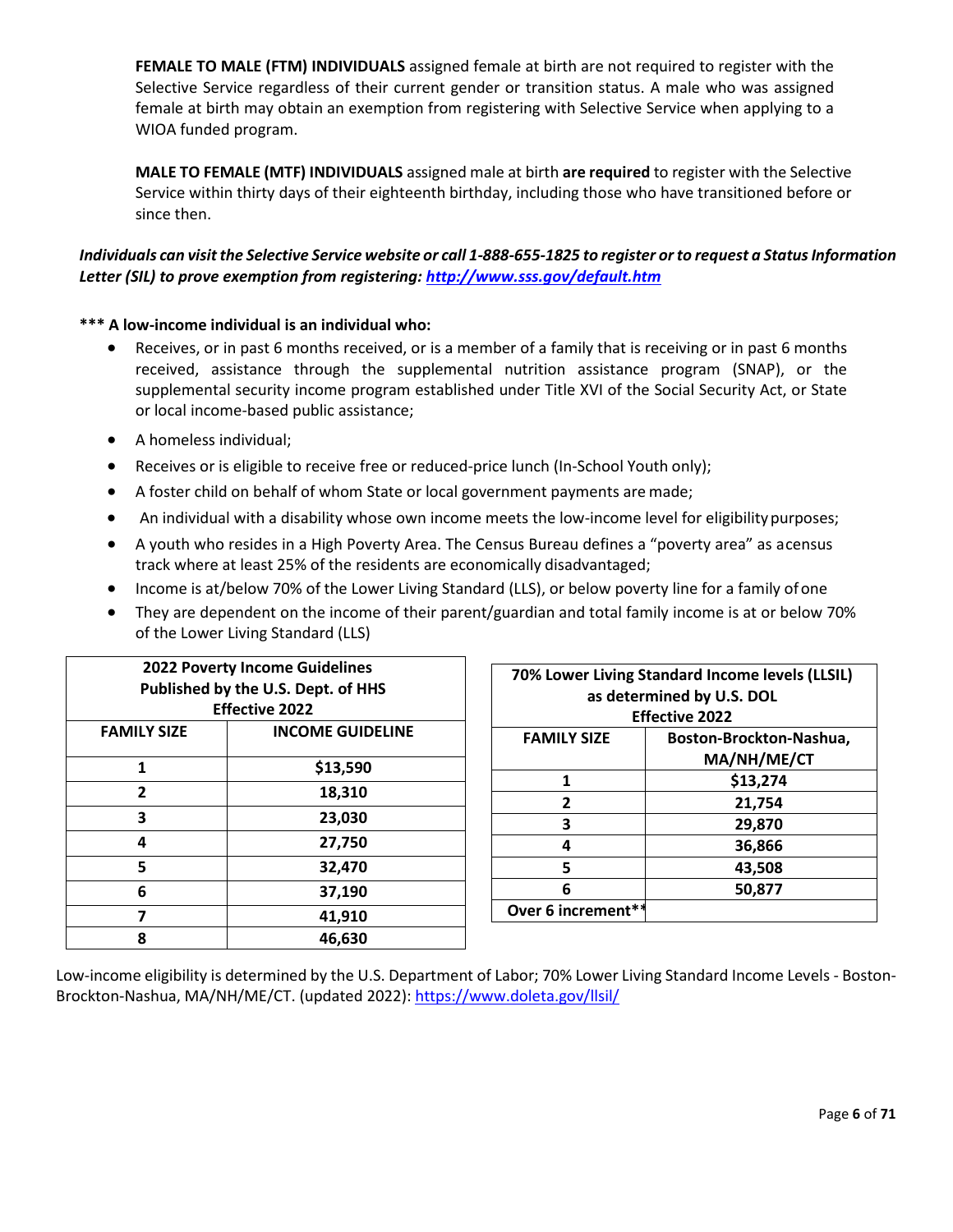\* HHS Poverty Income Guidelines and the ETA Lower Living Standard Income Levels for 2022 - **the higher of either the Poverty Income Guidelines or 70% of the Lower Living Standard Income Level (LLSIL)** shall be used for eligibility determination for WIOA Title I and other programs using economically disadvantaged/low-income status criteria. HHS [2022.pdf \(dol.gov\)](https://www.dol.gov/sites/dolgov/files/ETA/llsil/pdfs/HHS_2022.pdf)

\*\*LLSIL: For family sizes greater than 6 subtract the LLSIL of a family of five from a family of six. Use the difference of a family of five and six as the income you will add to each income after a family of six.

## **Notification and Distribution**

The RFP will be issued on Tuesday, June 21, 2022. Interested applicants can download it from MassHire Merrimack Valley Workforce Board website at [https://www.masshiremvwb.org.](https://www.masshiremvwb.org/)

Information relating to the RFP, including updates; amendments, minutes of the Bidder's Conference, and responses to questions submitted by email, will be posted [https://www.masshiremvwb.org/.](https://www.masshiremvwb.org/) Interested applicants are responsible for monitoring the website for updates.

## **Submission Date & Requirements**

All proposals and modifications must be submitted by email to [procurement@masshiremvwb.org](mailto:procurement@masshiremvwb.org) **no later than Monday August 22, 2022, at 11:00 AM EST.**

**In the subject on your email: MMVWB YOUTH TRAINING RFP PROPOSAL**

**Attach two following files with the email –**

- **1) MMVWB YOUTH TRAINING RFP PROGRAM PROPOSAL 8.22.22**
- **2) MMVWB YOUTH TRAINING RFP PRICE PROPOSAL 8.22.22**

## **Please make sure that your total of both files does not exceed 24MB, as the email will bounce back. If your files are big, please split them up in two or three files to send it by separate emails.**

When you submit the proposals, you will receive the automated reply back that we have received your proposal. If you don't receive the automated reply, please contact Varsha Gandhi at 978-770-7325 during business hours on Monday to Friday between 8:30 AM to 4:00 PM.

**Please note that we will not accept hand delivered or mailed proposals.**

**Please make sure all proposals are clearly marked as In-School or Out-of-School.** *Please note: Programs cannot offer services to both ISY and OSY participants, proposals must be for one or the other.* **For any programs applying to both an In-School and Out-of-School Program, proposals must be submitted separately, with the narrative and budget sections filled out for each.**

In case of inclement weather or any unforeseen circumstances the new submission date will be posted on the MMVWB website[. https://www.masshiremvwb.org/.](https://www.masshiremvwb.org/)

Proposals must be complete and submitted in accordance with Proposal Provisions & Requirements section.

The applicant is solely responsible for ensuring that their proposals are received by the specified date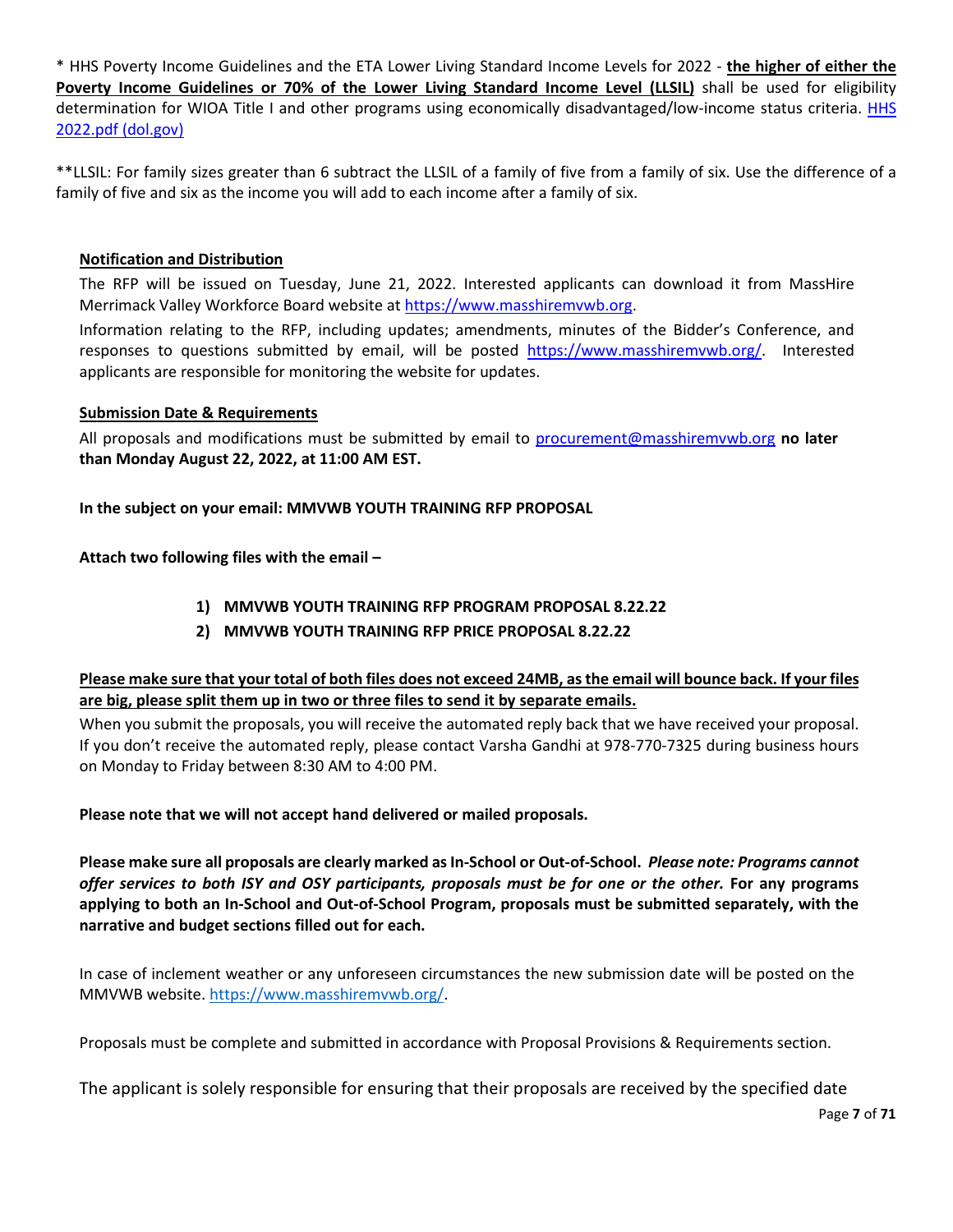and time, otherwise, the proposal will be rejected.

## **Minimum Qualifying Criteria**

In order to be considered for funding, the following must be completed and submitted with your *original price proposal only (it is not necessary to submit these with the copies). Failure to complete these certifications and affidavits will result in your proposal not being considered for funding.*

- Signed Price Proposal Cover Sheet
- Filled Budget & Budget Narrative
- Signatory Authorization for Corporate Providers (If Applicable)
- Signatory Authorization for Non-Corporate Providers (If Applicable)
- Certification Regarding Debarment, Suspension and Other Responsibility Matters
- Certificate of Non-Collusion
- Audit Assurance Certification
- Certificate of Good Standing

## **Bidders' Conference, RFP Questions and Answers**

A Bidders' Conference will be held on **Wednesday, July 20, 2022, via live webinar at 1:00 PM**. All interested parties are strongly encouraged to participate

Please note that to maintain a competitive bidding process, substantive questions related to this RFP will be addressed. Questions may be submitted via email to [vganghi@masshiremvwb.org](mailto:vganghi@masshiremvwb.org) by **11:00 am on Wednesday, August 10, 2022.** All questions and answers will be posted to the MMVWB website on **Monday, August 15, 2022, by 4:00 PM.**

### **Rule for Award**

The MMVWB will select the most advantageous proposals from a responsive and responsible bidder(s), taking into consideration all evaluation criteria and price. The MMVWB plans to send award/ non-award notifications by **Monday, September 12, 2022.**

## <span id="page-7-0"></span>**Notification of Awards**

The MMVWB Proposal Review Committee will score and rank the proposals. The committee will consist of MassHire Merrimack Valley Workforce Board (MMVWB) & MassHire Merrimack Valley Career Center (MMVCC) Staff and MMVWB Youth Committee member(s). Those recommendations shall then be made to the full Board for final approval. MMVWB staff will then notify the approved vendors with a letter indicating award of grant. Please note, a program/vendor that applied for both In-School and Out-of-School Youth funding could be approved for both, one, or neither proposal.

Vendors who have not been selected for funding will also be notified at this time. It is anticipated that award notifications will be made by Monday, September 12, 2022, with contract operations beginning on Monday, October 3, 2022, contingent upon successful contract negotiations.

## <span id="page-7-1"></span>**MMVWB and Proposer's Rights**

**A.** The release of this RFP does not constitute an acceptance of any offer, nor does its release in anyway obligate the MMVWB to execute a contract with any bidder. The MMVWB reserves the right to accept or reject any offers on the basis of the general conditions set forth in this RFP, and to evaluate all accepted proposals on the criteria in this RFP.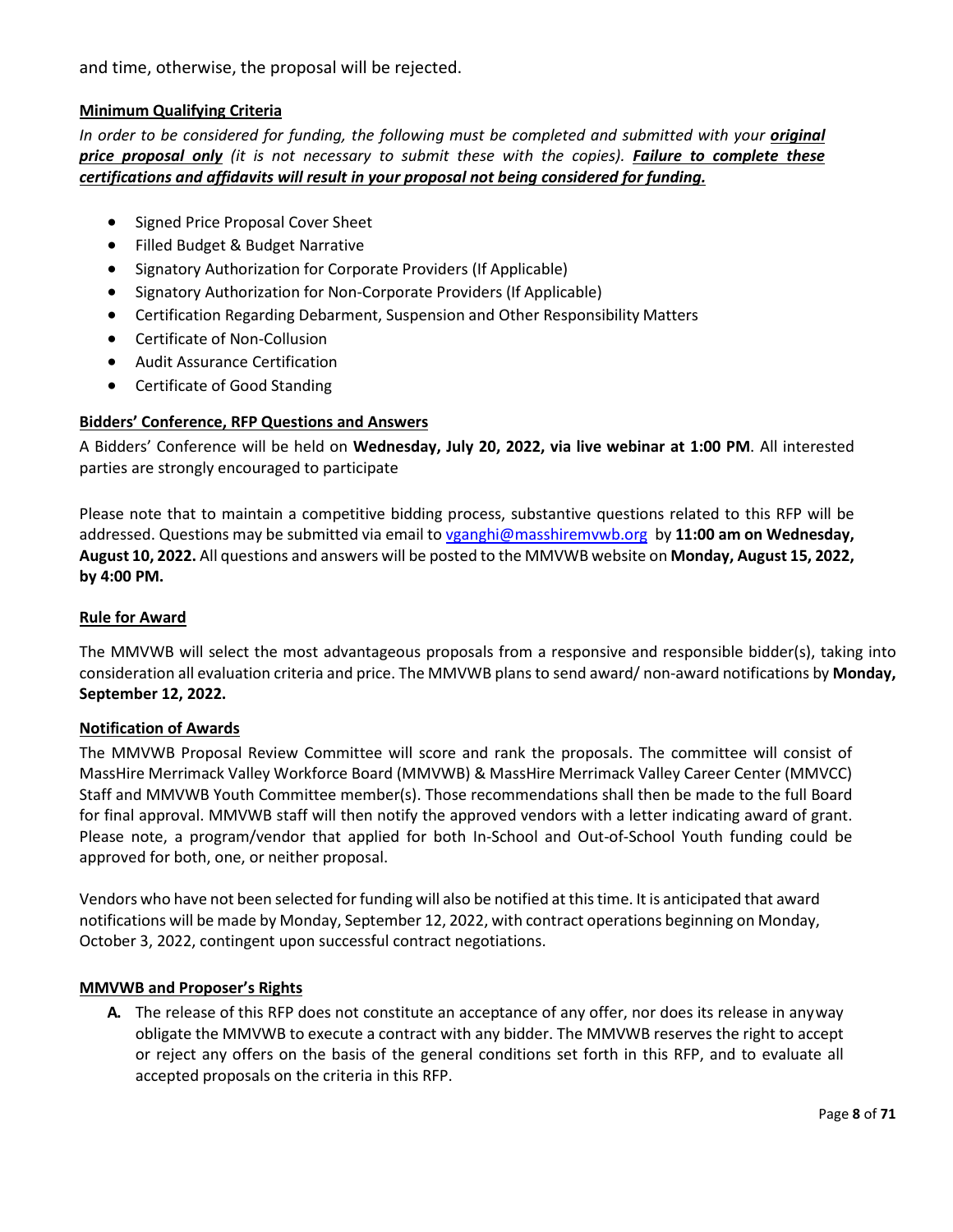- **B.** The MMVWB issues this RFP with the explicit understanding that minor and major changes may be made, up to and including the option to rescind this RFP in its entirety, if in the best interest of the MMVWB. Terms, conditions, and specifications of this RFP are subject to change.
- **C.** The MMVWB reserves the right to negotiate the final terms of all contracts with successfulvendors. Items that may be negotiated include but are not limited to type and scope of services, costs and prices, schedule of services, target groups, geographic goals and service levels.
- **D.** Following the competitive procurement process, all proposals become public record.

## <span id="page-8-0"></span>**Contract Terms**

Successful bidders will be awarded a cost reimbursement contract, which will consist of the following sections:

| Cost Reimbursement Contract Cover           | Budget-Payment Schedule &<br>Reporting         |  |
|---------------------------------------------|------------------------------------------------|--|
| Page                                        | <b>Requirements</b>                            |  |
| <b>Certification for Signature</b>          | <b>Contractor's Closeout</b>                   |  |
| <b>Fiscal Contact Information</b>           | <b>MMVWB Terms, Conditions, and Assurances</b> |  |
| <b>Direct Deposit Form</b>                  | <b>Formal Grievance Complaint Policy</b>       |  |
| <b>Work Statement</b>                       |                                                |  |
| <b>Scope of Services</b>                    |                                                |  |
| <b>Programmatic Performance Standards</b>   |                                                |  |
| <b>Time of Performance</b>                  |                                                |  |
| <b>Reporting Program</b>                    |                                                |  |
| <b>Program Monitoring/Corrective Action</b> |                                                |  |
|                                             |                                                |  |
|                                             |                                                |  |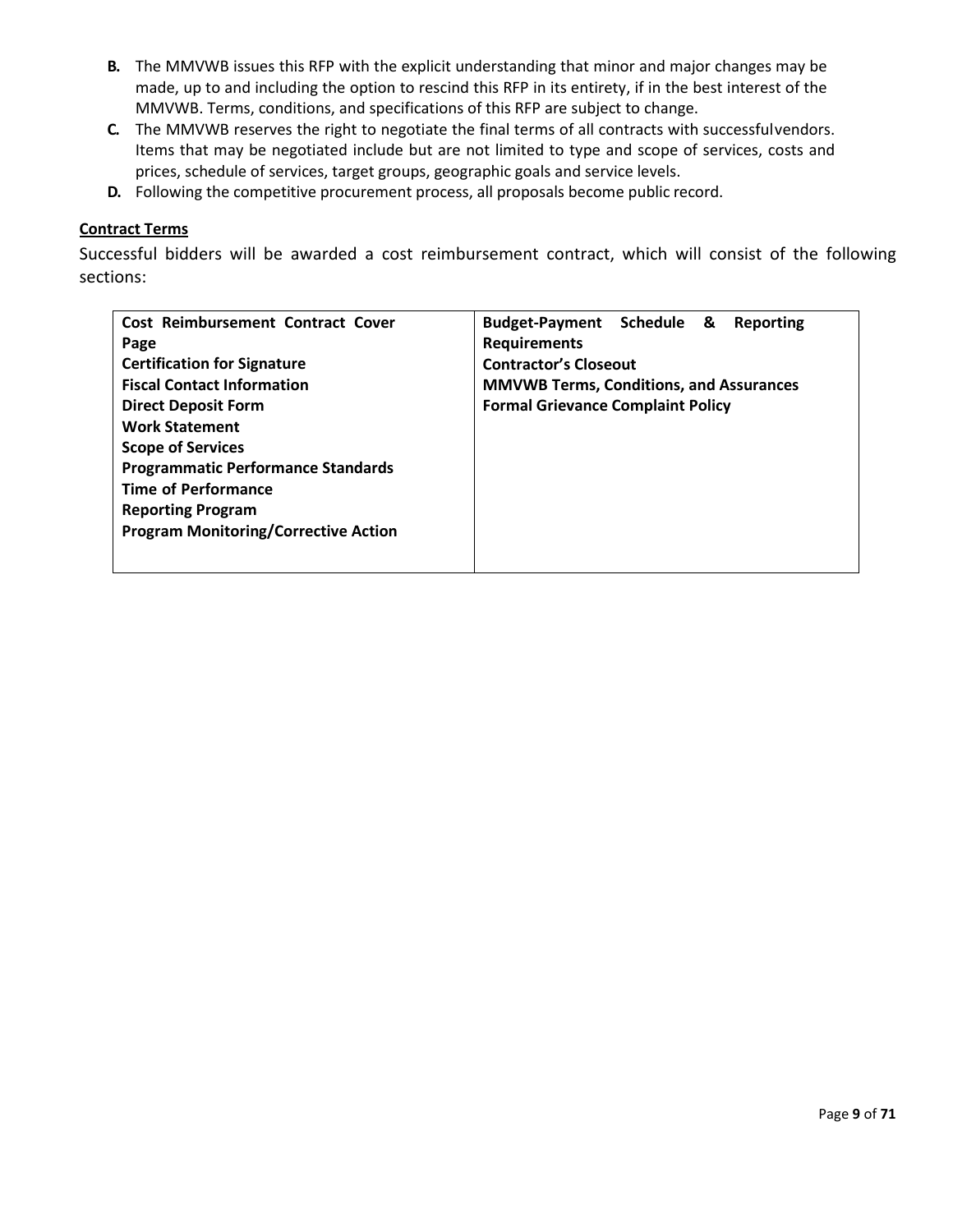## <span id="page-9-0"></span>**III. Program Specifications**

## <span id="page-9-1"></span>**Program Design**

WIOA places an emphasis on the development of Career Pathways designed to transition youth from education to the workforce. Career Pathways are an integrated collection of programs and services intended to develop a youth's core academic, technical, and employability skills, provide them with continuous education, training, and placement into high-demand jobs.

The term "Career Pathway" means a combination of rigorous and high-quality education, training, and other services that:

- Align with the skill needs of industries in the economy of the state or regional economy involved;
- Prepare individuals to be successful in any of a full range of secondary or postsecondary education options, including apprenticeships;
- Include counseling to support an individual in achieving education and careergoals;
- Include, as appropriate, education offered concurrently with and in the same context as workforce preparation activities and training for a specific occupation or occupational cluster;
- Organize education, training, and other services to meet the needs of an individual in a mannerthat accelerates their educational and career advancement to the extent practicable;
- Enable an individual to attain a secondary school diploma or its recognized equivalent, and at least 1 recognized postsecondary credential; and
- Help an individual enter or advance within a specific occupation or occupational cluster.

As WIOA emphasizes Career Pathways, the MMVWB is also prioritizing the development of regionally focused Career Pathways for all job seekers (regardless of age/education level). The priority industries are advanced manufacturing, professional/technical (Information Technology/Cyber Security), and healthcare (Licensed Practical Nurse, Emergency Medical Technician) and social services. We may also consider Career Pathways in other industries/occupations if the applicant can provide meaningful evidence of the labor market demand and successful job placement. For example, Transportation/Commercial Drivers' License. For the purposes of this RFP, preference will be given to applicants who develop innovative Career Pathway focused program designs using the 14 WIOA elements described below.

Additionally, WIOA aims to maximize opportunities for competitive, integrated employment for individuals with disabilities. Pre-employment transition services must be made available to youth with disabilities who need such services. Pre-employment transition services for youth include job exploration, work-based learning experiences, workplace readiness training, counseling on opportunities for enrollment in comprehensive transition or postsecondary education programs and instruction in self-advocacy. All applicants must include components in their program design to develop Career Pathways.

## *WIOA ELEMENTS*

The Workforce Innovation and Opportunity Act (WIOA Sec. 123) lists **14 program elements** that must be made available to eligible youth in order to support the attainment of a secondary school diploma or its recognized equivalent, entry into postsecondary education, occupational skills training, employment and career readiness for participants. Applicants are encouraged to but are not required to provide all 14 elements on-site, however, all elements must be available locally, if a youth is assessed and requires those services.

The MMVWB requires that WIOA Title I Vendor's **provide** *all* **the** *mandatory (M) elements (6)* **below, and** *at least four (4)* **additional elements in your program design.**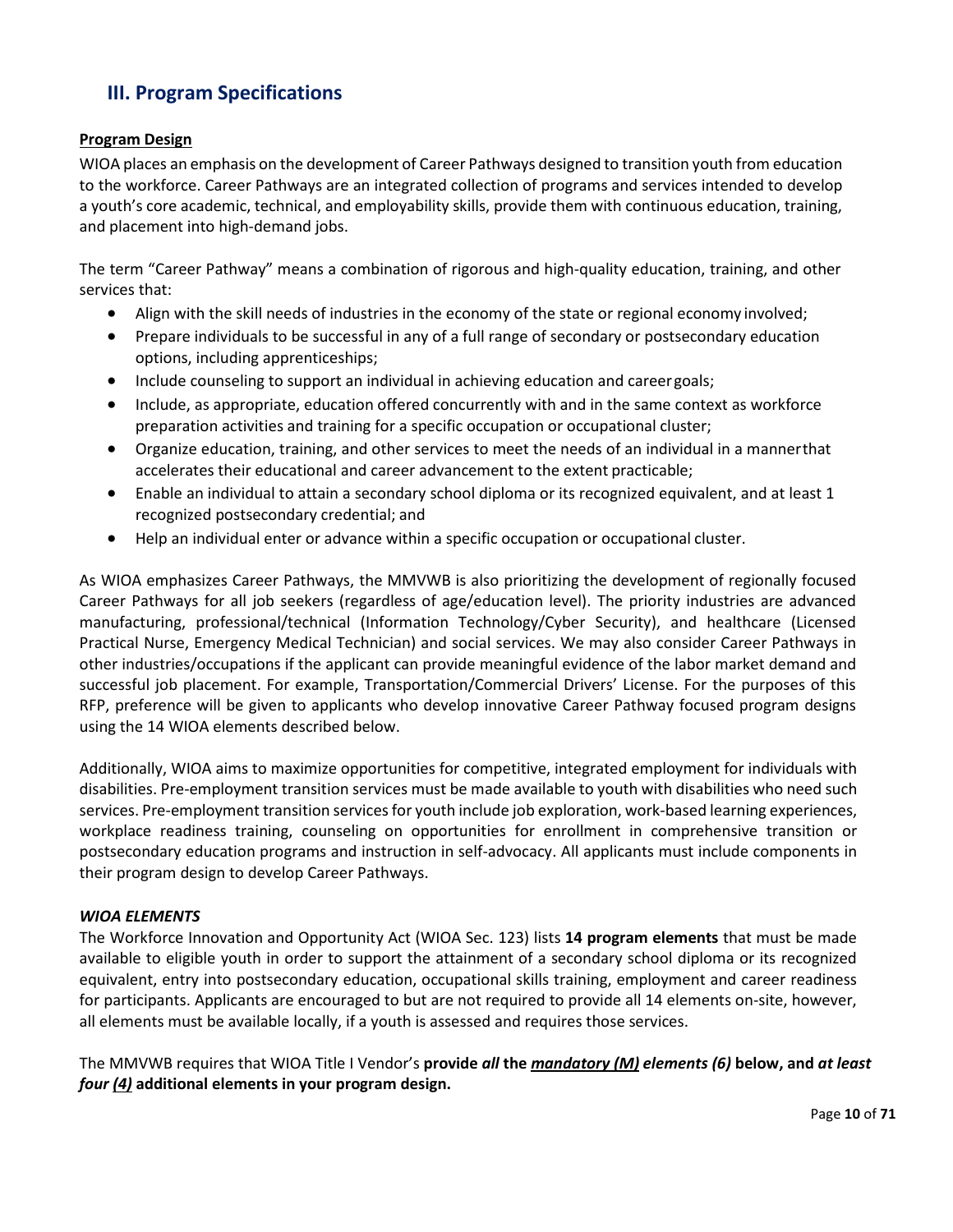- 1. Tutoring, study skills training, instruction, and evidence-based dropout prevention and recovery strategies that lead to completion of the requirements for a secondary school diploma or its recognized equivalent (including a recognized certificate of attendance or similar document for individuals with disabilities) or for a recognized postsecondary credential; *(M)*
- 2. Alternative secondary school services, or dropout recovery services, as appropriate
- 3. Paid and unpaid **work experiences\*** that have as a component academic and occupational education *(M)*
- 4. Occupational skills training, which shall include priority consideration for training programs that lead to recognized postsecondary credentials that are aligned with in-demand industry sectors or occupation in the local area involved
- 5. Comprehensive guidance and counseling, which may include drug and alcohol abuse counseling and referral, as appropriate
- 6. Leadership development opportunities, which may include community service and peercentered activities encouraging responsibility and other positive social and civic behaviors, as appropriate
- 7. Supportive services examples may include: Linkages to community services; Assistance with transportation (including driver's license training); Assistance with childcare and dependent care; Assistance with housing; Referrals to medical services; and Assistance with uniforms or other appropriate work attire and work-related tools. Provision of additional services that will support youth with disabilities
- 8. Adult mentoring for the period of participation and a subsequent period, for a total of 12months
- 9. Follow-up services for 12 months after the completion of participation, as appropriate;*(M)*
- 10. Financial Literacy Education *(M)*
- 11. Entrepreneurial Skills Training
- 12. Services that provide labor market and employment information about in-demand industry sectors or occupations available in the local area, such as career awareness, career counseling, and career exploration services*; (M)*
- 13. Activities that help youth prepare for and transition to postsecondary education and training *(M)*
- 14. Education offered concurrently with and in the same context as workforce preparation activities and training for a specific occupation or occupational cluster*.*

## **\*Paid and Unpaid Work Experiences**

Work Experience/Internship Parameters: The MMVWB prioritizes work experiences with the requirement that vendors must spend a **30 percent** of non-administrative local area funds on work experience. Wages to youth in subsidized work experiences will be paid through the MassHire Merrimack Valley Workforce Board/City of Lawrence. Youth Work Experience can include the following paid/unpaid activities:

- Work site placements available throughout the program cycle (Worksites should provide quality and safe working and learning opportunities)
- Employability skills or job readiness training to prepare youth for a work experience/permanent job placement
- Pre-apprenticeship programs
- Internships and job shadowing
- On-the-job training opportunities
- Career panels/guest speakers/company tours

## *Program Components and Sequence of Services*

Programs funded through this RFP are required to document the sequence of services consistent with the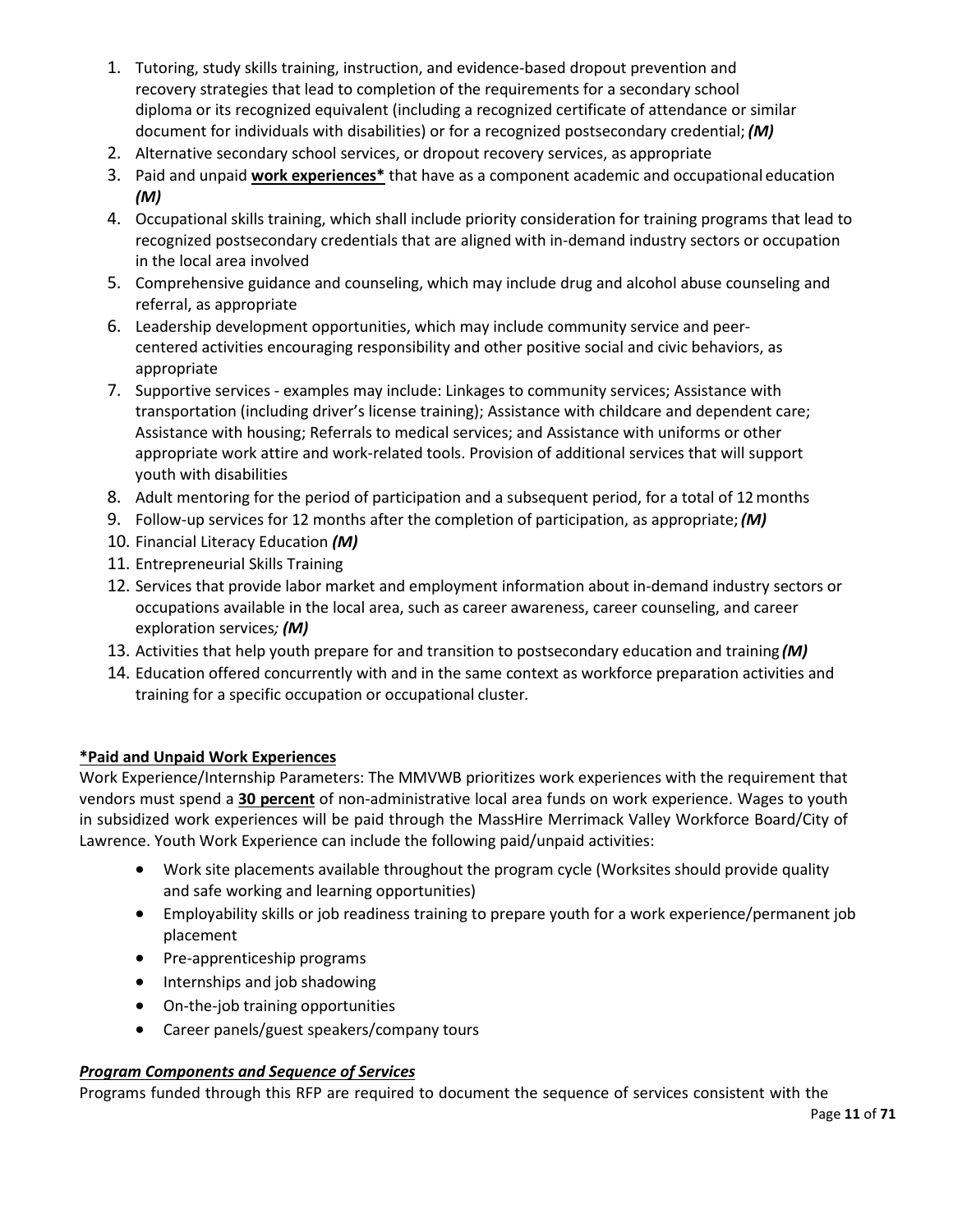WIOA system to guarantee all participants receive comprehensive and individualized services in adherence with the Workforce Innovation and Opportunity Act. To operate an efficient WIOA program, it is important that the roles and responsibilities of the MMVWB, MassHire Merrimack Valley Career Center (MMVCC) and the vendor are clearly defined.

## **Sequence of Services**

- **Outreach and Recruitment:** The MMVWB and MMVCC will include information about WIOA funded programs on our website and in literature promoting services available to eligible youth. However, vendors should be prepared to bear the primary responsibility for ensuring that their outreach and recruitment efforts result in meeting the enrollment goals established in their contract.
- **Referrals:** Vendors will accept referrals made to them by the MMVCC and other local agencies serving youth.
- **Initial Assessment***:* An initial assessment is conducted on the first visit and is considered the "Application Orientation". The applicant will receive the application and an explanation of the documentation required to determine WIOA eligibility. Also, information on services and programs are provided to the applicant.
- **Point of Entry/Eligibility Determination:** *Eligibility determination is the sole responsibility of the MMVCC.*  As such the point of entry into the WIOA system should be the MMVCC. This includes the completion of a WIOA application, and the verification of the information provided by the applicant. The collection of required documents is the responsibility of the applicant and vendor. All documents must be submitted to MMVCC staff and a paper file is maintained. No youth is permitted to receive WIOA services until vendors are notified in writing by the MMVCC of youth's eligibility.
- **Comprehensive Assessment:** During this meeting with the MMVCC, the application is reviewed along with the documentation to determine WIOA eligibility. An overview of their educational background, employment history, and barrier(s) to employment are discussed and assessment testing is scheduled. The information is then entered into MOSES, the Massachusetts One Stop Employment System Database. A determination of what WIOA or non-WIOA services are most appropriate for the youth is also completed.
- **Assessment Testing:** Out-of-school youth are **required** to take reading and math assessments using TABE (Test of Adult Basic Education). MMVCC staff will perform TABE Testing at the MMVCC office weekly; or *If vendors will facilitate TABE, then vendors Must be TABE certified to perform testing and Must provide copy of tests to MMVCC.*
- **Program Enrollment and Commencement of Services:** Education, skills and career readiness services, onsite, are offered during a designated daily schedule to all enrolled participants including but not limited to: assessments, labor market research, financial literacy, paid and unpaid work experiences, HiSET/GED preparation, occupational skills training, career pathway development and career readiness activities.
- **Development of an** *Individualized Service Strategy (ISS)* -WIOA places a strong emphasis on Career Pathways, therefore, a connection to a career pathway must be included as part of a youth's Individual Service Strategy. The ISS is initiated and maintained by the WIOA program vendor and the MMVCC. The ISS must be maintained in the participant's MMVCC file. The vendor must regularly provide ISS updates to MMVCC. The development of service strategies and goals within the ISS should be directly linked to WIOA performance indicators. **(See Attachment)**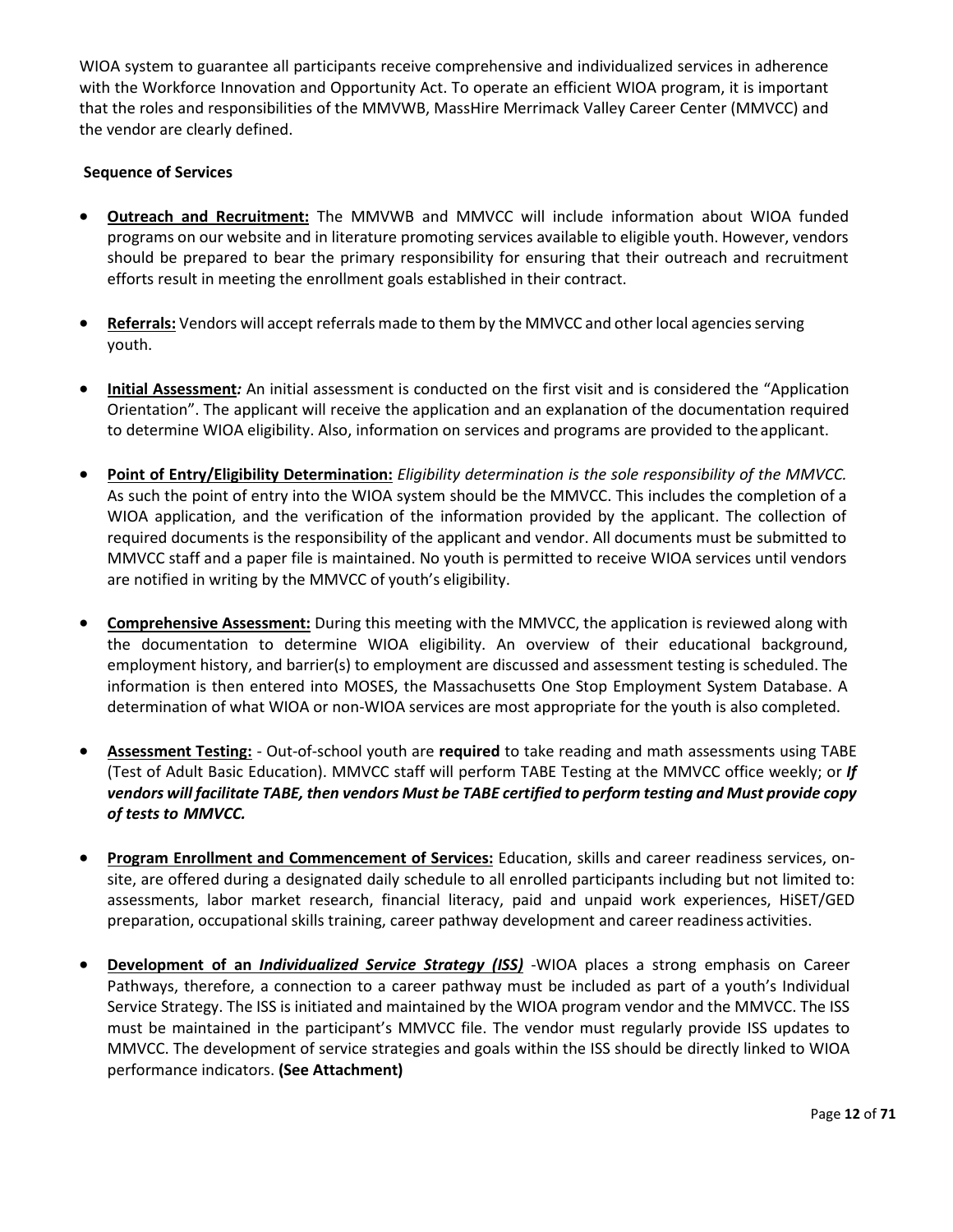- **Counseling:** This includes education and career and, if requested, personal counseling.
- **Case Management:** Strategic case management will be necessary to connect youth to multiple programs and services, as well as to help youth achieve short-term attainable goals and support youth in long-term positive outcomes. Program (vendor) Case Managers must create and maintain positive relationships with youth. Case management is a tandem effort between the vendor and MMVCC staff, to ensure goals of the ISS are achieved and positive outcomes are attained for common measures.
- **Monthly Reporting:** Reports must be submitted to the MMVWB and MMVCC within the first week of each month. Details on credential attainment, progress toward goals, activities completed, and detailed case management must be communicated to assigned MMVWB staff through the monthly report.
- **Retention after Exit and Follow-up Activities:** Follow-up services are required under WIOA funding. Vendors will provide follow up services which are intended to enhance youth outcomes. All WIOA youth participants who have been placed in employment, or entered the military, post-secondary education/advanced training will receive follow-up services for a minimum of 12 months after exit.

### **MMVWB & MMVCC WIOA Specific and Administrative Roles**

- **WIOA Youth Monthly Reporting:** MMVWB staff will send monthly reports out to all youth vendors by the  $10<sup>th</sup>$  working day of each month. Reports must include all enrollees currently participating as well as in follow up. Reports will include enrollment and exit dates for all participant as well as outcomes and credentials.
- **Provide official WIOA eligibility determination** of all targeted youth to the MMVCC; *(see Attachment B for listing of required eligibility documentation)*
- **Technical Assistance:** MMVWB staff are available to assist Vendors in any matter relating to the administration of their WIOA program.

MMVCC will assign a Youth Employment Counselor to each program provider. Among other things, this person will meet with project staff to review eligibility criteria for student enrollment, the process of completing eligibility paperwork, and assist in the collection of acceptable documentation. The MMVCC assigned staff will ensure that all statutory and regulatory requirements related to WIOA funding outlined in the contract document are in place and carried out.

- **Information Systems MOSES:** MMVCC maintains an electronic record of an individual, including enrollment information, services received, and case management notes provided by the vendor once they have been determined eligible to participate in the program and are receiving services under WIOA.
- **Vendor Meetings:** Vendors are required to attend meetings with the MMVWB and MMVCC staff. The purpose of these meetings is to sustain clear communication between the vendor, MMVCC and MMVWB. Meetings may be held on site, at the MMVWB offices, or remotely.
- **Program Monitoring:** Each vendor is formally monitored at least once during the contract year by the MMVWB staff. Regular programmatic reviews are done based on MOSES reports and vendor reports as well as invoices submitted monthly.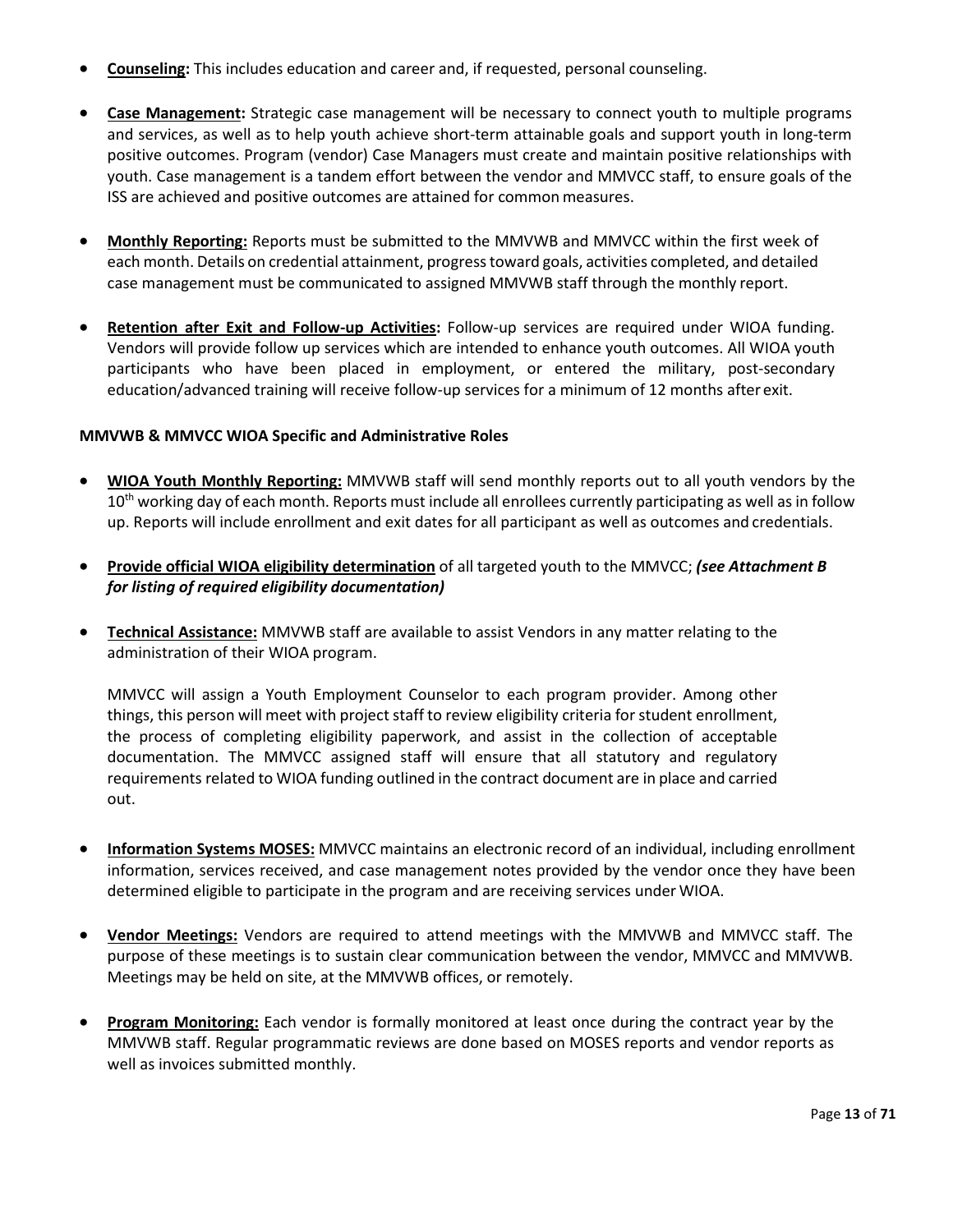• **Conduct oversight and evaluation of program activities of funded youth service providers** MMVWB staff will communicate regularly with WIOA funded vendors to ensure programs are offering services listed in proposal and are meeting benchmarks and goals.

## <span id="page-13-0"></span>**Program Performance Measures/Indicators**

Bidders responding to this RFP must meet Performance Measures as applicable for youth. Applicants must consider strategies for meeting the WIOA Performance Indicators:

| <b>MEASURABLE OUTCOME (exited participants)</b>                                  | <b>Outcome Description</b>                                                                                                                                                                                            |
|----------------------------------------------------------------------------------|-----------------------------------------------------------------------------------------------------------------------------------------------------------------------------------------------------------------------|
| Placement in Employment/Education/Military<br>2 <sup>nd</sup> Quarter After Exit | % of all exited youth participants who are in in post-secondary education<br>or training or employed during 2nd Quarter after exit.                                                                                   |
| Placement in Employment/Education/Military<br>4 <sup>th</sup> Quarter After Exit | % of all exited youth participants who are in post-secondary education<br>or training or employed during 4th Quarter after exit                                                                                       |
| Median Earnings 2 <sup>nd</sup> Quarter after exit                               | Median wages for exited participants who are employed during the 2 <sup>nd</sup><br>quarter after exit                                                                                                                |
| Credential Attainment (up to 1 year after exit)                                  | % of youth who obtain a post-secondary credential, license or industry recognized<br>credential during program or within 1 year of exit<br><b>OR</b>                                                                  |
|                                                                                  | % of youth who obtain diploma/equivalency <b>AND</b> have obtained or retained a job OR are<br>in an education or training program that leads to a license or industry recognized<br>credential within 1 year of exit |
| Measurable Skills Gain                                                           | % of youth in an education or training program that leads to a credential or employment<br>and who are achieving "measurable skills gains"                                                                            |
|                                                                                  | <b>Meeting one or more</b>                                                                                                                                                                                            |
|                                                                                  | "Measurable skill gains" include:                                                                                                                                                                                     |
|                                                                                  | 1.) Attainment of a high school diploma                                                                                                                                                                               |
|                                                                                  | 2.) Achievement of an educational function level                                                                                                                                                                      |
|                                                                                  | 3.) Transcript / Report Card achievement                                                                                                                                                                              |
|                                                                                  | 4.) Achievement of a milestone (completion of OJT, apprenticeship program, any<br>training achievement)                                                                                                               |
|                                                                                  | 5.) Achievement of a trade-related benchmark /skill progression (knowledge-                                                                                                                                           |
|                                                                                  | based exams)                                                                                                                                                                                                          |
| <b>Effectiveness in Serving Employers</b>                                        | % of youth employed with the same employer in the 2nd and 4th                                                                                                                                                         |
|                                                                                  | quarters after exit.                                                                                                                                                                                                  |

## <span id="page-13-1"></span>**Program Performance Goals (based on FY22 WIOA Performance Measures\*)**

| <b>MEASURABLE OUTCOME (exited participants)</b>                               | Goal* |
|-------------------------------------------------------------------------------|-------|
| Placement in Employment/Education/Military 2 <sup>nd</sup> Quarter After Exit | 81%   |
| Placement in Employment/Education/Military 4 <sup>th</sup> Quarter After Exit | 74%   |
| Median Earnings 2 <sup>nd</sup> Quarter after exit                            | 3,600 |
| Credential Attainment (up to 1 year after exit)                               | 70.5% |
| Measurable Skills Gain                                                        | 50%   |
|                                                                               |       |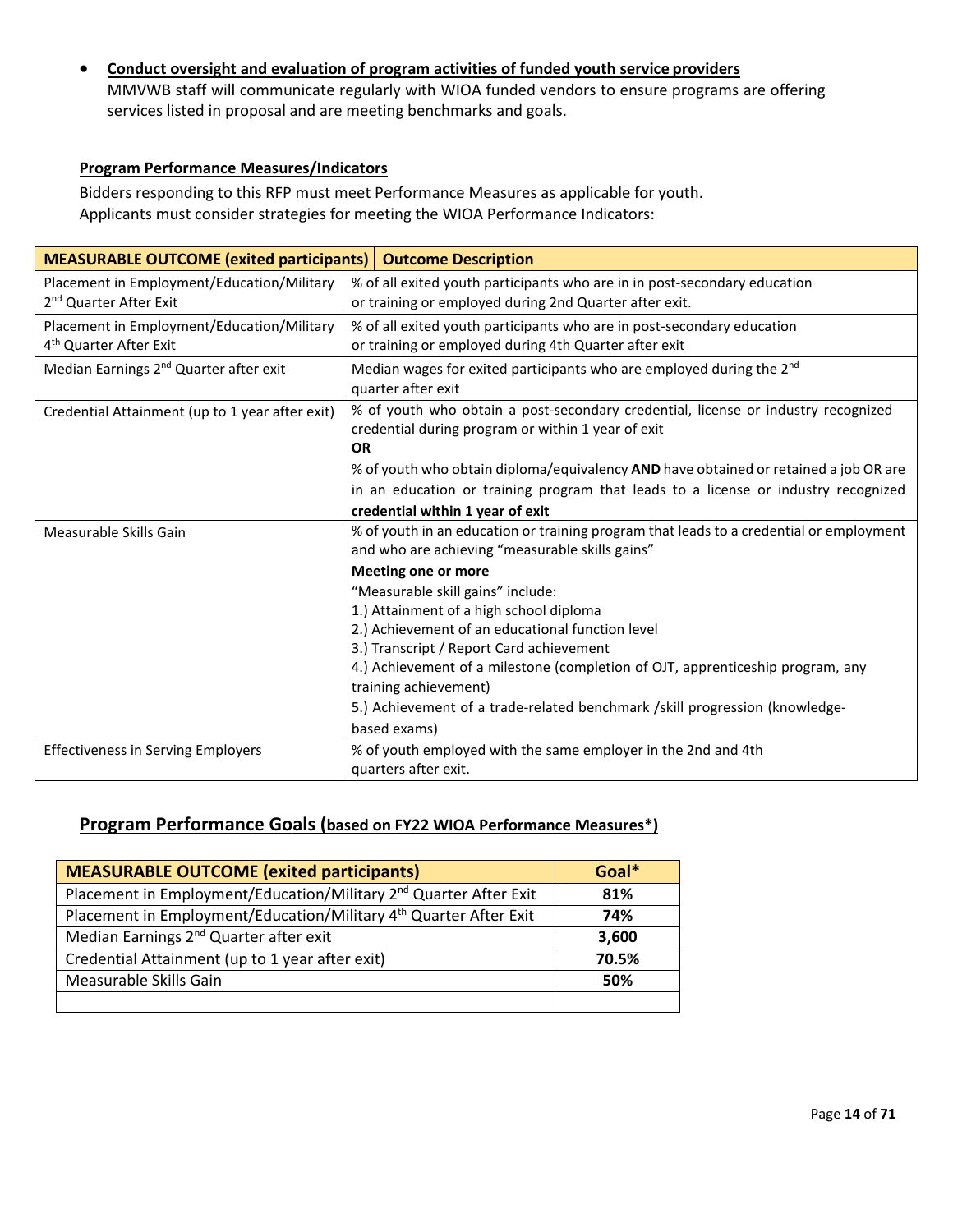## **IV. Proposal Provisions & Requirements**

<span id="page-14-0"></span>**RFP Timeline**

| <b>Date</b>                | <b>Activity</b>                                          |
|----------------------------|----------------------------------------------------------|
| Tuesday, June 21, 2022     | <b>Request for Proposals Released</b>                    |
| Wednesday, July 20, 2022   | Bidder's Conference Webinar @ 1:00 PM                    |
| Wednesday, August 10, 2022 | Deadline for Submission of Written Questions by 11:00 AM |
| Monday, August 15, 2022    | Answers for Questions posted on website by 4:00 PM       |
| Monday, August 22, 2022    | Proposals Due by 11:00 AM                                |
| Monday, September 12, 2022 | Award/Non-Award notifications                            |
| Monday, October 3, 2022    | <b>Estimated Contract State Date</b>                     |

## **Submission Requirements**

The MMVWB reserves the right to declare proposals received after the 11:00 AM, Monday, August 22, 2022, deadline to be considered non-responsive and may be rejected for consideration. Deadline will be strictly enforced.

- **Program and Price proposals must be reviewed and evaluated separately.**
- **Clearly mark email subject containing the Program Proposal "MMVWB YOUTH TRAINING RFP PROGRAM PROPOSAL 8.22.22".**
- **Clearly mark email containing the Price Proposal "MMVWB YOUTH TRAINING RFP PRICE PROPOSAL 8.22.22"**
- **In case of inclement weather or any unforeseen circumstances the new submission date will be posted on the MMVWB website.**
- **Program and Price proposals must have their own cover sheet.**
- **The original of each proposal must contain the signature of your agency signatory.**

The applicant is solely responsible for assuring that proposals not received by the specified date and time will be rejected.

## **Proposals Submission**

• All proposals and modifications must be submitted by email to [procurement@masshiremvwb.org](mailto:procurement@masshiremvwb.org) **no later than Monday August 22, 2022, at 11:00 AM EST.**

**In the subject on your email: MMVWB YOUTH TRAINING RFP PROPOSAL Attach two following files with the email –**

- **1) MMVWB YOUTH TRAINING RFP PROGRAM PROPOSAL 8.22.22**
- **2) MMVWB YOUTH TRAINING RFP PRICE PROPOSAL 8.22.22**

**Please make sure that your total of both files does not exceed 24MB, as the email will bounce back. If your files are big, please split them up in two or three files to send it by separate emails.**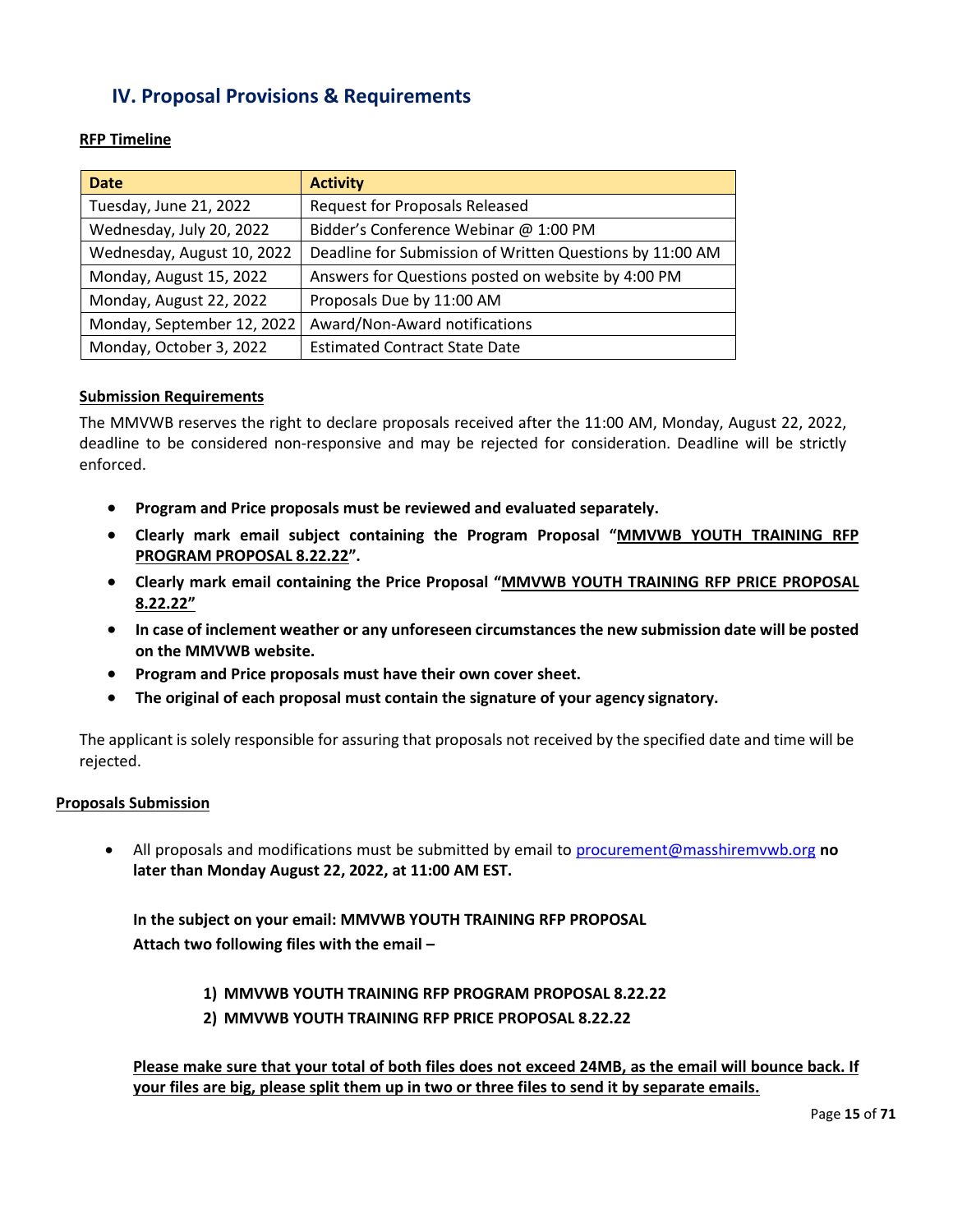When you submit the proposals, you will receive the automated reply back that we have received your proposal. If you don't receive the automated reply, please contact Varsha Gandhi at 978-770-7325 during business hours on Monday to Friday between 8:30 AM to 4:00 PM.

**Please note that we will not accept hand delivered or mailed proposals.**

**Please make sure all proposals are clearly marked as In-School or Out-of-School.** *Please note: Programs cannot offer services to both ISY and OSY participants, proposals must be for one or the other.* **For any programs applying to both an In-School and Out-of-School Program, proposals must be submitted separately, with the narrative and budget sections filled out for each.**

- **The Program Narrative can be no longer than 12 pages and no smaller than 11 size fonts.**
- Please check your proposal for internal consistency. The checklist for the Program Proposal and Price proposal should be used as a guide to accomplish this and must be included as part of yourproposal.
- Cover sheets for both the program and price proposal must be signed by the Authorized Signatory of the lead Agency, as documented by the submitted Authorized Signatory form.
- Failure to follow the RFP format could result in disqualification of yourproposal.

### **Proposal Review**

### **A. Program Proposal**

Program proposals will be reviewed and rated by a sub-committee of MMVWB /MMVCC Staff and MMVWB Board members. The program proposal narrative has five (5) parts & Price proposal has one (1) part. Proposals will be rated according to a point system. The maximum total any proposal may receive is 100 points. Each part is awarded points as follows:

<span id="page-15-0"></span>

| <b>Program Design</b>                                        | 30 points |
|--------------------------------------------------------------|-----------|
| <b>Customer Identification (Outreach and Recruitment)</b>    | 20 points |
| Past Performance (incumbent Vendors)/Ability to achieve WIOA | 20 points |
| <b>Youth Program Outcomes</b>                                |           |
| Administration                                               | 5 points  |
| <b>Program Operations</b>                                    | 5 points  |
| <b>Budget &amp; Budget Narrative</b>                         | 20 points |

Complete proposals received by the submission deadline and that meet all requirements, will be reviewed by the Proposal Review Subcommittee. The Committee shall utilize the evaluation criteria noted in the Program Proposal section and identified in the MMVWB WIOA Youth Proposal Rating Criteria. Proposals will be given an overall rating of Highly Advantageous, Advantageous, Not Advantageous, or Unacceptable based on the points awarded. The overall scoring and overall rating break down as follows:

| 85 to 100 points    | <b>Highly Advantageous</b> |
|---------------------|----------------------------|
| 70 to 84 points     | Advantageous               |
| 50 to 69 points     | <b>Not Advantageous</b>    |
| Less than 50 points | Unacceptable               |

Proposals with an overall rating of Highly Advantageous or Advantageous will be considered for funding. Proposals receiving a rating of Not Advantageous or Unacceptable will not be considered.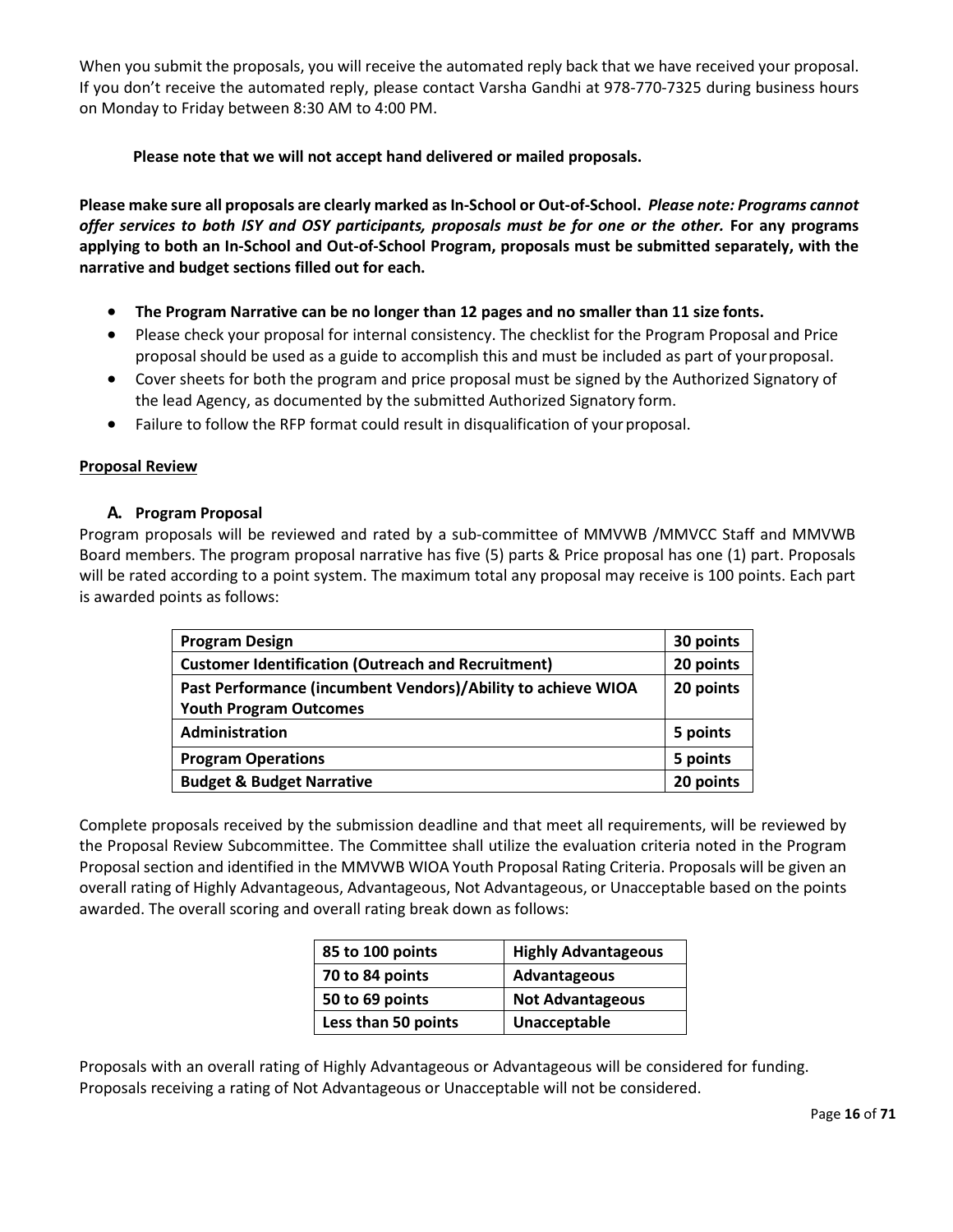## **B. Price Proposal**

MMVWB staff will first review all proposals to determine if the minimum qualifying criteria has been met. Proposals that do not meet the Minimum Qualifying Criteria will not be considered for funding. If minimumqualifying criteria have been met, proposals will then be reviewed for program costs. Proposed costs will be compared with similar costs proposed by other bidders, as well as historical data available (i.e., current or previously funded contracts). Results will be documented.

## **C. Final Funding**

Final funding decisions will take into consideration the results of the program and price proposal reviews, an adequate mix of the various types of services to be made available and an equitable distribution of funds and services to youth throughout the region. The MMVWB reserves the right to reject any and all proposals, to not fund any or all proposals, and/or to partially fund any and all proposals as submitted in response to this RFP. All proposals become the property of the MMVWB/City of Lawrence.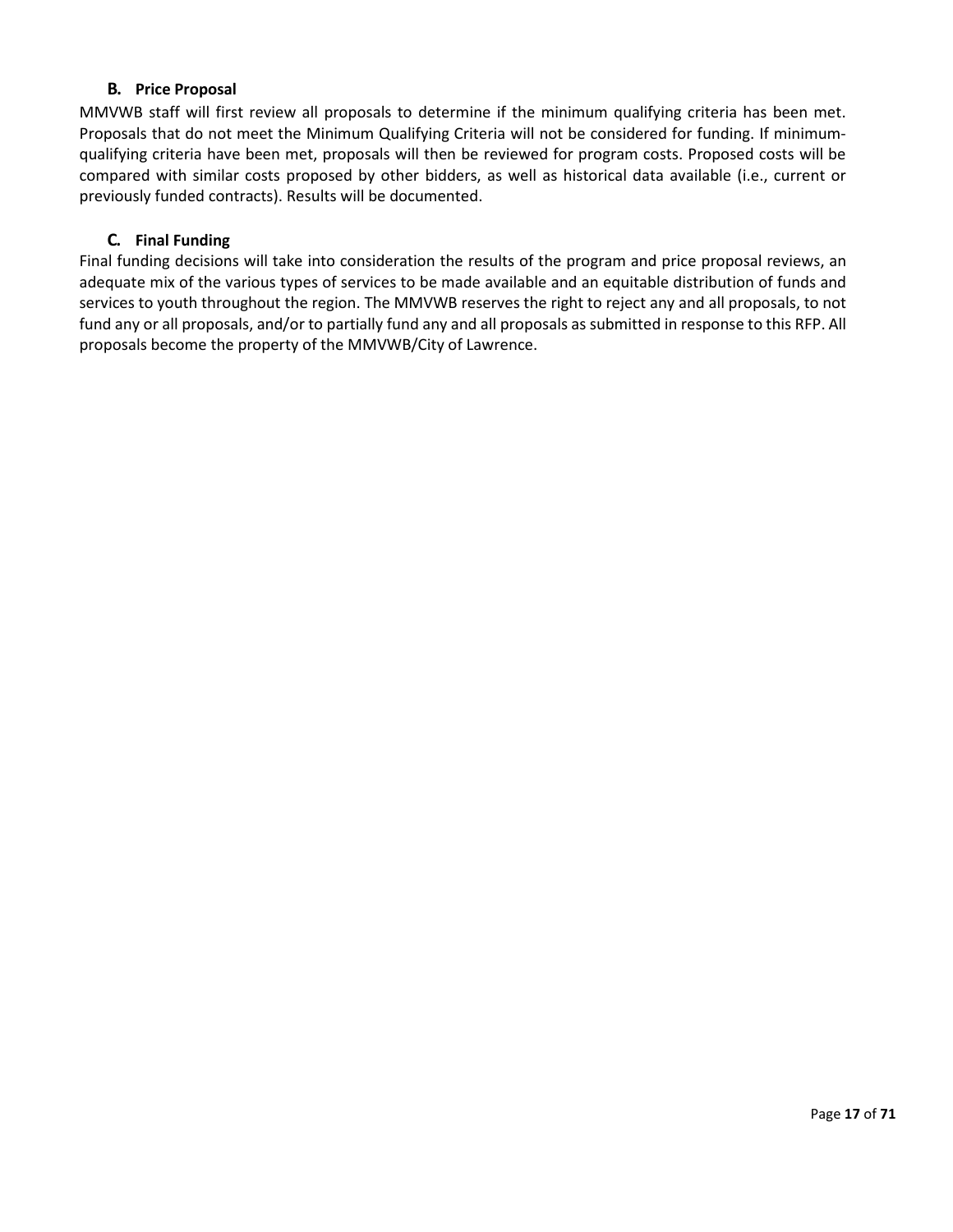## <span id="page-17-0"></span>**IV. Attachments List**

- A. Map of Region
- B. WIOA Participant Eligibility Documentation Chart
- C. ISS Individual Service Strategy
- D. WIOA 14 Elements

### **Program Proposal**

- E. Contents Checklist (Program Proposal)
- F. Program Proposal Cover Sheet
- G. MMVWB WIOA Youth Proposal Rating Criteria and Narrative Questions
- H. WIOA Youth Training Timeline

### **Price Proposal**

- I. Contents Checklist (Price Proposal)
- J. Price Proposal Cover Sheet
- K. Minimum Qualifying Criteria/Attestation
- L. Signatory Authorization for Corporate Providers/ Affidavit of Compliance
- M. Signatory Authorization for Non-Corporate Providers
- N. Certification Regarding Debarment, Suspension and other Responsibility Matters
- O. Certificate of Non-Collusion
- P. Audit Assurance Certification
- Q. Certificate of Good Standing
- R. Budget & Budget Narrative Instructions
	- Youth Program RFP Budget Worksheet
		- Tab 1: Youth Program Budget & Work Experience Budget (30% Work Experience budget) Tab 2: Budget Narrative

## **Other Attachments**

- S. MMVWB Terms, Conditions, Assurances
- T. Contract Negotiation Listing of Policies required upon Award
- U. MMVWB Formal Grievance/Complaint Policy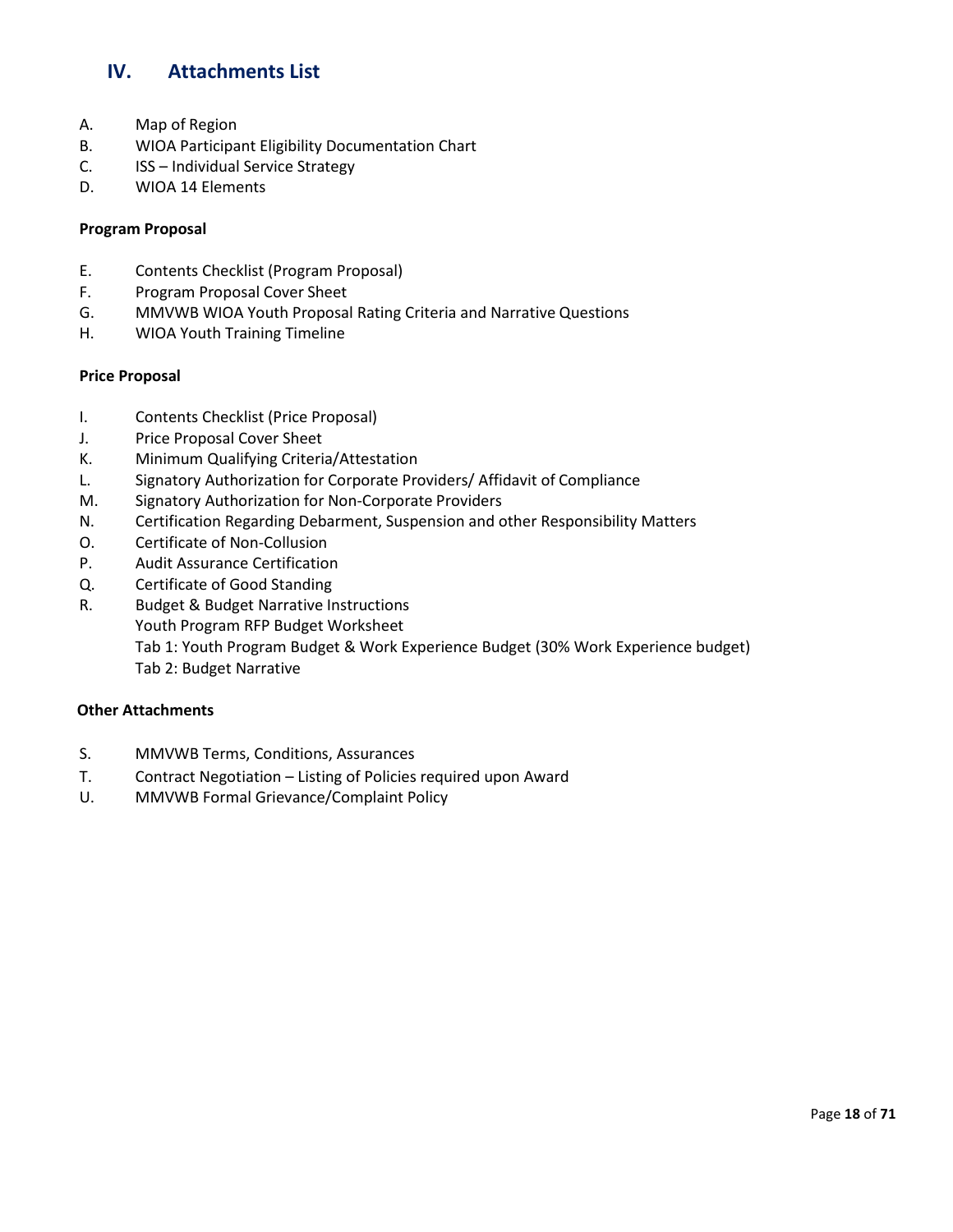# **Merrimack Valley Workforce Area**



Economic Analysis Office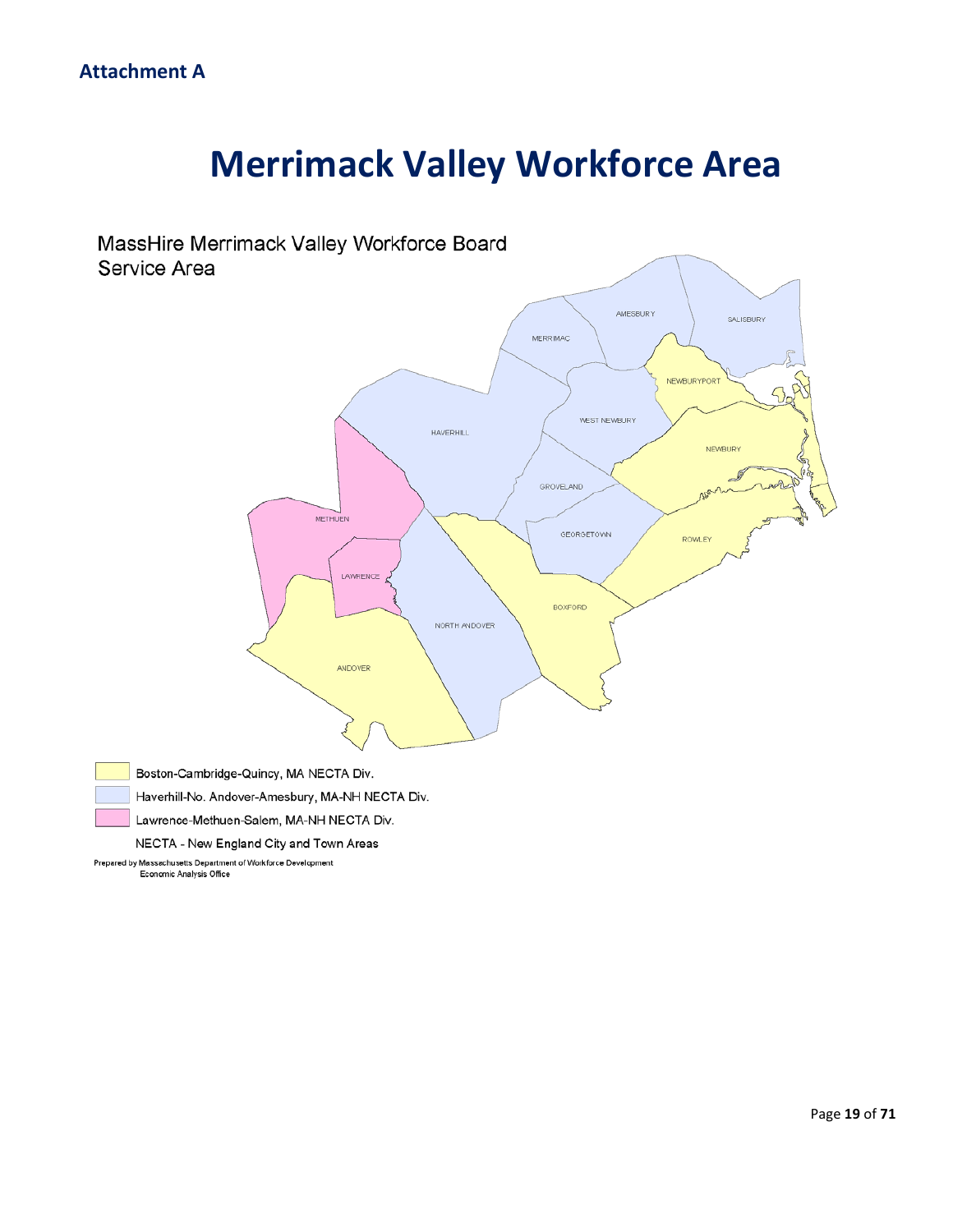## **WIOA TITLE I YOUTH ELIGBILITY SOURCE DOCUMENTATION**

| <b>ELIGIBILITY CRITERIA</b> | <b>SOURCES OF DOCUMENTATION</b><br>(Only one of the following is required for each criterion. See also alternate forms.)<br>This document listing may not be exhaustive. Should you encounter a document that<br>is not listed here, please contact your MDCS Field Management and Oversight<br>representative for assistance in discerning the document's validity for the purpose of<br>WIOA Title I eligibility.                                                                                                                                                                                                                                                                                                                                                                                                                                                           |  |
|-----------------------------|-------------------------------------------------------------------------------------------------------------------------------------------------------------------------------------------------------------------------------------------------------------------------------------------------------------------------------------------------------------------------------------------------------------------------------------------------------------------------------------------------------------------------------------------------------------------------------------------------------------------------------------------------------------------------------------------------------------------------------------------------------------------------------------------------------------------------------------------------------------------------------|--|
|                             | YOUTH ELIGIBILITY REQUIREMENTS                                                                                                                                                                                                                                                                                                                                                                                                                                                                                                                                                                                                                                                                                                                                                                                                                                                |  |
| In-School Youth             | 1. School Records/Identification Card<br>Letter from School Official<br>2.<br><b>Report Card/Transcript</b><br>3.                                                                                                                                                                                                                                                                                                                                                                                                                                                                                                                                                                                                                                                                                                                                                             |  |
| Out-of-School Youth         | Copy of HS Diploma/ HiSET/ GED<br>1.<br>2. Verification of Enrollment in High School Equivalency Program (not funded by<br>the public K-12 school system)<br>Verification of Enrollment in Dropout Re-Engagement Program<br>3.<br>4. Verification of Enrollment in the YouthBuild Program<br>5. Verification of Enrollment in the Job Corps Program<br>Verification of Enrollment in Adult Education Programs funded by Title II<br>6.<br>7. Certificate of Attainment (Received by students that do not pass the grade<br>10 MCAS and satisfactory complete all other schoolrequirements.)                                                                                                                                                                                                                                                                                   |  |
| <b>Birth Date/Age</b>       | <b>Baptismal Record</b><br>1.<br><b>Birth Certificate</b><br>2.<br>DD-214, Report of Transfer or DischargePaper<br>3.<br>Driver's License (with Photo and Date of Birth)<br>4.<br>Federal, State or Local Government Identification Card that includes a birth<br>5.<br>date<br>6. Selective Service Card<br>7. Hospital Record of Birth<br>8. Passport (as long as the passport includes the date of birth)<br>9. Public Assistance\Social Service Records<br>10. School Records\Identification Card<br>11. Letter from Commonwealth of Massachusetts EOHHS Agency (for Foster<br>Child and State Custody Youth, only)<br>12. Unexpired Alien Registration Card/Documents indicating authorization to<br>work in the Unites States I-179, I-197, I-551, I-688, I-688A, I-688B, I-766,<br>Certificate of Naturalization (Form N-550 or N-570), I-94 Arrival/Departure<br>Form |  |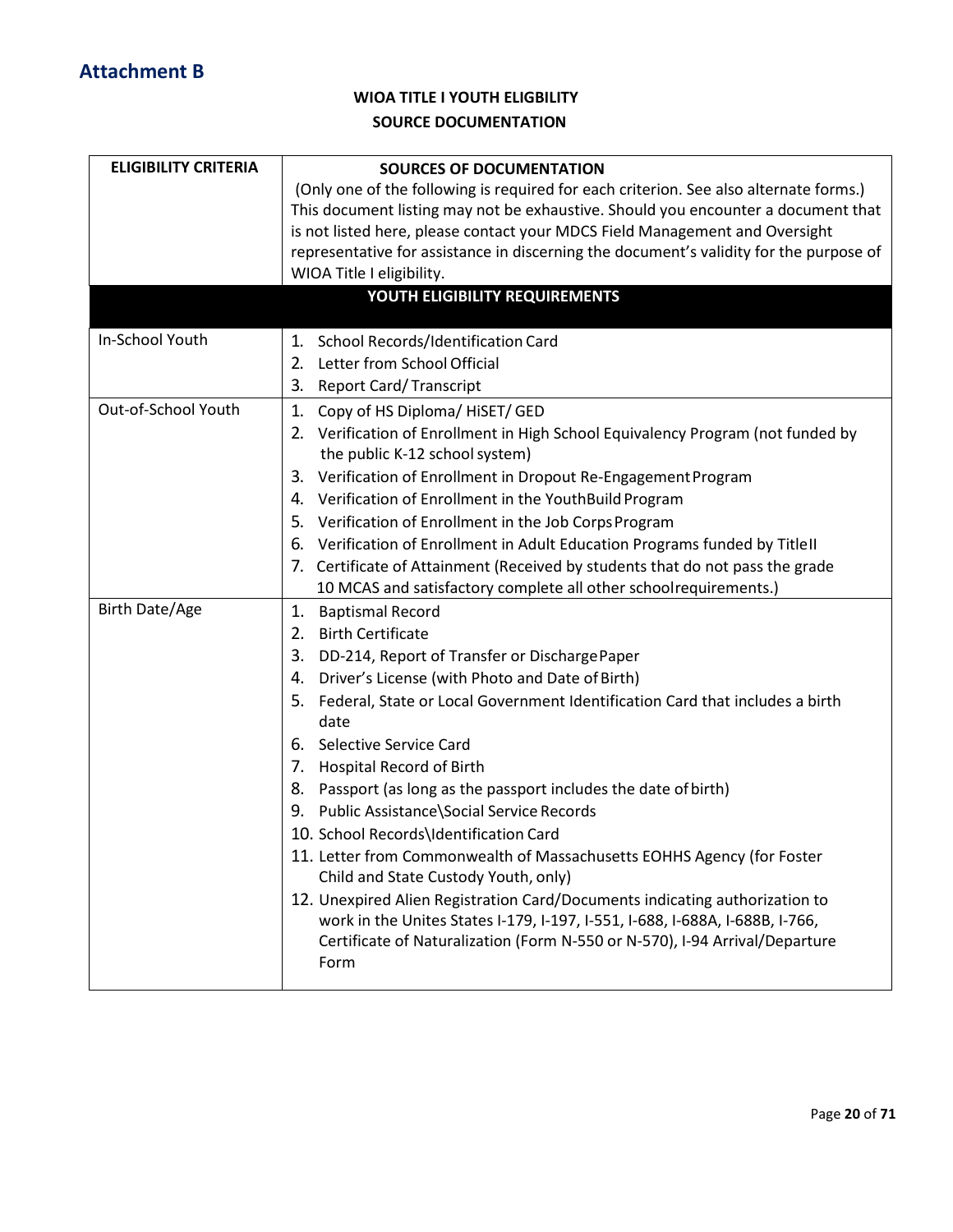| U.S. Citizenship or         |                | 1. U.S. Baptismal Certificate (if place of birth is shown)                                                                                                                                                                                                                                                                                                                                                                                                                                                                                                                                                                                                                                                                                                                                                            |
|-----------------------------|----------------|-----------------------------------------------------------------------------------------------------------------------------------------------------------------------------------------------------------------------------------------------------------------------------------------------------------------------------------------------------------------------------------------------------------------------------------------------------------------------------------------------------------------------------------------------------------------------------------------------------------------------------------------------------------------------------------------------------------------------------------------------------------------------------------------------------------------------|
| Authorization to Work in    | 2.             | U.S. Birth Certificate                                                                                                                                                                                                                                                                                                                                                                                                                                                                                                                                                                                                                                                                                                                                                                                                |
| the United States if a non- | 3.             | U.S. Hospital Record of Birth                                                                                                                                                                                                                                                                                                                                                                                                                                                                                                                                                                                                                                                                                                                                                                                         |
| U.S. Citizen                | 4.             | U.S. Passport (either current or expired)                                                                                                                                                                                                                                                                                                                                                                                                                                                                                                                                                                                                                                                                                                                                                                             |
|                             | 5.             | Non-Restricted Social Security Card AND Government Issued Identification<br>containing a photograph or information such as name, date of birth,<br>gender, height, eye color, and address.                                                                                                                                                                                                                                                                                                                                                                                                                                                                                                                                                                                                                            |
|                             | 6.             | Certificate of Naturalization (Form N-550 or N-570)                                                                                                                                                                                                                                                                                                                                                                                                                                                                                                                                                                                                                                                                                                                                                                   |
|                             | 7.<br>8.<br>9. | Unexpired Alien Registration Card/Documents indicating authorization to work<br>in the Unites States (INS Forms I-179, I-197, I-327, I-551, I-571, I-688, I-688A, I-<br>688B, I-766, an unexpired I-94 Arrival/Departure form that includes an<br>endorsement (stamped) of the individual's status as authorized to work in the<br>United States when accompanied with an unexpired temporary foreign<br>passport that has the same name as the I-94, an unexpired temporary foreign<br>passport stamped with an I-155 Work Authorization stamp<br>Native American Tribal Document<br>Printout from the Systematic Alien Verification for Entitlements Program<br>(SAVE) AND a Government Issued Identification containing a photograph or<br>information such as name, date of birth, gender, height, eye color, and |
|                             |                | address.                                                                                                                                                                                                                                                                                                                                                                                                                                                                                                                                                                                                                                                                                                                                                                                                              |
| Selective Service           | 1.             | DD-214, Report of Transfer or Discharge                                                                                                                                                                                                                                                                                                                                                                                                                                                                                                                                                                                                                                                                                                                                                                               |
| Registrant*                 | 2.             | Selective Service Online Verification at http://www.sss.gov (printout)                                                                                                                                                                                                                                                                                                                                                                                                                                                                                                                                                                                                                                                                                                                                                |
|                             | 3.             | Selective Service Registration Acknowledgement Card                                                                                                                                                                                                                                                                                                                                                                                                                                                                                                                                                                                                                                                                                                                                                                   |
|                             | 4.             | Selective Service Status Information Letter                                                                                                                                                                                                                                                                                                                                                                                                                                                                                                                                                                                                                                                                                                                                                                           |
|                             | 5.             | Selective Service Registration Record (Form 3A)                                                                                                                                                                                                                                                                                                                                                                                                                                                                                                                                                                                                                                                                                                                                                                       |
|                             | 6.             | Stamped Post Office Receipt of Registration                                                                                                                                                                                                                                                                                                                                                                                                                                                                                                                                                                                                                                                                                                                                                                           |
|                             |                | 7. Certificate of Naturalization (Form N-565 or N-570; indicates compliance                                                                                                                                                                                                                                                                                                                                                                                                                                                                                                                                                                                                                                                                                                                                           |
|                             |                | with all Selective Service requirements)                                                                                                                                                                                                                                                                                                                                                                                                                                                                                                                                                                                                                                                                                                                                                                              |
|                             | 8.             | U.S. Passport (for non-U.S. born customers, only)                                                                                                                                                                                                                                                                                                                                                                                                                                                                                                                                                                                                                                                                                                                                                                     |
|                             |                |                                                                                                                                                                                                                                                                                                                                                                                                                                                                                                                                                                                                                                                                                                                                                                                                                       |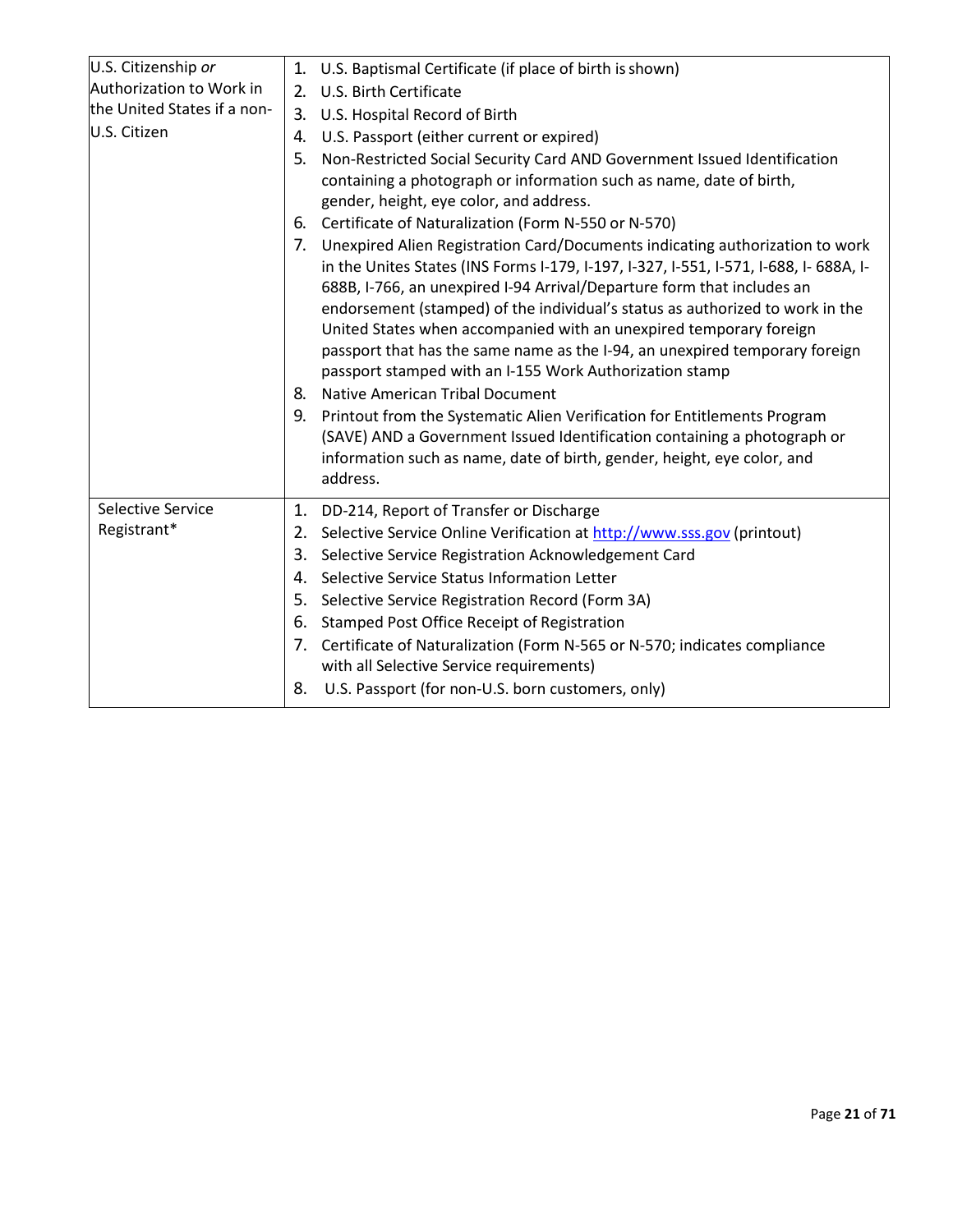|                                                                                                                     | YOUTH ECONOMIC ELIGIBILITY                                                                                                                                                                                                                                                                                                                                                                                                                                                                                                                                                                                                                                                                                                                                                                                                                                                                                                                                                                                                                                        |
|---------------------------------------------------------------------------------------------------------------------|-------------------------------------------------------------------------------------------------------------------------------------------------------------------------------------------------------------------------------------------------------------------------------------------------------------------------------------------------------------------------------------------------------------------------------------------------------------------------------------------------------------------------------------------------------------------------------------------------------------------------------------------------------------------------------------------------------------------------------------------------------------------------------------------------------------------------------------------------------------------------------------------------------------------------------------------------------------------------------------------------------------------------------------------------------------------|
| <b>ELIGIBILITY CRITERIA</b>                                                                                         | <b>ACCEPTABLE DOCUMENTATION</b>                                                                                                                                                                                                                                                                                                                                                                                                                                                                                                                                                                                                                                                                                                                                                                                                                                                                                                                                                                                                                                   |
| Individual/Family Income<br>(Individual/Family Income<br>must be documented within 6<br>months prior to enrollment) | 1.<br><b>Alimony Agreement</b><br>Award letter from Veterans Administration<br>2.<br>3.<br><b>Bank Statements (Direct Deposits)</b><br><b>Compensation Award Letter</b><br>4.<br><b>Court Award Letter</b><br>5.<br><b>Employer Statement/Contact</b><br>6.<br><b>Business Financial Records</b><br>7.<br><b>Housing Authority Verification</b><br>8.<br>9. Pay Stubs<br>10. Pension Statement<br>11. Quarterly Estimated Tax for Self-Employed Persons<br>12. Social Security Benefits<br>13. Unemployment Insurance Documents<br>14. Written statement from other Federal, State or Local agency<br>15. Applicant Statement if no other forms of documentation are available -<br>must be supported with a corroborative contact or reliable witness (see<br>Attachment C instruction - mass.gov - alternative forms)<br>16. Telephone verification if other forms of documentation are not readily<br>available (see Attachment C instruction)<br>17. Document Inspection if provided document cannot be legally photocopied<br>(see Attachment C instruction) |
| Individual Status/Family Size                                                                                       | <b>Birth Certificate</b><br>1.<br>2.<br>Decree of Court<br>3.<br>Disabled (See "Individuals with Disabilities" below)<br>Divorce Decree<br>4.<br>5.<br>Lease or Landlord Statement<br>Marriage Certificate<br>6.<br>7.<br>Medical Card<br>Public Assistance/Social Service/Public Housing Agency Records<br>8.<br>Applicant Statement if no other forms of<br>9.<br>documentation are available - must be<br>supported with a corroborative contact or<br>reliable witness (see Attachment C<br>instruction)<br>10. Telephone verification if other forms of documentation are<br>not readily available (see Attachment C instruction)<br>11. Document Inspection if provided document cannot be<br>legally photocopied (see Attachment C instruction)                                                                                                                                                                                                                                                                                                            |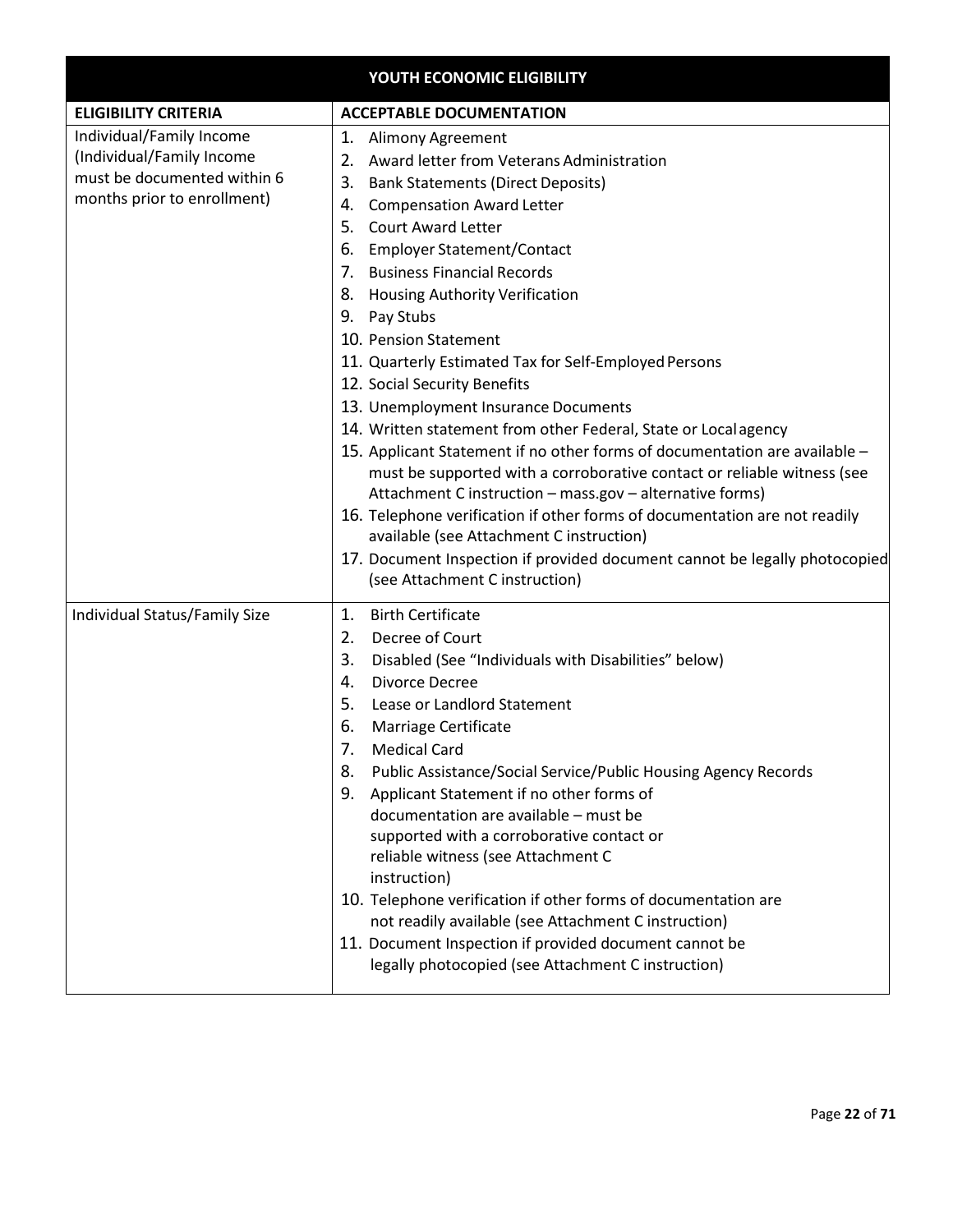| Income-Based Public<br>Assistance<br><b>Supplemental Nutrition</b>                                           | 1. Copy of Authorization to Receive Cash Public Assistance<br><b>Medical Card showing Cash Grant Status</b><br>2.<br>3. Public Assistance Identification Card showing Cash Grant Status<br>4. Public Assistance Records/Printout/Master File<br>5. Verification of Enrollment in MassHealth<br>6. Verification of Fuel Assistance<br>Current authorization to obtain SNAP<br>$\mathbf{1}$                                                                                                                                                                                                                                         |
|--------------------------------------------------------------------------------------------------------------|-----------------------------------------------------------------------------------------------------------------------------------------------------------------------------------------------------------------------------------------------------------------------------------------------------------------------------------------------------------------------------------------------------------------------------------------------------------------------------------------------------------------------------------------------------------------------------------------------------------------------------------|
| Assistance Program (SNAP)                                                                                    | 2. SNAP Card with current date<br>3. Public Assistance Records/Printout                                                                                                                                                                                                                                                                                                                                                                                                                                                                                                                                                           |
| Free or Reduced School<br>Lunch                                                                              | 1. Verification from School                                                                                                                                                                                                                                                                                                                                                                                                                                                                                                                                                                                                       |
| High Poverty Area                                                                                            | 1. Poverty Threshold Census Tract Database Print Out                                                                                                                                                                                                                                                                                                                                                                                                                                                                                                                                                                              |
| Homeless<br>(Income verification not<br>required)                                                            | 1. Written Statement from an Individual Providing Temporary Residence<br>Written Statement from Shelter/Social Service Agency<br>2.<br>McKinney Vento Homeless Act Authorization Form<br>3.<br>Applicant Statement if no other forms of documentation are available -<br>4.<br>must be supported with a corroborative contact or reliable witness (see<br>Attachment C instruction)<br>5. Telephone verification if other forms of documentation are not readily<br>available (see Attachment C instruction)<br>6. Document Inspection if provided document cannot be legally<br>6.<br>photocopied (see Attachment C instruction) |
| Foster Child - Department of<br><b>Children and Family Services</b><br>(Income verification not<br>required) | Documentation of Court Contact<br>1.<br><b>Court Documentation</b><br>2.<br>3.<br><b>Medical Card</b><br>Verification of Payments made on Behalf of the Child<br>4.<br>Written Statement from State\Local Agency<br>5.<br>Telephone verification if other forms of documentation are not<br>6.<br>readily available (see Attachment C instruction)<br>7. Document Inspection if provided document cannot be<br>legally photocopied (see Attachment C instruction)                                                                                                                                                                 |
|                                                                                                              | YOUTH BARRIERS for ELIGIBILITY                                                                                                                                                                                                                                                                                                                                                                                                                                                                                                                                                                                                    |
| <b>ELIGIBILITY BARRIERS</b>                                                                                  | <b>ACCEPTABLE DOCUMENTATION (Only one of the following is required</b><br>for each criterion)                                                                                                                                                                                                                                                                                                                                                                                                                                                                                                                                     |
| <b>Basic Skills Deficient</b>                                                                                | 1.<br>Assessed by a Generally Accepted Standardized Test<br><b>School Records</b><br>2.                                                                                                                                                                                                                                                                                                                                                                                                                                                                                                                                           |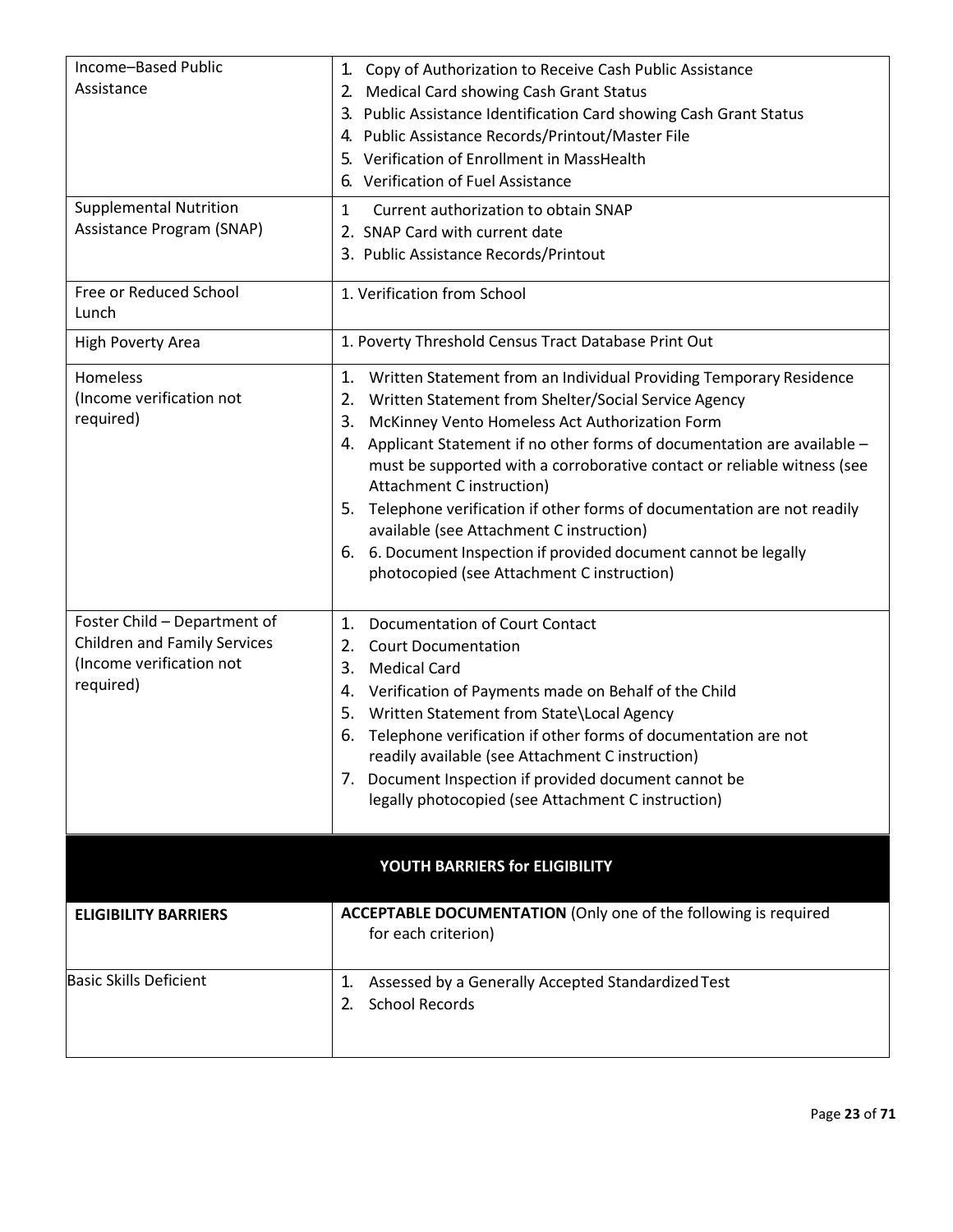| <b>School Dropout</b>                                                                                                                                      | 1.<br>Attendance Letter from school<br>Dropout Letter from school<br>2.<br>3.<br>Eligibility Verification Letter from a recognized community or youth<br>organization (if other documents are not available)<br>Applicant Statement if no other forms of documentation are available -<br>4.<br>must be supported with a corroborative contact or reliable witness (see<br>Attachment C instruction)<br>Telephone verification if other forms of documentation are not readily<br>5.<br>available (see Attachment C instruction)<br>Document Inspection if provided document cannot be legally<br>6.<br>photocopied (see Attachment C instruction) |
|------------------------------------------------------------------------------------------------------------------------------------------------------------|----------------------------------------------------------------------------------------------------------------------------------------------------------------------------------------------------------------------------------------------------------------------------------------------------------------------------------------------------------------------------------------------------------------------------------------------------------------------------------------------------------------------------------------------------------------------------------------------------------------------------------------------------|
| Within Compulsory School Age<br>and has Not Attended School in<br>the Most Recent Complete School<br>Year Calendar Quarter                                 | *Compulsory school age in Massachusetts is 6-16 years of age.<br>Attendance letter from school<br>1.<br>Letter from school official stating youth school status<br>2.<br>Applicant Statement if no other forms of documentation are available -<br>3.<br>must be supported with a corroborative contact or reliable witness (see<br>Attachment C instruction)<br>4. Telephone verification if other forms of documentation are not readily<br>available (see Attachment C instruction)<br>5. Document Inspection if provided document cannot be legally<br>photocopied (see Attachment C instruction)                                              |
| Recipient of Secondary School<br>Diploma or its Recognized<br>Equivalent who is Low-Income<br>and Basic Skills Deficient or an<br>English Language Learner | Copy of Secondary School Diploma or equivalent and provide proof<br>1.<br>of either;<br>a. Basic Skills Deficiency or;<br>English Language Learner<br>b.                                                                                                                                                                                                                                                                                                                                                                                                                                                                                           |
| Department of Youth<br>Services/Subject to the Juvenile or<br>Adult Justice System (In- School<br>Youth's Own Income Must be<br>Considered)                | 1. Documentation of Court Contact<br>2. Court Documentation<br>3. Verification of Payments made on Behalf of the Child<br>Written Statement from State\Local Agency<br>4.<br>Agency Telephone verification if other forms of documentation<br>5.<br>are not readily available (see Attachment C instruction)<br>6. Document Inspection if provided document cannot be<br>legally photocopied (see Attachment C instruction)                                                                                                                                                                                                                        |
| Homeless or Run-away                                                                                                                                       | See "Homeless" in Economic Eligibility above                                                                                                                                                                                                                                                                                                                                                                                                                                                                                                                                                                                                       |
| <b>Foster Child</b>                                                                                                                                        | See "Foster Child" in Economic Eligibility above                                                                                                                                                                                                                                                                                                                                                                                                                                                                                                                                                                                                   |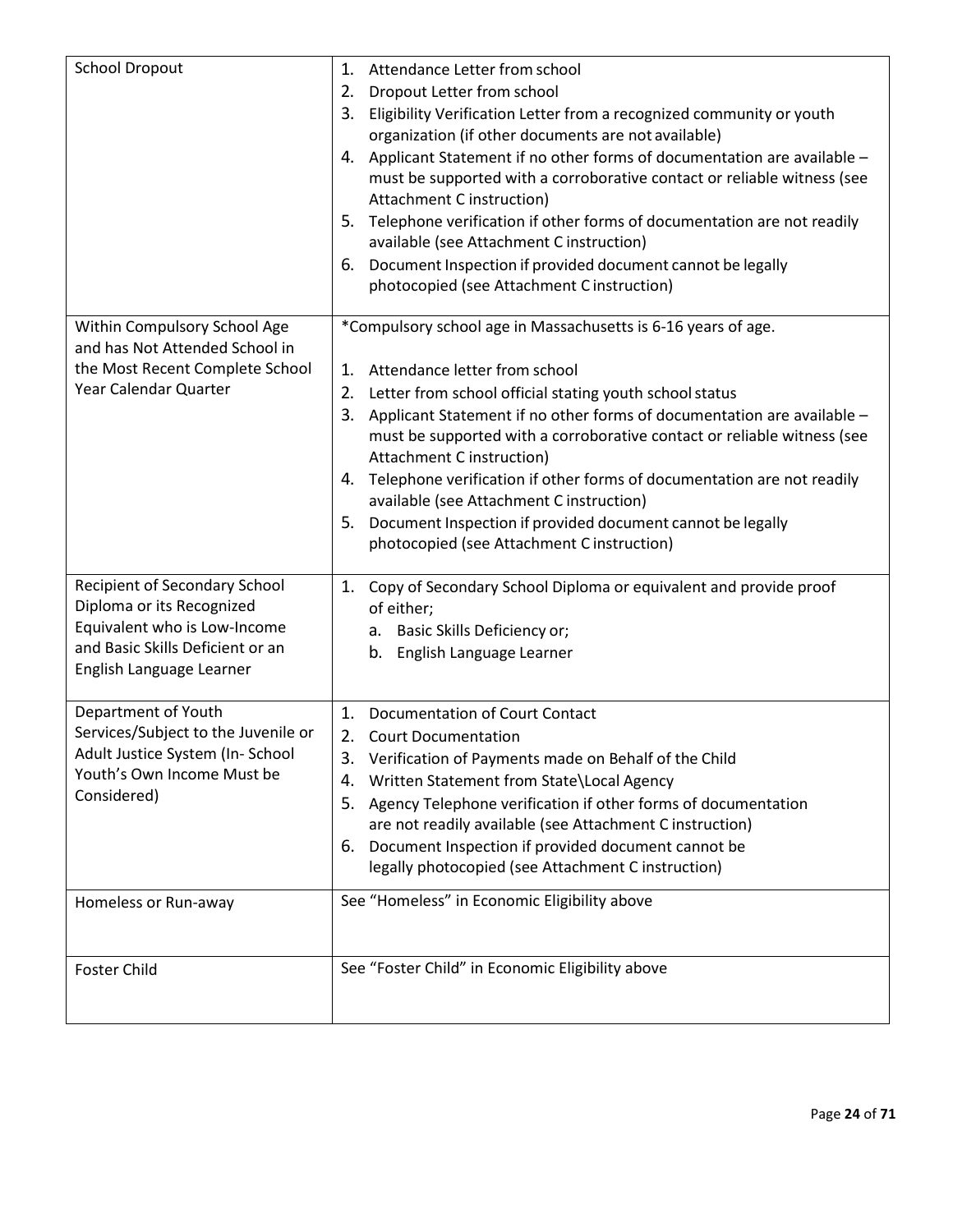| <b>Pregnant or Parenting</b>        | 1. Birth Certificate                                                       |
|-------------------------------------|----------------------------------------------------------------------------|
|                                     | <b>Hospital Record of Birth</b><br>2.                                      |
|                                     | <b>Medical Card</b><br>3.                                                  |
|                                     | 4. Physician's Note                                                        |
|                                     | 5. Referrals from Official Agencies                                        |
|                                     | <b>School Program for Pregnant Teens</b><br>6.                             |
|                                     | 7. School Records                                                          |
|                                     | 8. Statement from Social Services Agency                                   |
|                                     | 9. Applicant Statement if no other forms of documentation are available -  |
|                                     | must be supported with a corroborative contact or reliable witness (see    |
|                                     | Attachment C instruction)                                                  |
|                                     | 10. Telephone verification if other forms of documentation are not readily |
|                                     | available (see Attachment C instruction)                                   |
|                                     | 11. Document Inspection if provided document cannot be legally             |
|                                     | photocopied (see Attachment C instruction)                                 |
| <b>Individual with Disabilities</b> | 1. Letter from Drug or Alcohol Rehabilitation Agency                       |
| (In-School Youth's Own Income       | 2. Letter from Child Study Team Stating Specific Eligibility               |
| Must be Considered)                 | 3.<br><b>Medical Records</b>                                               |
|                                     | <b>Observable Condition</b><br>4.                                          |
|                                     | 5. Physician Statement                                                     |
|                                     | 6. Psychiatrist's/Psychologist's Diagnosis                                 |
|                                     | 7. Rehabilitation Evaluation                                               |
|                                     | 8. School Records                                                          |
|                                     | 9. Sheltered Workshop Certification                                        |
|                                     | 10. Social Service Records\Referral                                        |
|                                     | 11. Social Security Administration Disability or Veterans Admin. Records   |
|                                     | 12. Vocational Rehabilitation Letter                                       |
|                                     | 13. Workers Compensation Record                                            |
|                                     | 14. Applicant Statement if no other forms of documentation are available - |
|                                     | must be supported with a corroborative contact or reliable witness (see    |
|                                     | Attachment C instruction)                                                  |
|                                     | 15. Telephone verification if other forms of documentation are not         |
|                                     | readily available (see Attachment C instruction)                           |
|                                     | 16. Document Inspection if provided document cannot be legally photocopied |
|                                     | (see Attachment C instruction)                                             |
|                                     |                                                                            |
|                                     |                                                                            |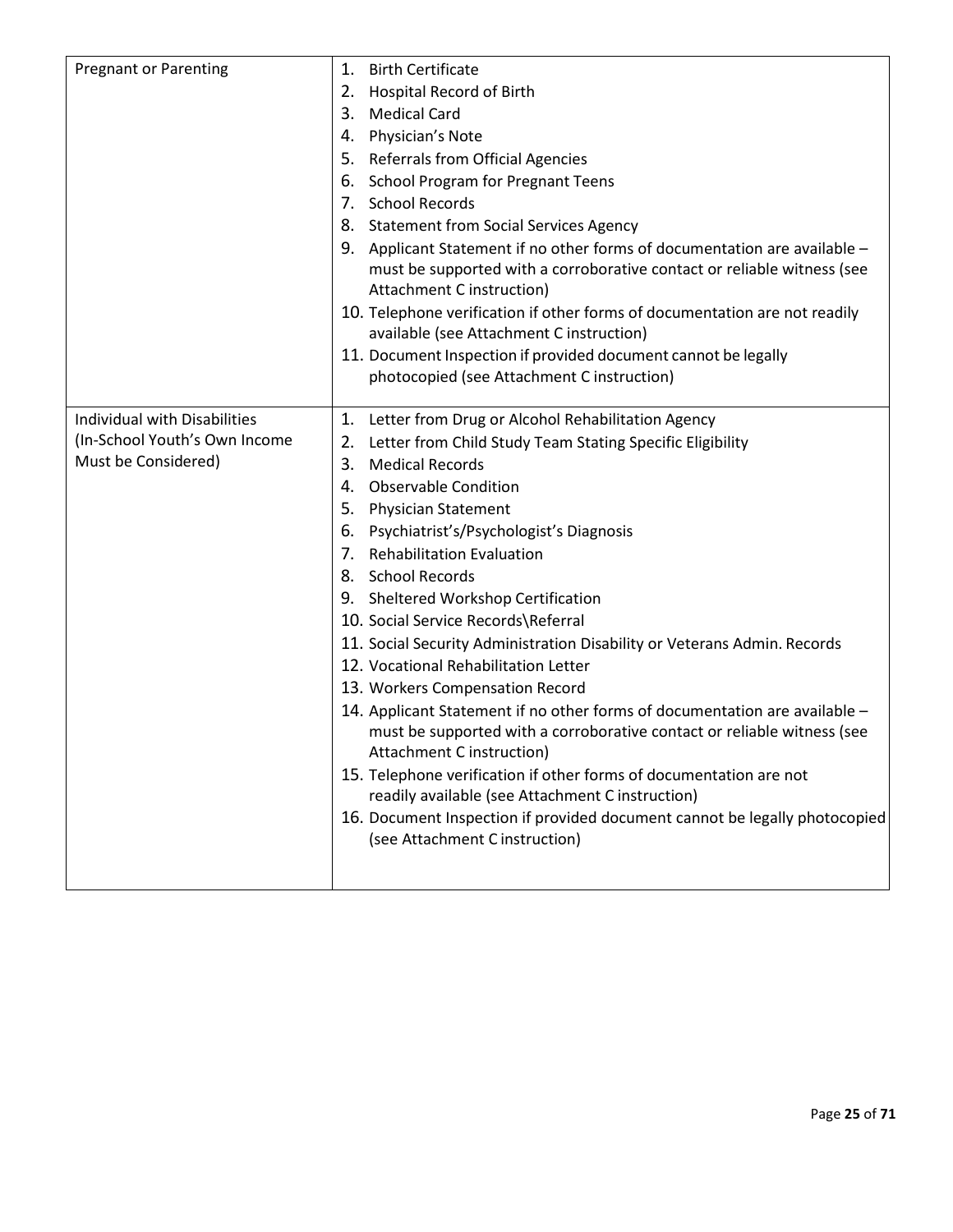| Offender (In-School<br>Youth's Own Income<br>Must be Considered)         | 1.<br><b>Court Documents</b><br>2. Halfway House Resident<br>3. Letter of Parole<br>4. Letter from Probation Officer<br>5. Police Records<br>6. Applicant Statement if no other forms of documentation are available - must be<br>supported with a corroborative contact or reliable witness (see Attachment C<br>instruction)                                                                                                                                                    |
|--------------------------------------------------------------------------|-----------------------------------------------------------------------------------------------------------------------------------------------------------------------------------------------------------------------------------------------------------------------------------------------------------------------------------------------------------------------------------------------------------------------------------------------------------------------------------|
|                                                                          | 7. Telephone verification if other forms of documentation are not readily<br>available (see Attachment C instruction)<br>8. Document Inspection if provided document cannot be legally photocopied (see<br>Attachment C instruction)                                                                                                                                                                                                                                              |
| Low-Income<br>Individual who<br><b>Requires Additional</b><br>Assistance | 1. Proof of low-income status and meets the local definition of Requires Additional<br>Assistance.                                                                                                                                                                                                                                                                                                                                                                                |
| English Language<br>Learner                                              | 1. Letter from school official<br>2. Statement from recognized community youth organization.<br>3. School Assessment                                                                                                                                                                                                                                                                                                                                                              |
|                                                                          | 5% Exception - for youth who do not meet the minimum income criteria.                                                                                                                                                                                                                                                                                                                                                                                                             |
| income criteria.                                                         | Not more than 5% of "Covered Individuals" in each local area may be individuals who do not meet the                                                                                                                                                                                                                                                                                                                                                                               |
| <b>Covered Individuals</b>                                               | 1. In-School Youth who is not low-income.<br>2.<br>Out-of-School Youth who meet one of the following conditions:<br>Recipient of a secondary school diploma or its recognized equivalent who is<br>$\bullet$<br>basic skills deficient or an English language learner who is not low-income.<br>Individual who requires additional assistance to enter or complete an<br>$\bullet$<br>educational program or to secure or hold employment who is<br>not low- income.<br>$\bullet$ |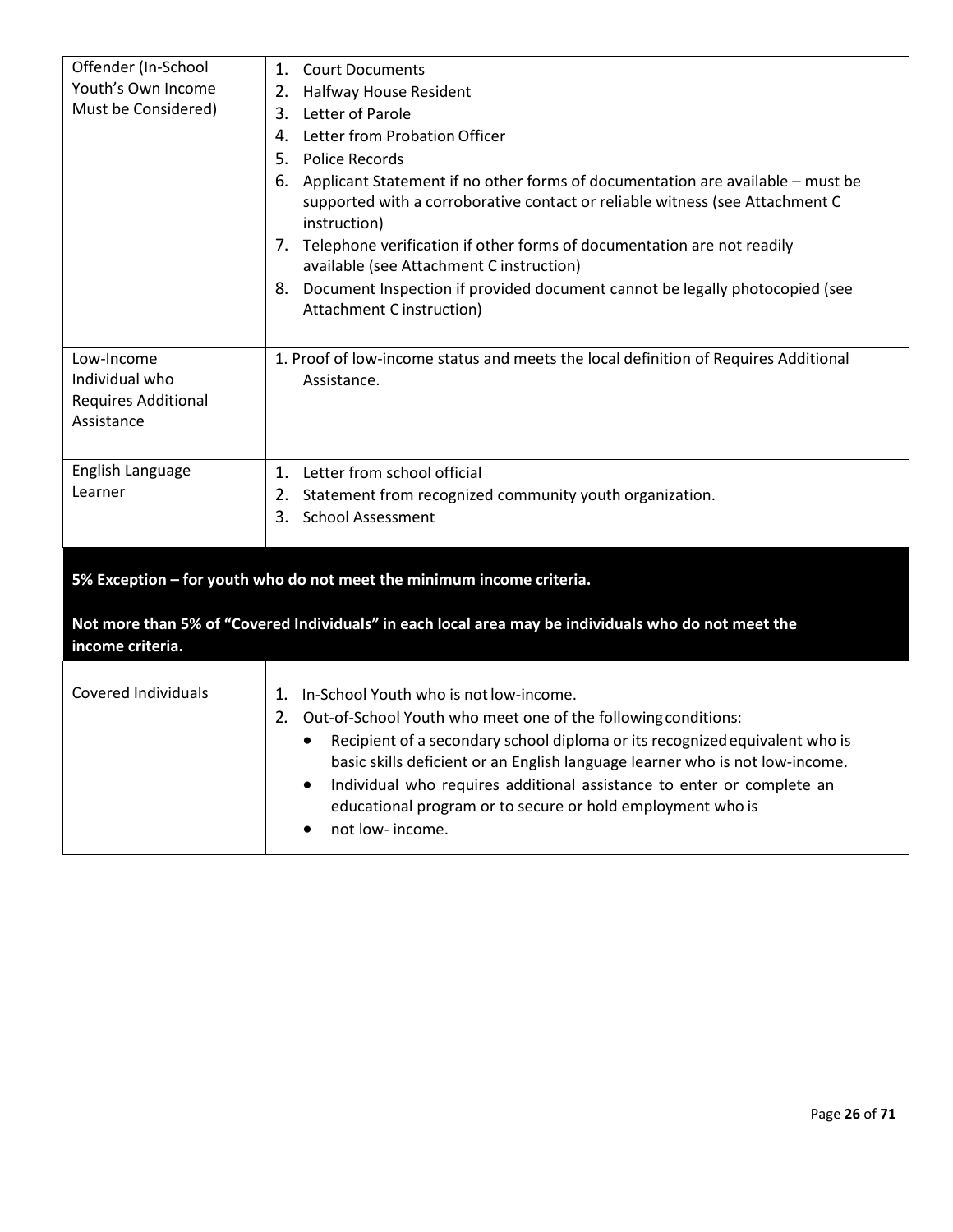## **Attachment C**

# **Youth Individual Service Strategy (ISS) for WIOA Youth Services**

## **T E M P L A T E**

| Youth Name: | Date:   |
|-------------|---------|
| DOB:        | $ID#$ : |
| Address:    | Phone:  |
| Email:      | Staff:  |

\*Do not use social security number for participant I.D.

## **Framework of an ISS:**

- Directly linked to one or more indicators of performance
- Based on the objective assessment
- Identifies a career pathway that includes education and employment goals

# **Brief Assessment Overview** *Identify personal, educational, occupational, financial, medical, childcare, transportation, housing, food/nutrition* **Assessment Area Assessment Tool Used Including Dates Description of Results Academic Levels Basic Skills Service Needs Interests and Aptitudes Work Experience**

| <b>Strengths</b> | <b>Challenges (Barriers)</b> | <b>Service/Resource/Partner Agency Referral</b> |
|------------------|------------------------------|-------------------------------------------------|
|                  |                              |                                                 |
|                  |                              |                                                 |
|                  |                              |                                                 |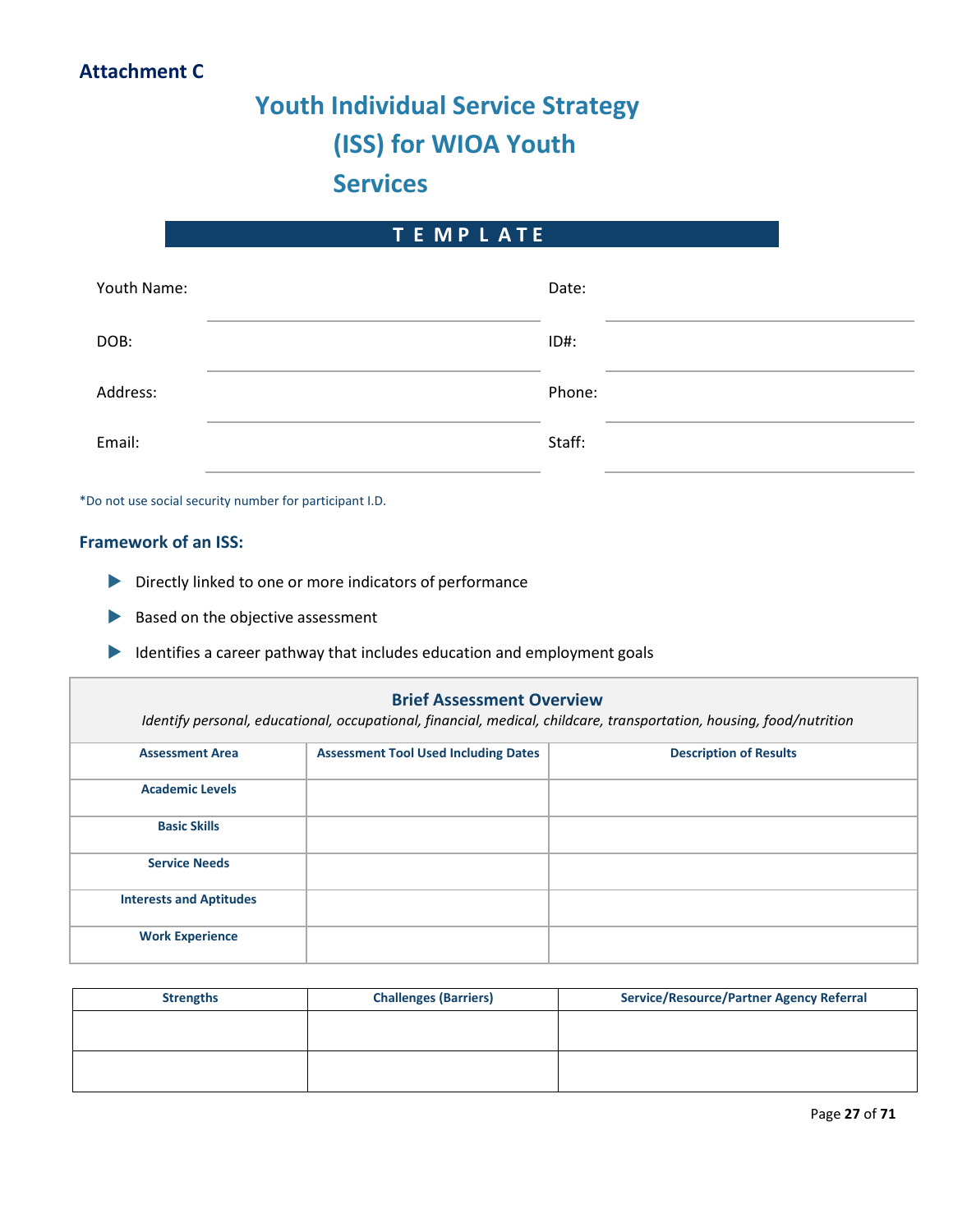| <b>Goals</b>                                                                                                                                  |                                                |  |                                         |                                     |                                  |                                            |
|-----------------------------------------------------------------------------------------------------------------------------------------------|------------------------------------------------|--|-----------------------------------------|-------------------------------------|----------------------------------|--------------------------------------------|
| Identify personal, educational, and occupational short- and long-term goals                                                                   |                                                |  |                                         |                                     |                                  |                                            |
| <b>Goal Type</b>                                                                                                                              | <b>Short-Term Goal</b>                         |  | <b>Long-Term Goal</b>                   |                                     |                                  | Performance Indicator(s) Goal is Linked To |
| <b>Educational Goal</b>                                                                                                                       |                                                |  |                                         |                                     |                                  |                                            |
| <b>Occupational/Employment Goal</b>                                                                                                           |                                                |  |                                         |                                     |                                  |                                            |
| <b>Personal/Social Goal</b>                                                                                                                   |                                                |  |                                         |                                     |                                  |                                            |
|                                                                                                                                               | <b>Program Elements Needed to Achieve Goal</b> |  |                                         |                                     |                                  |                                            |
| Youth are required to have access to all fourteen WIOA Youth program elements. Please select elements based on needs identified on            |                                                |  | the participant's objective assessment. |                                     |                                  |                                            |
| <b>Improving Educational Achievement</b>                                                                                                      |                                                |  | <b>Date</b><br><b>Opened</b>            | <b>Projected</b><br><b>End Date</b> | <b>Actual End</b><br><b>Date</b> | <b>Successful</b><br><b>Completion</b>     |
|                                                                                                                                               |                                                |  |                                         |                                     |                                  |                                            |
| $\Box$ Tutoring: study skills training, and instruction leading to<br>secondary school completion, including dropout prevention<br>strategies |                                                |  |                                         |                                     |                                  | $\Box$ Yes $\Box$ No                       |
| Action Steps/Referrals:                                                                                                                       |                                                |  |                                         |                                     |                                  | Explain:                                   |
| Comments:                                                                                                                                     |                                                |  |                                         |                                     |                                  |                                            |
| $\Box$ Alternative secondary school offerings                                                                                                 |                                                |  |                                         |                                     |                                  | $\Box$ Yes $\Box$ No                       |
| Action Steps/Referrals:                                                                                                                       |                                                |  |                                         |                                     |                                  |                                            |
| Comments:                                                                                                                                     |                                                |  |                                         |                                     |                                  | Explain:                                   |
| Activities that help youth prepare for transition to                                                                                          |                                                |  |                                         |                                     |                                  | $\Box$ Yes $\Box$ No                       |
| postsecondary education and training                                                                                                          |                                                |  |                                         |                                     |                                  |                                            |
| Action Steps/Referrals:                                                                                                                       |                                                |  |                                         |                                     |                                  | Explain:                                   |
| Comments:                                                                                                                                     |                                                |  |                                         |                                     |                                  |                                            |
| <b>Preparing for and Succeeding in Employment</b>                                                                                             |                                                |  | <b>Date</b><br><b>Opened</b>            | <b>Projected</b><br><b>End Date</b> | <b>Actual End</b><br><b>Date</b> | <b>Successful Completion</b>               |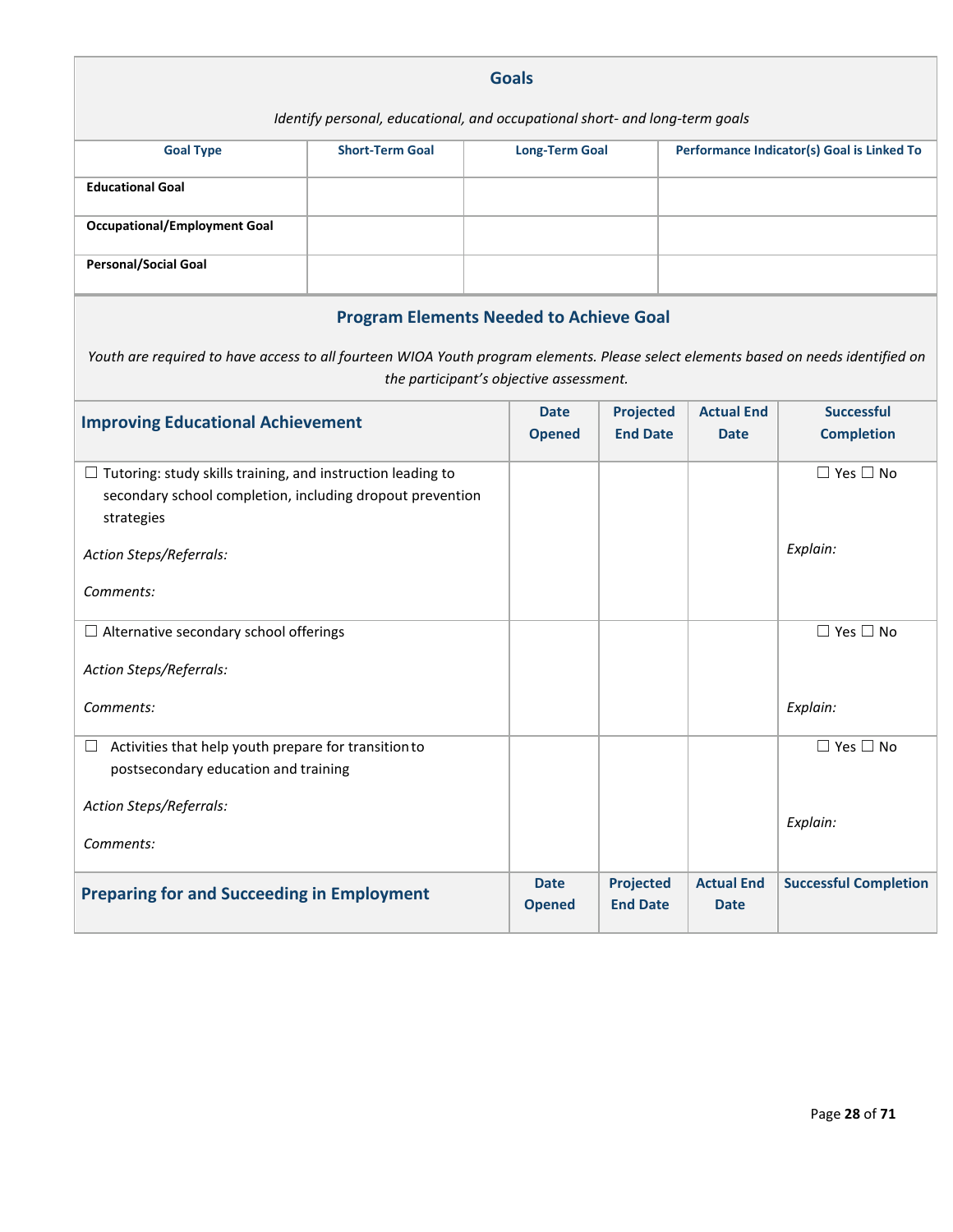| Paid & unpaid work experience (summer employment, pre-<br>apprenticeship programs, internships, job shadowing, OJT) |               |                  |                 | $\Box$ Yes $\Box$ No       |
|---------------------------------------------------------------------------------------------------------------------|---------------|------------------|-----------------|----------------------------|
| with Academic & occupational education                                                                              |               |                  |                 |                            |
| Action Steps/Referrals:                                                                                             |               |                  |                 | Explain:                   |
| Comments:                                                                                                           |               |                  |                 |                            |
|                                                                                                                     |               |                  |                 |                            |
| $\Box$ Labor market & employment information including career                                                       |               |                  |                 | $\Box$ Yes $\Box$ No       |
| awareness, career counseling, and career exploration<br>services                                                    |               |                  |                 |                            |
| Action Steps/Referrals:                                                                                             |               |                  |                 | Explain:                   |
| Comments:                                                                                                           |               |                  |                 |                            |
|                                                                                                                     |               |                  |                 |                            |
| Education offered concurrently with workforce preparation<br>$\Box$                                                 |               |                  |                 | $\Box$ Yes $\Box$ No       |
| and training for a specific occupation                                                                              |               |                  |                 |                            |
| Action Steps/Referrals:                                                                                             |               |                  |                 | Explain:                   |
| Comments:                                                                                                           |               |                  |                 |                            |
|                                                                                                                     |               |                  |                 |                            |
| <b>Supporting Youth</b>                                                                                             | <b>Date</b>   | <b>Projected</b> | <b>Actual</b>   | <b>Successful</b>          |
|                                                                                                                     | <b>Opened</b> | <b>End Date</b>  | <b>End Date</b> | <b>Completion</b>          |
| Supportive services                                                                                                 |               |                  |                 | $\square$ Yes $\square$ No |
| Action Steps/Referrals:                                                                                             |               |                  |                 |                            |
| Comments:                                                                                                           |               |                  |                 | Explain:                   |
| Adult mentoring<br>$\Box$                                                                                           |               |                  |                 | $\Box$ Yes $\Box$ No       |
| Action Steps/Referrals:                                                                                             |               |                  |                 |                            |
| Comments:                                                                                                           |               |                  |                 | Explain:                   |
|                                                                                                                     |               |                  |                 |                            |
| Comprehensive guidance & counseling (may include drug &<br>$\Box$<br>alcohol abuse counseling & referral)           |               |                  |                 | $\Box$ Yes $\Box$ No       |
| Action Steps/Referrals:                                                                                             |               |                  |                 | Explain:                   |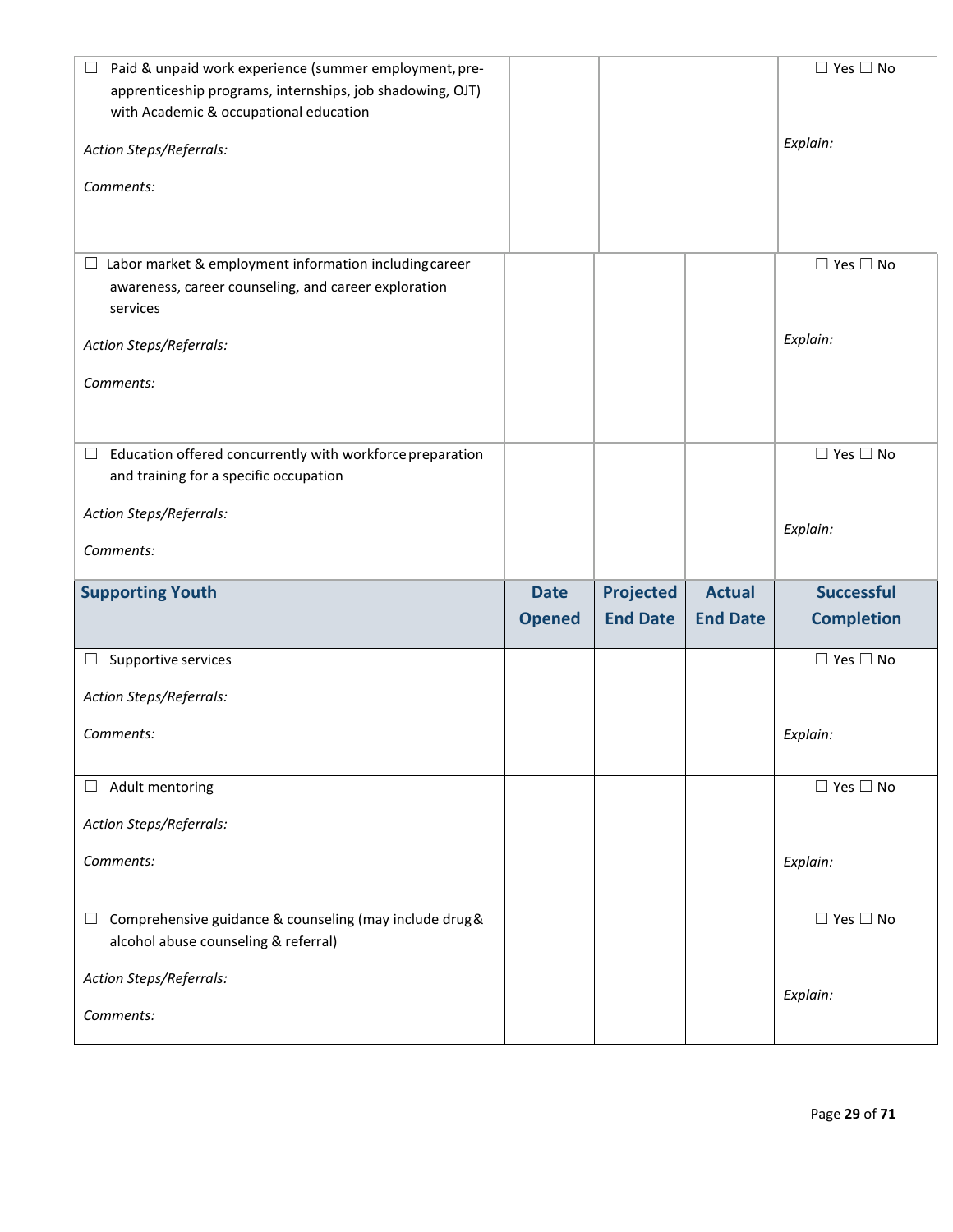| Follow-up<br>$\Box$                                                                             |               |                  |                   | $\square$ Yes $\square$ No |
|-------------------------------------------------------------------------------------------------|---------------|------------------|-------------------|----------------------------|
| Action Steps/Referrals:                                                                         |               |                  |                   |                            |
| Comments:                                                                                       |               |                  |                   | Explain:                   |
|                                                                                                 |               |                  |                   |                            |
|                                                                                                 |               |                  |                   |                            |
|                                                                                                 |               |                  |                   |                            |
|                                                                                                 |               |                  |                   |                            |
|                                                                                                 |               |                  |                   |                            |
| Developing the Potential of Young People as Citizens &                                          | <b>Date</b>   | <b>Projected</b> | <b>Actual End</b> | Successful                 |
| <b>Leaders</b>                                                                                  | <b>Opened</b> | <b>End Date</b>  | <b>Date</b>       | <b>Completion</b>          |
| Leadership development opportunities/ Opportunities to<br>$\Box$                                |               |                  |                   | $\Box$ Yes $\Box$ No       |
| develop social behaviors, other soft skills, and leadership                                     |               |                  |                   |                            |
| opportunities                                                                                   |               |                  |                   | Explain:                   |
| Action Steps/Referrals:                                                                         |               |                  |                   |                            |
| Comments:                                                                                       |               |                  |                   |                            |
| Financial literacy<br>$\Box$                                                                    |               |                  |                   | $\Box$ Yes $\Box$ No       |
| Action Steps/Referrals:                                                                         |               |                  |                   |                            |
| Comments:                                                                                       |               |                  |                   | Explain:                   |
|                                                                                                 |               |                  |                   |                            |
|                                                                                                 |               |                  |                   |                            |
| <b>Potential Barriers to Goal Achievement:</b>                                                  |               |                  |                   |                            |
|                                                                                                 |               |                  |                   |                            |
|                                                                                                 |               |                  |                   |                            |
| <b>Case Notes/ISS Review Updates:</b>                                                           |               |                  |                   |                            |
| Include any progress, such as but not limited to measurable skill gains, other goal completions |               |                  |                   |                            |
|                                                                                                 |               |                  |                   |                            |
|                                                                                                 |               |                  |                   |                            |
|                                                                                                 |               |                  |                   |                            |
|                                                                                                 |               |                  |                   |                            |
|                                                                                                 |               |                  |                   |                            |
|                                                                                                 |               |                  |                   |                            |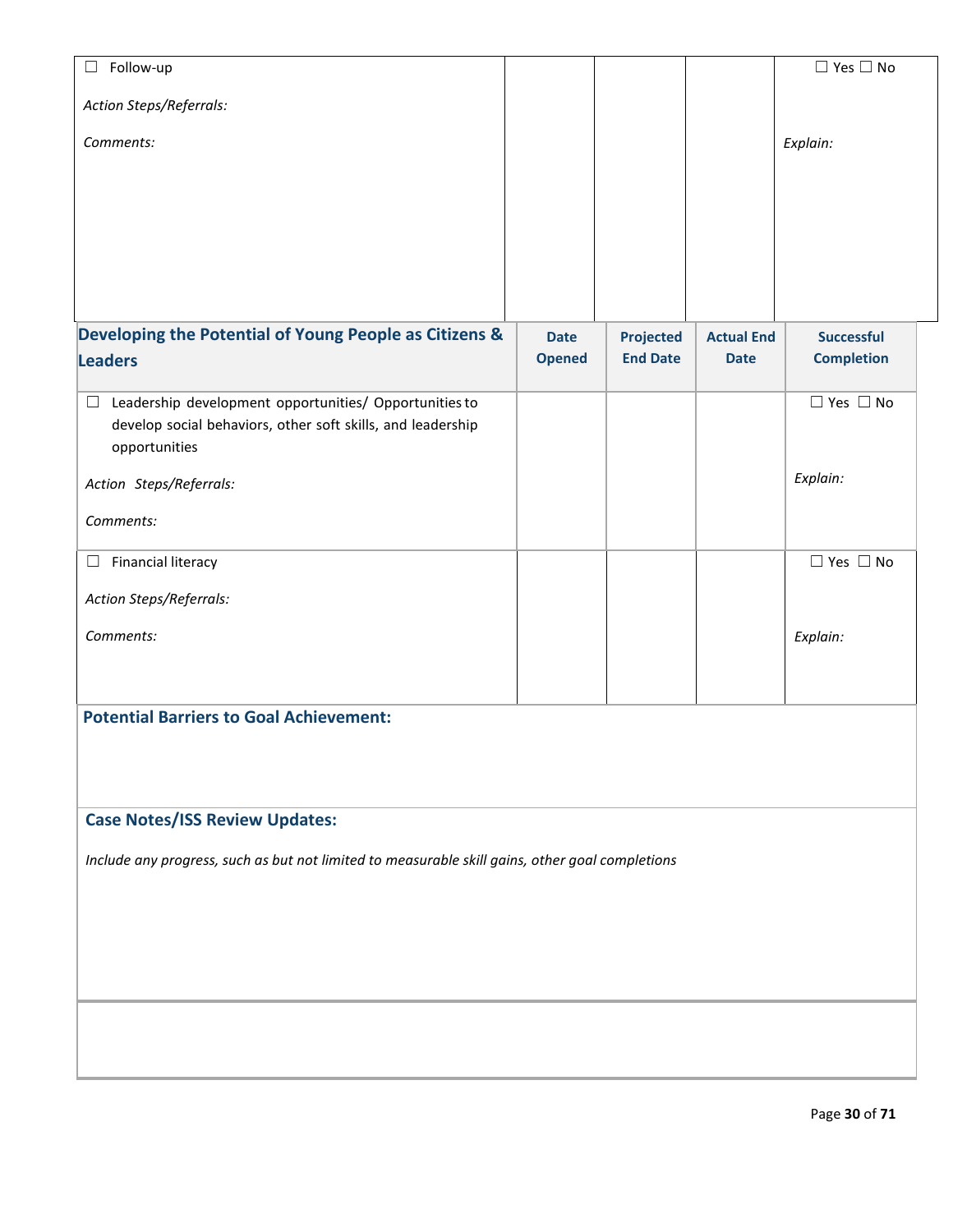| <b>Individual Service Strategy Updates</b> |                         |                                                  |  |  |
|--------------------------------------------|-------------------------|--------------------------------------------------|--|--|
| <b>Date</b>                                | <b>Case Note Update</b> | <b>Youth and Case Manager</b><br><b>Initials</b> |  |  |
|                                            |                         |                                                  |  |  |
|                                            |                         |                                                  |  |  |
|                                            |                         |                                                  |  |  |
|                                            |                         |                                                  |  |  |
|                                            |                         |                                                  |  |  |
|                                            |                         |                                                  |  |  |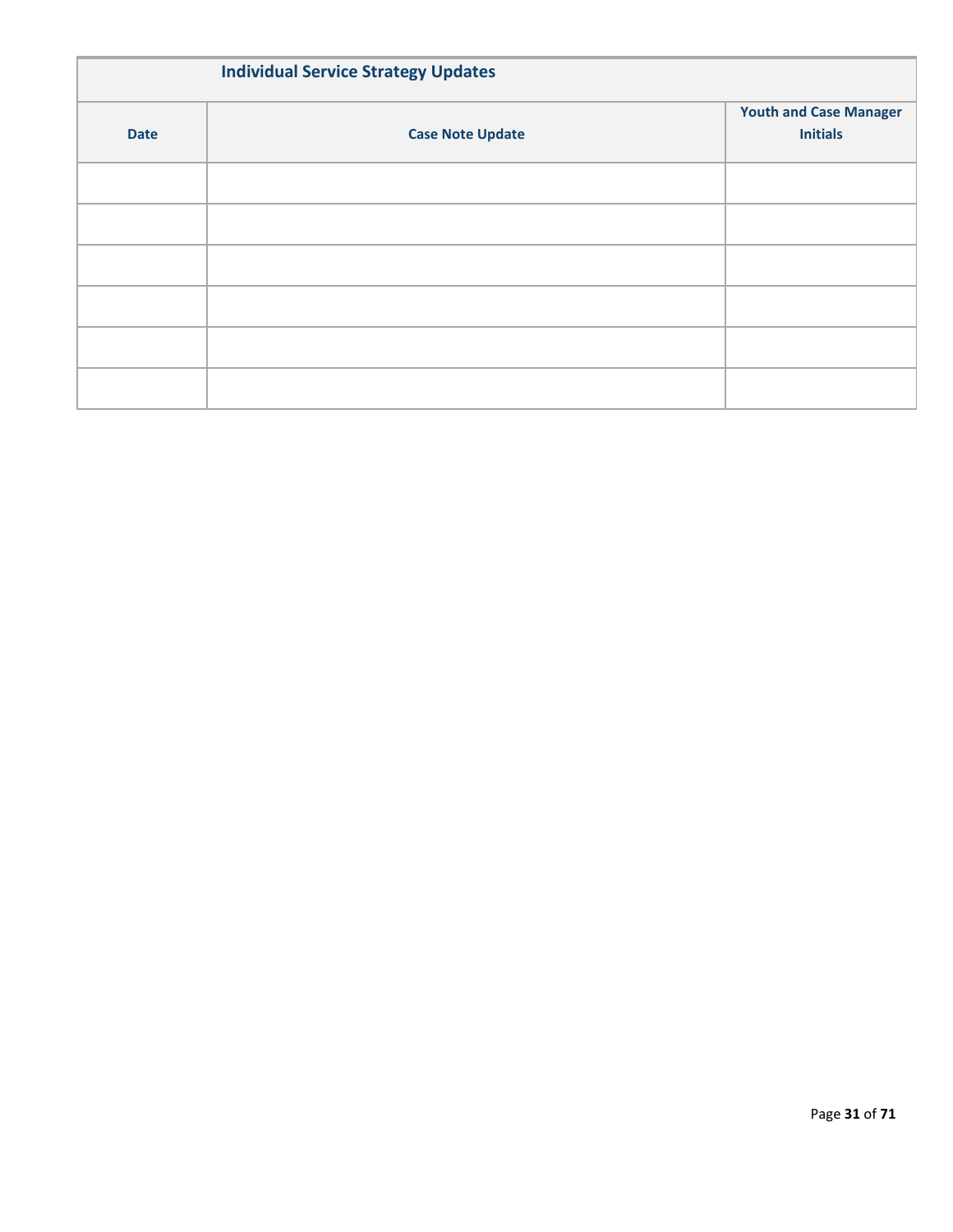## **ISS for WIOA Youth Services - Youth and Case Manager Agreement Form**

| Youth Name: | Date:    |  |
|-------------|----------|--|
| DOB:        | $ID^*$ : |  |

### **Youth and Case Manager Agreements:**

### **For Youth - I agree to:**

- Contact my Case Manager monthly or as often as necessary to update my progress on this plan. I understand that my case can be closed if I go 90 days without participating in a service.
- **Let my Case Manager know of any problems which would cause changes to any activities or** interfere with completing the plan.
- Seek, accept and maintain employment that meets my planned goal(s) as stated above.
- Contact my Case Manager when I become employed and provide all necessary information pertaining to the job.
- Stay in contact with my Case Manager for up to a year after exiting the program to maintain and support meeting my goals.

### **For the Case Manager – I agree to:**

- Assist with the appropriate career guidance, training and supportive services.
- $\triangleright$  Coordinate with other agencies and programs to help you obtain needed services.
- Monitor your participation and progress in the activities above.
- Assist you in your search for employment.
- Maintain contact with you for up to one year after you obtain employment for employment retention and career advancement purposes.

| Youth Signature                | Case Manager Signature         |
|--------------------------------|--------------------------------|
| Date of 1 <sup>st</sup> Review | Date of 1 <sup>st</sup> Review |
| Youth Signature                | <b>Case Manager Signature</b>  |

<span id="page-31-0"></span>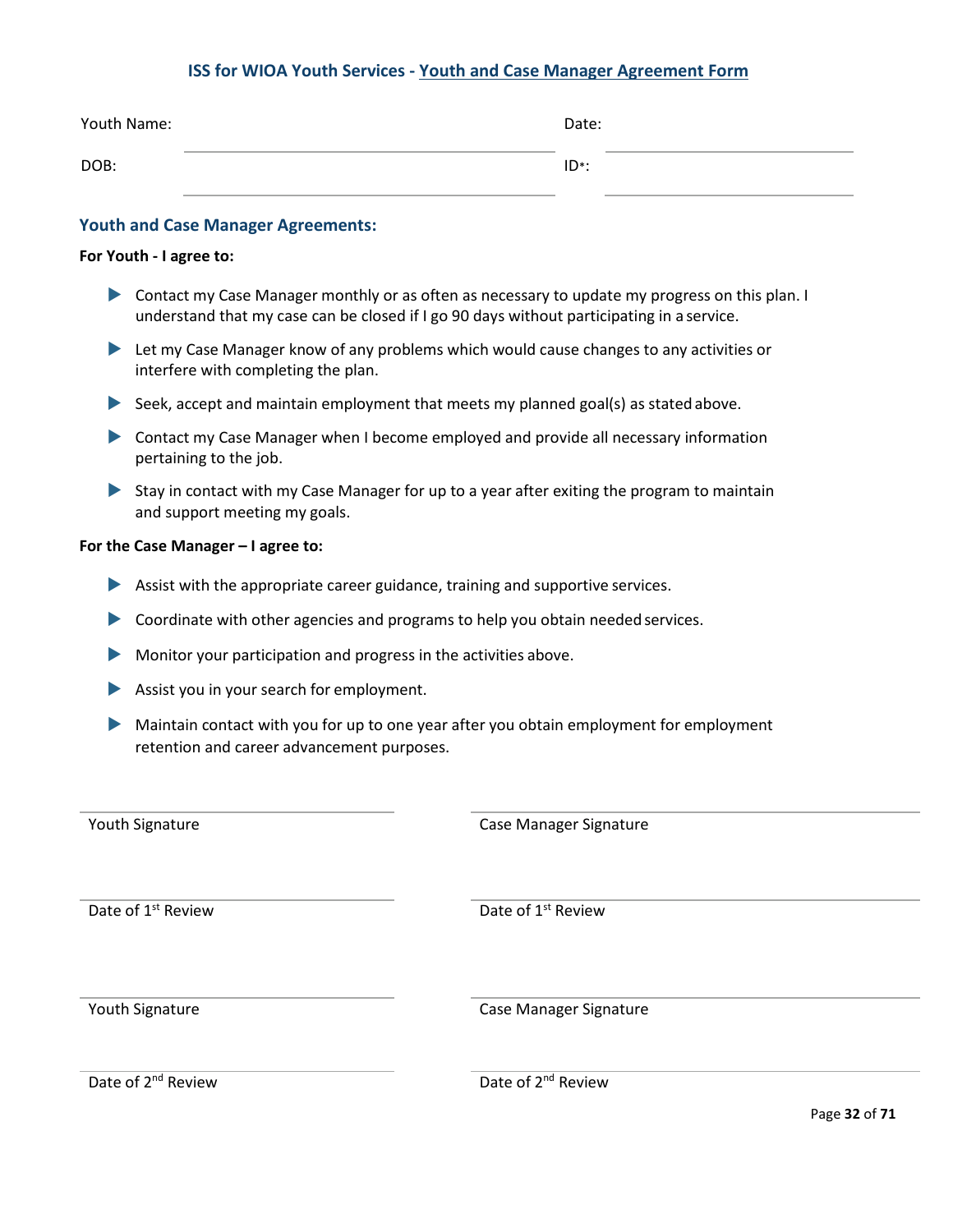## **Attachment D**

## **REQUIRED 14 ELEMENTS (Definitions/Examples below)**

- *1.* **Tutoring, Study Skills and Dropout Prevention Strategies –** *Mandatory (M)* **Tutoring:** Actual instruction; individualized instruction; drop in sessions; **Study Skills***:* Time management training; test taking strategies; note taking; **Dropout Prevention Strategies:** Family engagement; individualized services
- *2.* **Paid and Unpaid Work Experience With academic and occupational education components –** *(M)*
	- Paid Work Site placements available throughout the program cycle
	- Employability skills or job readiness training to prepare youth for a work experience/placement
	- Pre-apprenticeship programs
	- Internships and job shadowing
	- On-the-job training opportunities
	- Career panels/guest speakers/Company tours
- *3.* **Financial Literacy Education** Financial literacy workshops provided by business representatives at worksites or community agencies; work readiness workshops that include financial literacy lessons-*(M)*
- *4.* **Services that provide Labor Market Information (LMI) about in-demand industry sectors and occupations**  Career exploration services; Labor market research; online LMI sites (i.e.: *Massachusetts Career Information Systems) – (M)*
- *5.* **Activities that help youth prepare for and transition to postsecondary education and training - (M)**  College/Training Program visits & fairs; Financial Aid assistance; program applications; dual enrollment
- *6.* **Follow-up Services Provided by vendor, supported by MMVWB as necessary, for 12 months-** *(M)* Regular contact with a youth participant's employer, including assistance in addressing work-related problems that arise; regular contact with youth; assistance in securing better paying jobs; career development
- **7. Alternative Secondary School -** Enrolled in HiSET/GED classes; Alternative secondary school services
- *8.* **Occupational Skills Training leading to attainment of recognized credentials for in-demand occupations-**Short term skills training for a specific occupation that lead to the attainment of a certificate and that provide training for skills necessary to enter or advance in a specific occupation; apprenticeship programs
- *9.* **Comprehensive guidance and counseling**  Drug/alcohol/mental health counseling; in-depth career counseling
- *10.***Leadership Development -** Community volunteering and service-learning projects; peer mentoring; tutoring
- *11.* **Supportive Services -** Linkages to community services; Assistance with transportation, child/dependent care; housing; Referrals to medical services; assistance with uniforms/work attire/ work-related tools
- *12.* **Adult Mentoring -** Participation in programs such as Big Brothers Big Sisters; Virtual adult mentoring via e-mail or other electronic communication; structured programs that provide training and support to mentors
- *13.***Entrepreneurial Skills Training -**Entrepreneurial workshops, sessions and programs
- *14.* **Education offered concurrently with and in the same context as workforce preparation activities and training for a specific occupation or occupational cluster** *-* School-based & postsecondary Career Pathway programs with integrated career awareness, exploration and immersion activities; Vocational Programs; Partnered business-education training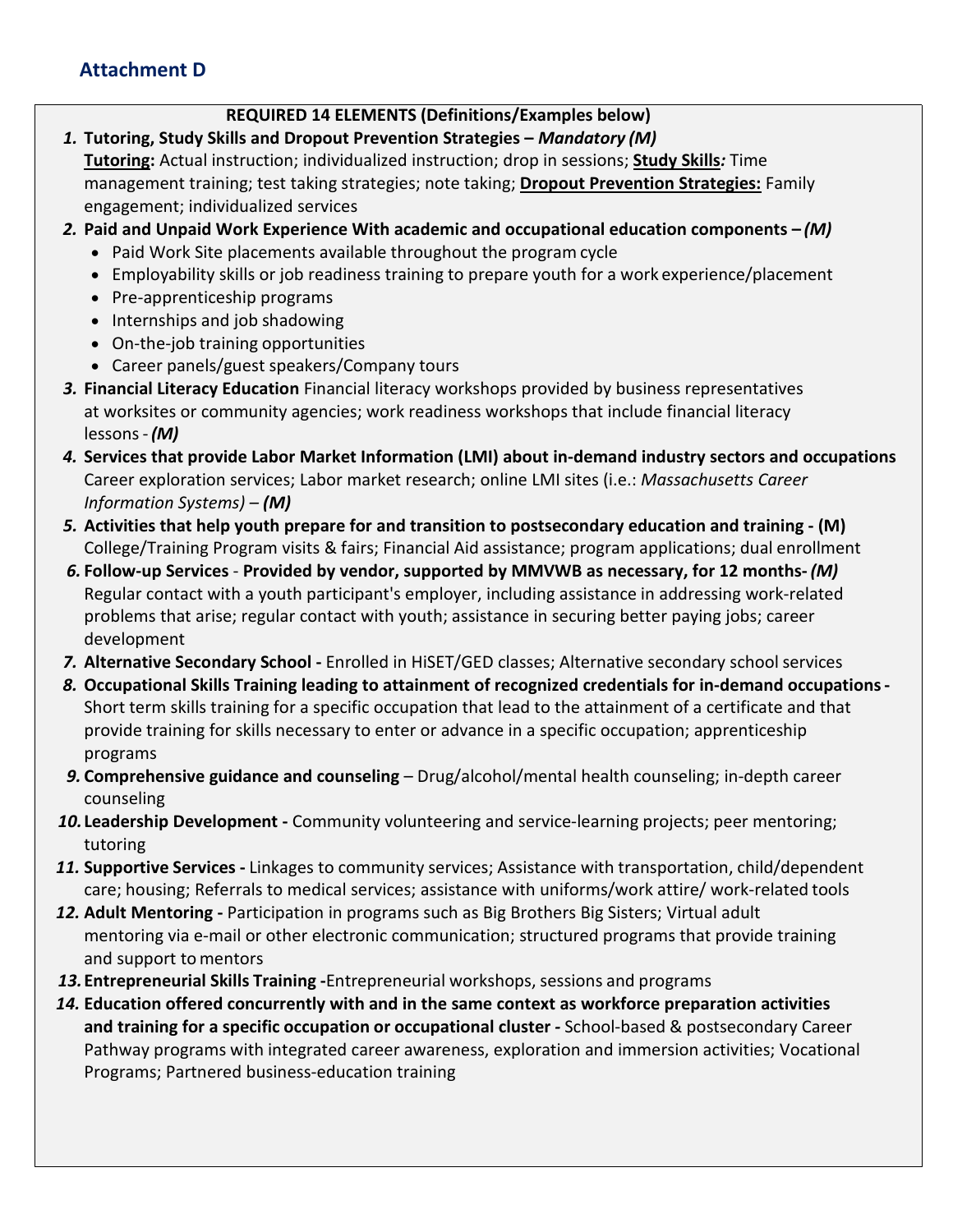## **Attachment E**

# **PROGRAM PROPOSAL**

## **FY 2023 WIOA Title I Year-Round Youth Services Youth Program Program Proposal**

## **Program Proposal Contents Checklist**

<span id="page-33-0"></span>**ISY \_\_\_\_ OSY \_\_\_\_**

Place a check mark to indicate that each area has been addressed. Write N/A if not applicable**.**

## **Cover Sheet**

Each section fully completed

Signed by authorized signatory

## **Proposal Narrative**

- Program Design
- Outreach & Recruitment
	- Program Outcomes

## Administration

Program Operation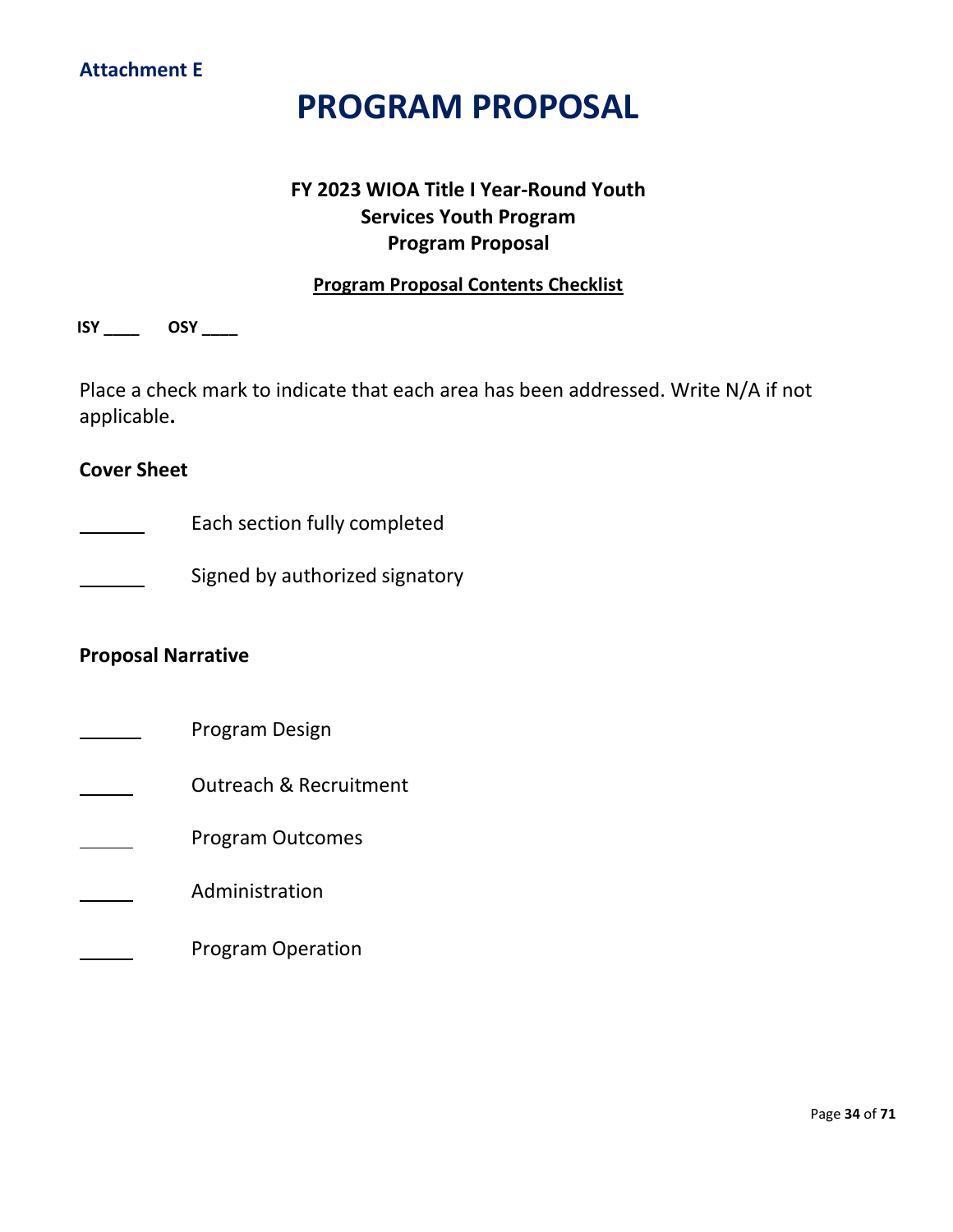## **Attachment F**

## **MassHire Merrimack Valley Workforce Board; City of Lawrence; WIOA Title I Youth Services Programs - FY 2023**

**Program Proposal Cover Sheet**

<span id="page-34-0"></span>

| <b>ISY</b> OSY                       |                                                                                                                                                 |                                                                                                               |  |
|--------------------------------------|-------------------------------------------------------------------------------------------------------------------------------------------------|---------------------------------------------------------------------------------------------------------------|--|
| Organization:                        |                                                                                                                                                 |                                                                                                               |  |
| <b>Mailing Address:</b>              | <u> 1989 - Johann Barn, mars ann an t-Amhainn an t-Amhainn an t-Amhainn an t-Amhainn an t-Amhainn an t-Amhainn a</u>                            |                                                                                                               |  |
| <b>Contact Person:</b>               |                                                                                                                                                 |                                                                                                               |  |
| Telephone:                           |                                                                                                                                                 |                                                                                                               |  |
| <b>Email Address:</b>                |                                                                                                                                                 |                                                                                                               |  |
| City/Towns                           |                                                                                                                                                 |                                                                                                               |  |
| to Be Served:                        |                                                                                                                                                 |                                                                                                               |  |
| Submitted By: ______________________ | <b>Signature of Authorized Representative for Your Organization:</b><br>Project Performance Goals: (must complete - fill in all yellow)         | Date and the state of the state of the state of the state of the state of the state of the state of the state |  |
|                                      | 1. Total Participants - includes carry-in from FY22 and new enrollees (1A+1B)                                                                   |                                                                                                               |  |
|                                      | 1A. Carry-in Participants * New Vendors - Carry-in = "0"                                                                                        |                                                                                                               |  |
| <b>1B. New Enrollees</b>             |                                                                                                                                                 |                                                                                                               |  |
|                                      | 2. Total Participants attaining a Credential (HiSET or GED/Industry Recognized                                                                  |                                                                                                               |  |
|                                      | <b>Credential/occupational skills license or PSE Degree</b><br>3. Total Participants Entering employment/PSE/Advanced Training/Military at exit |                                                                                                               |  |
|                                      | 4. Total Participants in employment/PSE/Advanced Training/Military 2 <sup>nd</sup> quarter after                                                |                                                                                                               |  |
|                                      | 5. Total Participants in employment/PSE/Advanced Training/Military 4 <sup>th</sup> quarter after exit                                           |                                                                                                               |  |
| 6. Instructor: Participants Ratio    |                                                                                                                                                 |                                                                                                               |  |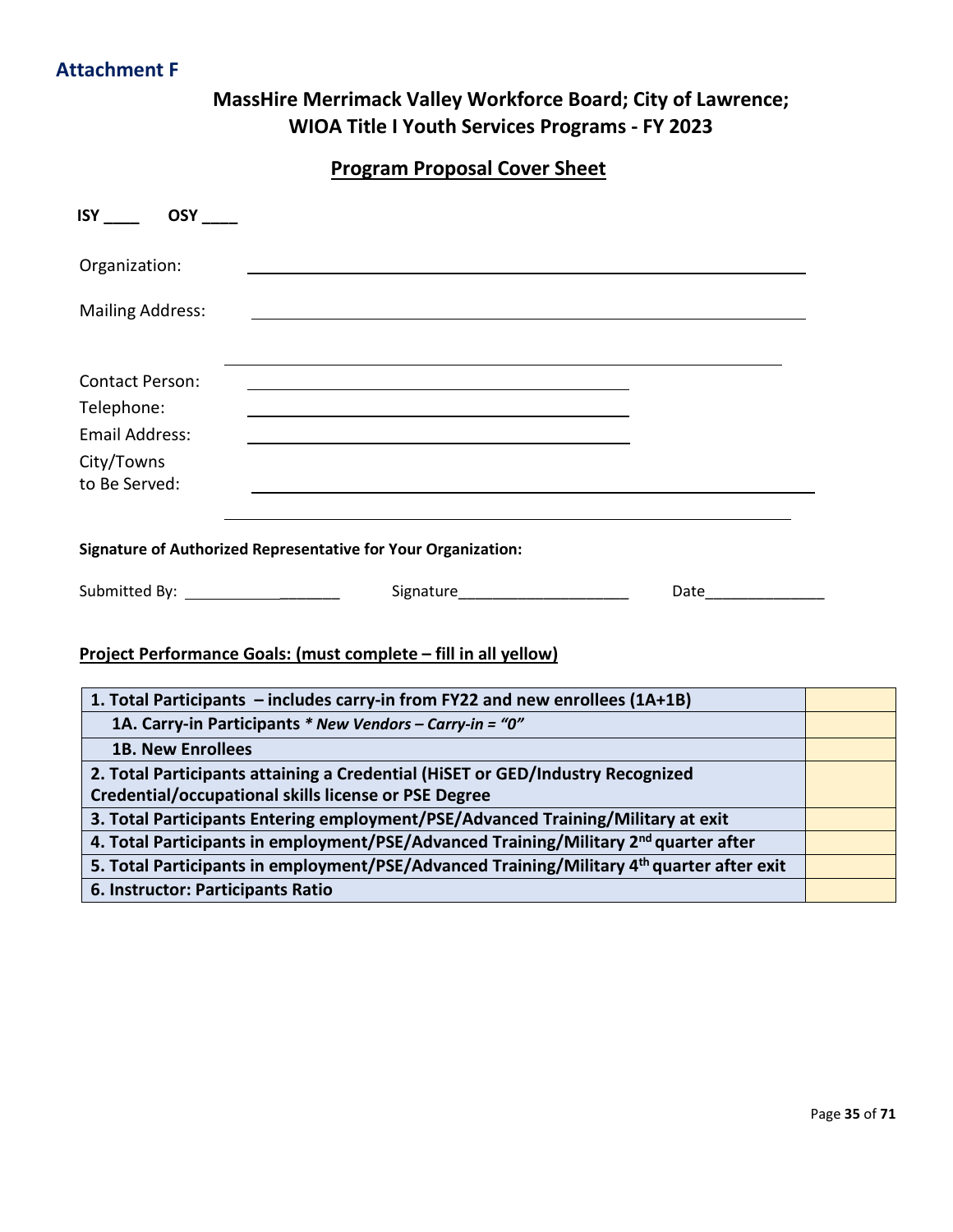## <span id="page-35-0"></span>**Attachment G-1**

## **MMVWB WIOA Out-of-School Youth Program Proposal Narrative Questions**

## **A. Program Design (30 points)**

- 1. Summarize the design of your program. Clearly list your organization's projected enrollment goals and outcome goals.
- 2. Describe the credential the participants in your program will be working toward achieving and what activities they will take part in to reach that goal (attain a HiSET/GED and/or an industry recognized credential)
- 3. Explain how your program design develops career pathways for each participant.
- 4. Describe the timeline for program implementation, indicating when all phases of the program will begin and end (include 12-month follow-up).
- 5. Describe when the school year program services will take place (i.e. days,evenings)
- 6. Describe the activities to take place during the summer component of theprogram.
- 7. Describe career and self-assessments to be utilized, labor market research techniques, and modesof exposure to targeted industries
- 8. Describe your case management strategies.
- 9. Identify the number and characteristics of the out-of-school youth population you propose to serve (examples: age, youth with disabilities, school drop-out, pregnant/parenting teens, DYS or DCF involved foster child, youth aging out of foster care, juvenile offenders, etc.). Explain why/how this cohort was identified.
- 10. Describe your experience working with WIOA In-School or Out-of-School youth or a similar population.
- 11. Describe the components of your program design that meet the needs of individuals with disabilities.
- 12. Describe any partnerships/collaborations you have established for the proposed program. What are the roles and responsibilities of each? Include a Memorandum of Understanding (MOU) or Letters of Commitment, if applicable.
- **13. Utilizing the descriptions of the 14 required Elements on Attachment D (pg. 35**) describe your plan for ensuring all 14 WIOA Elements are available locally. Describe in detail how your program will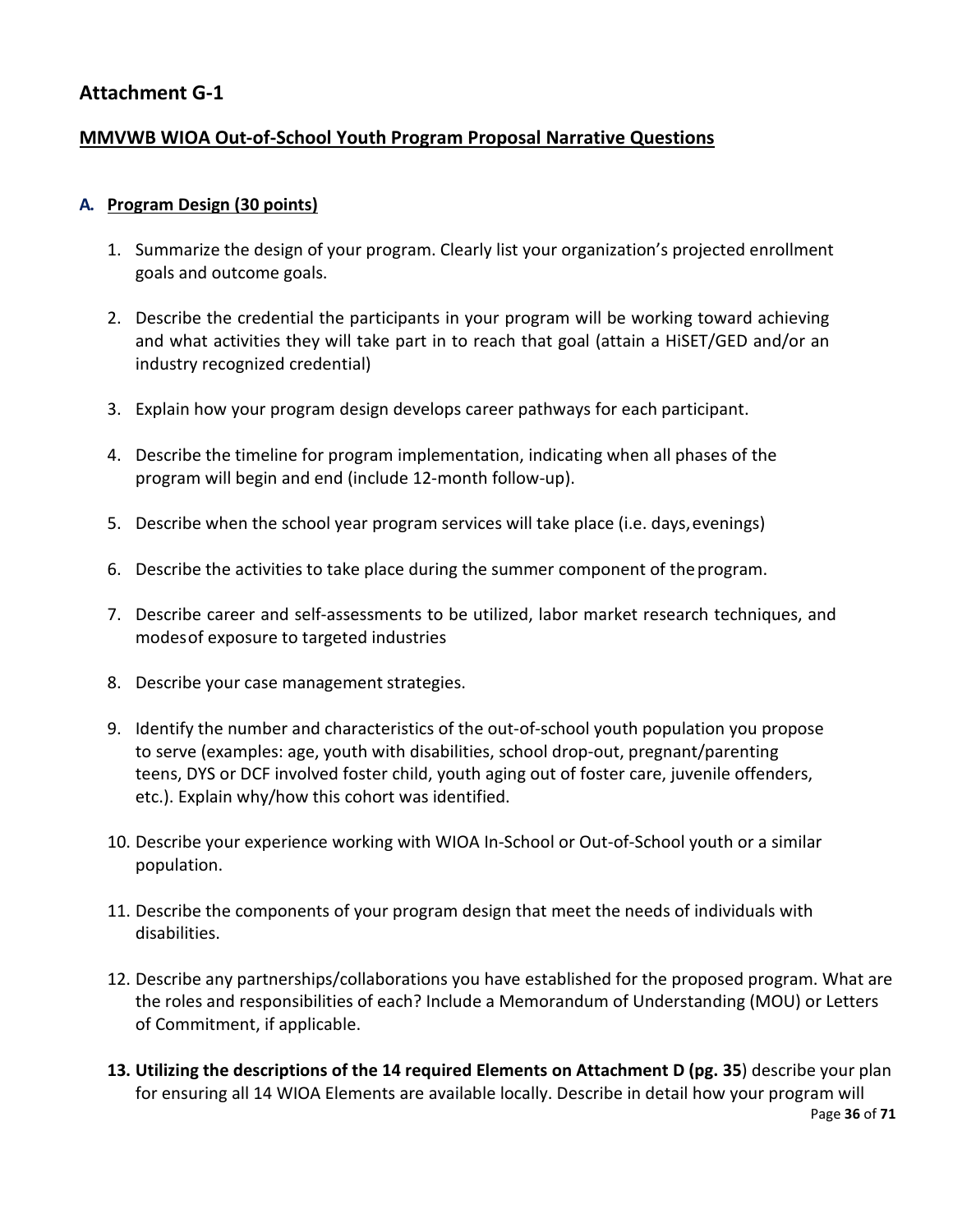provide the six **(6)** *mandatory* **\*elements and at least four (4 minimum) of the other 8 elements.**  Include your process for referring youth to other service providers who offer WIOA service elements locally that you are not providing **(4 maximum). Include a Memorandum of Understanding (MOU) or Letters of Commitment, if applicable.**

*\* Please ensure that your plan for offering Work Experiences to all participants (including*  paid and unpaid) include activities during the school/program year and the summer (refer *to pages 13)*

## **B. Outreach and Recruitment (20 points)**

- 1. Please provide a timeline of your organization's plan to recruit youth to meet proposed enrollment goals to participate in this program.
- 2. Describe your organization's plan for outreach. Discuss how this outreach strategy will combine with the work of the MMVWB to attract numbers of youth sufficient to meet WIOA performance measures/outcomes.
- 3. Explain a situation in the past when your organization has failed to meet enrollment or other goals and the strategies undertaken to resolve the issue (if applicable).
- 4. Describe any referral agreements you will enter into with other organizations to refer target group members to your program.
- 5. Describe orientation materials and information that will be provided to youth. A handbook containing the policies of your Agency and program expectation i.e. hours of operation, attendance policy, complaint and grievance procedures {with ADA/EEO information} may be requested during Proposal Review period.

## **C. Program Outcomes (20 points)**

- 1. Provide a description of how a youth will progress from point of entry to exit achieving the WIOA performance outcomes as a goal.
- 2. Describe the past three years of programming resulting in performance outcomes similar to the requested performance measures in this RFP. Define results. For example, total number of youth enrolled, total number of Hi-SET attainments, diplomas, total number of entered employment, entry into post-secondary, military, and advanced training, etc. (If your organization has no prior experience working with this population please be clear in explaining how your program design is built using an evidenced-based program model(s)).
- 3. Describe your organization's strategy for meeting performance outcomes outlined in this RFP. Describe how program activities and services will result in outcomes that are appropriate for Out-of-School youth (*see descriptions of performance indicators on*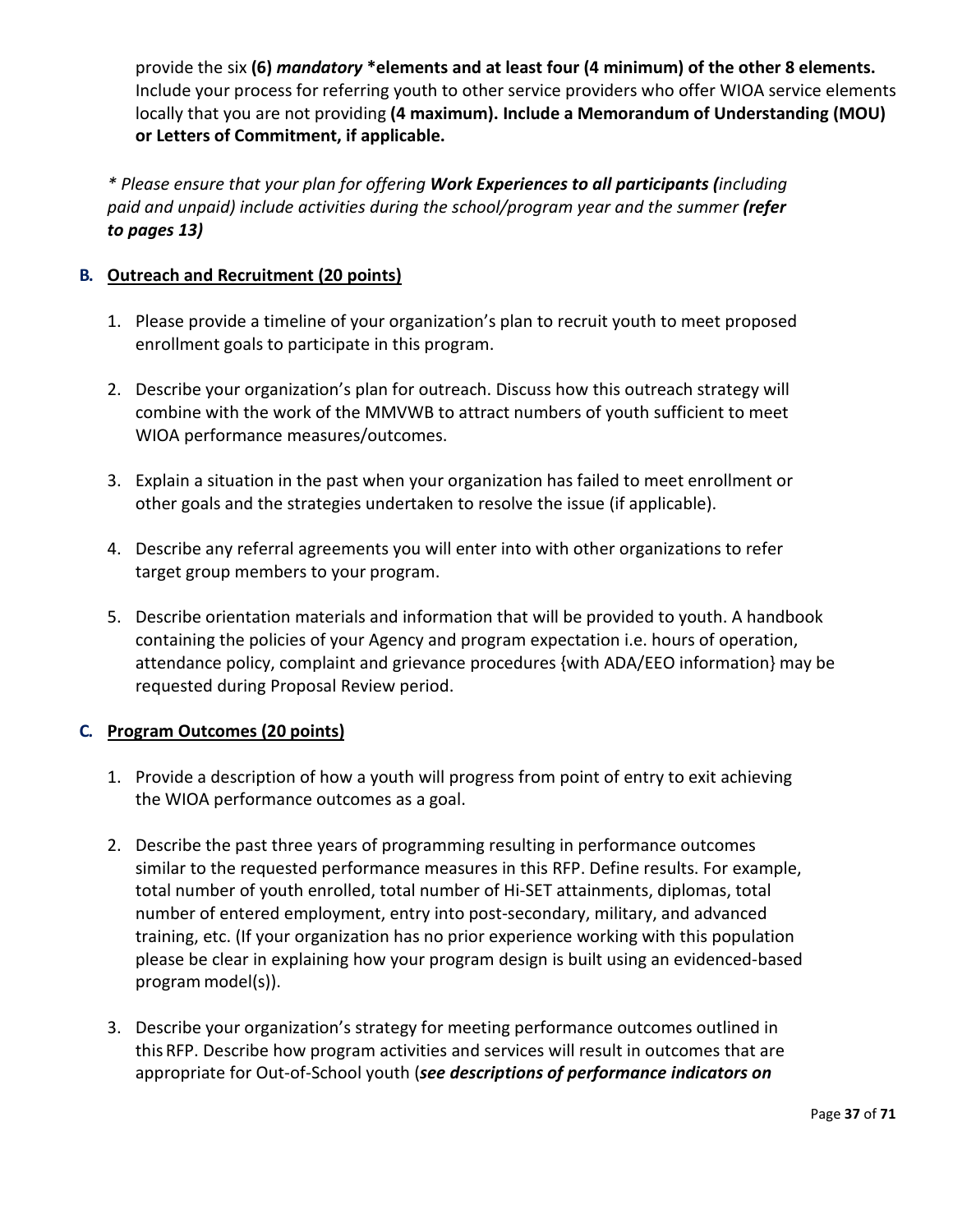## *page 16)*

4. Clearly list your organization's projected enrollment goals/outcomes if awarded funding\*

\* Please note: Tentative FY'22 Goals

| Attainment of Hi-SET/Industry Recognized Credential:        | 70.5% |
|-------------------------------------------------------------|-------|
| Entered Employment/Education/Military 2 <sup>nd</sup> Qtr.: | 81%   |
| Entered Employment/Education/Military 4 <sup>th</sup> Qtr.: | 74%   |

- 5. Please provide an example of a time when your organization did not achieve contract performance goals and discuss the strategies undertaken to successfully meet the goals in the following year (if applicable).
- 6. Describe how program activities and services will result in outcomes that are appropriate for Out-of-School youth.
- 7. Describe follow-up activities include in this how monthly contact will be performed and what actions will be taken to help youth re-enter the workforce if they have lost their employment or if they left or never started post-secondary education, advanced training or military service.

## **D. Administration (5 points)**

- 1. Provide an Organization Chart, overview and mission statement of the organization.
- 2. Describe staffing of program as it relates to this program.
- 3. Provide a job description for each position to be funded by this proposal. Include resumes of existing staff or job descriptions of staff to be hired.

## **E. Program Operations (5 points)**

Facilities providing services should be in full compliance of American with Disabilities Act (ADA) and Section 504 of the Rehabilitation Act of 1974 as well as other applicable Federal and State laws.

1. Describe the facilities to be used for activities and services. Include location.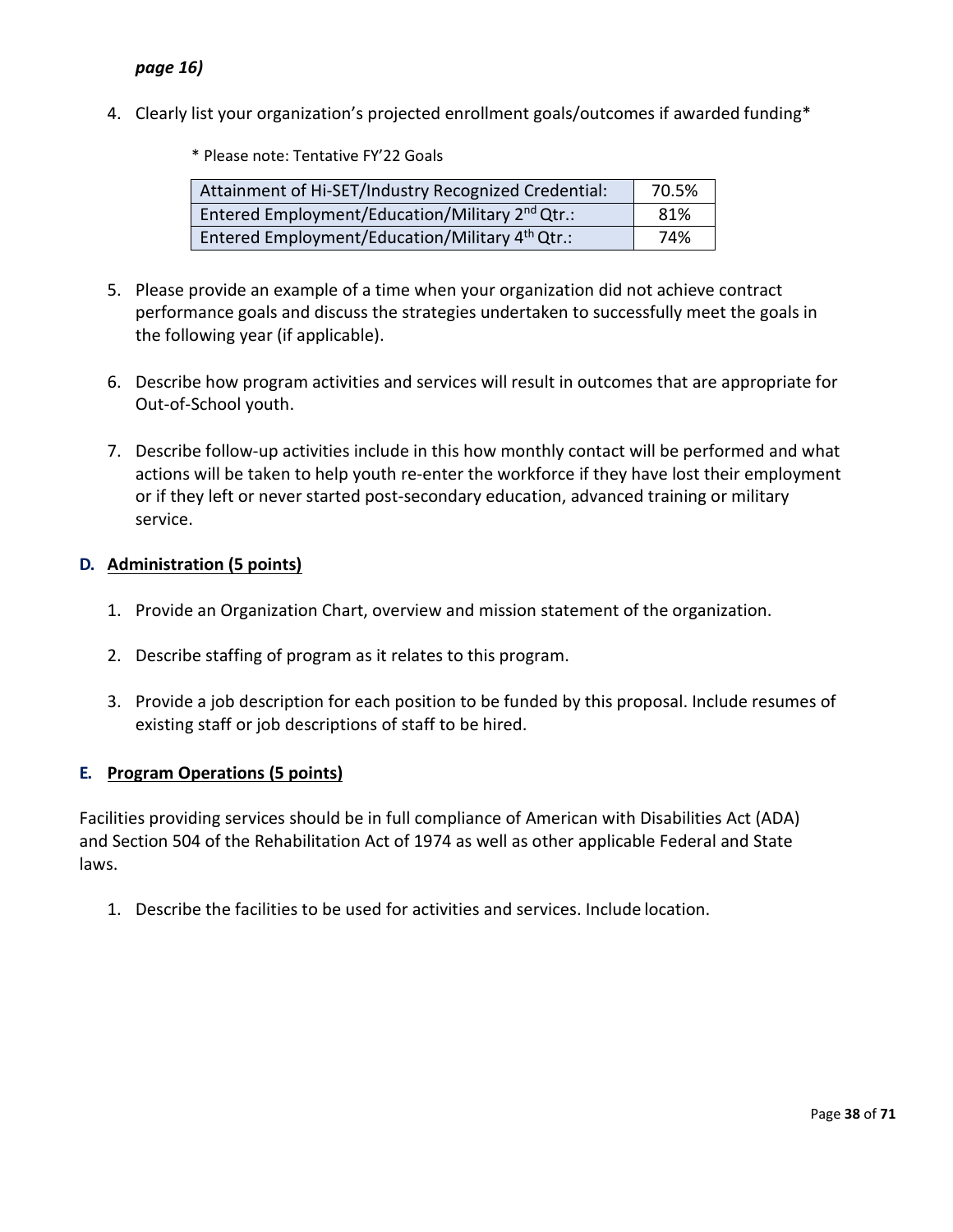## **Attachment G-2**

## **MMVWB WIOA In- School Youth Program Proposal Narrative Questions**

## **A. Program Design (30 points)**

- 1. Summarize the design of your program. Clearly list your organization's projected enrollment goals and outcome goals.
- 2. Describe where and when the school year program services will take place (i.e., days, evenings, during or after school, days per week, hours)
- 3. Describe the activities to take place during the summer component of the program, and how will they differ from year-round services.
- 4. Describe the timeline for program implementation, indicating when all phases of the program will begin and end (include 12-month follow-up).
- 5. Describe how your program will be working with participants to obtain a high school diploma and if offered, an industry recognized credential. Identify what activities they will take part in to reach these goals.
- 6. Explain how your program design develops career pathways for each participant.
- 7. Describe career and self-assessments to be utilized, labor market research techniques, and modes of exposure to targeted industries
- 8. Describe your case management strategies.
- 9. Identify the characteristics of the in-school youth population you propose to serve (examples: age, youth with disabilities, pregnant/parenting teens, DYS or DCF involved foster child, youth aging out of foster care, juvenile offenders, etc.). Explain why/how this cohort was identified.
- 10. Describe your experience working with WIOA In-School Youth or a similar population.
- 11. Describe the components of your program design that meet the needs of individuals with disabilities.
- 12. Describe any partnerships/collaborations you have established for the proposed program. What are the roles and responsibilities of each?
- 13. **Utilizing the descriptions of the 14 required Elements on Attachment D (pg. 35**) describe your plan for ensuring all 14 WIOA Elements are available locally. Describe in detail how your program will provide the six **(6)** *mandatory* **\*elements and at least four (4 minimum) of the other 8 elements.** Include your process for referring youth to other service providers who offer WIOA service elements locally that you are not providing **(4 maximum).**

*\* Please ensure that your plan for offering Work Experiences to all participants (including paid and unpaid) include activities during the school/program year and the summer (refer to pages 13)*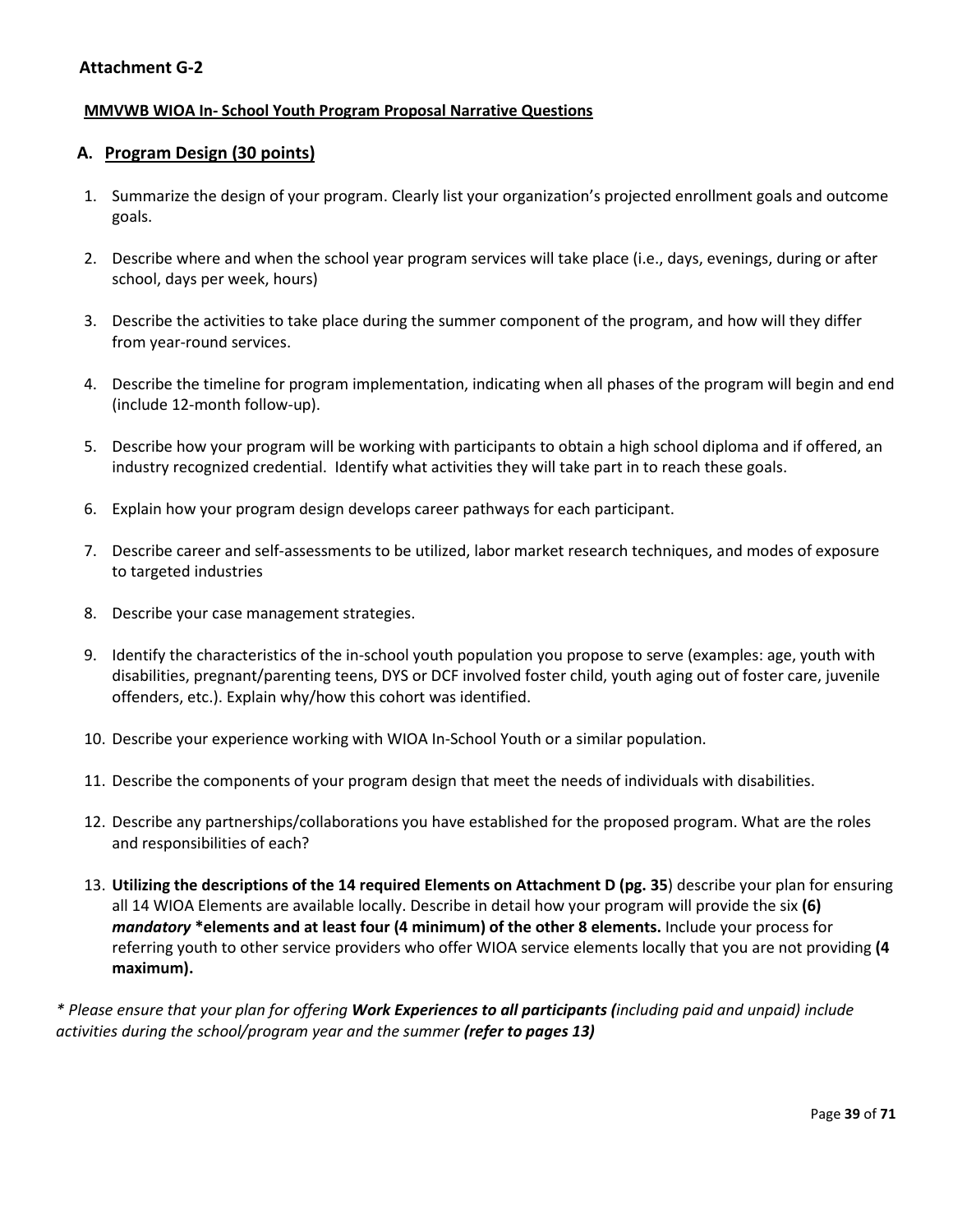## **B. Outreach and Recruitment (20 points)**

- 1. Please provide a timeline of your organization's plan to recruit youth to meet proposed enrollment goals to participate in this program.
- 2. Describe your organization's outreach strategy to meet WIOA performance measures/outcomes.
- 3. Describe your intake and assessment process for newly recruited youth and how enrollment into programming is determined after this process.
- 4. Explain a situation in the past when your organization has failed to meet enrollment or other goals and the strategies undertaken to resolve the issue (if applicable).
- 5. Describe any referral agreements you will enter into with other organizations to refer target group members to your program.

## **C. Program Outcomes (20 points)**

- 1. Provide a description of how a youth will progress from point of entry to exit achieving the WIOA performance outcomes as a goal.
- 2. Describe the past three years of programming resulting in performance outcomes similar to the requested performance measures in this RFP. Define results. For example, total number of youth enrolled, total number of diplomas or credentials, total number of entered employment, entry into post-secondary, military, and advanced training, etc. (If your organization has no prior experience working with this population please be clear in explaining how your program design is built using an evidenced-based program model(s))
- 3. Describe your organization's strategy for meeting performance outcomes outlined in this RFP. Describe how program activities and services will result in outcomes that are appropriate for In-School Youth (*see descriptions of performance indicators on page 16)*
- 4. Clearly list your organization's projected enrollment goals/outcomes if awarded funding\*

| Attainment of Hi-SET/Industry Recognized Credential:        | 70.5% |
|-------------------------------------------------------------|-------|
| Entered Employment/Education/Military 2 <sup>nd</sup> Qtr.: | 81%   |
| Entered Employment/Education/Military 4 <sup>th</sup> Qtr.: | 74%   |
|                                                             |       |

\* Please note: Tentative FY'22 Goals

- 5. Please provide an example of a time when your organization did not achieve contract performance goals and discuss the strategies undertaken to successfully meet the goals in the following year (if applicable).
- 6. Describe follow-up activities include in this how monthly contact will be performed and what actions will be taken to help youth re-enter the workforce if they have lost their employment or if they left or never started post-secondary education, advanced training or military service.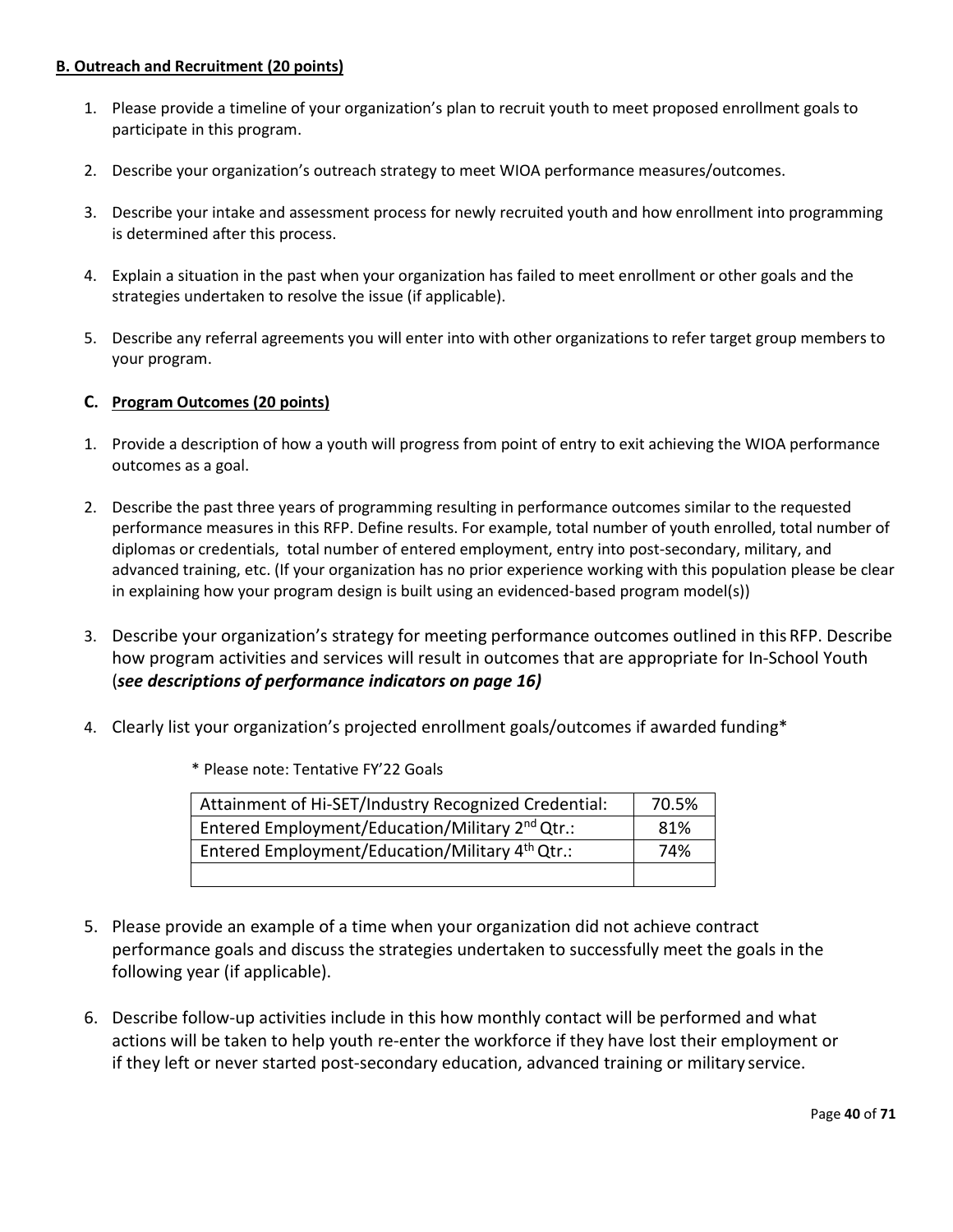## **D. Administration (5 points)**

- 1. Provide an Organization Chart, overview and mission statement of the organization.
- 2. Describe staffing of program as it relates to this program.
- 3. Provide a job description for each position to be funded by this proposal. Include resumes of existing staff or job descriptions of staff to be hired.

## **E. Program Operations (5 points)**

Facilities providing services should be in full compliance of American with Disabilities Act (ADA) and Section 504 of the Rehabilitation Act of 1974 as well as other applicable Federal and State laws.

1. Describe the facilities to be used for activities and services. Include location.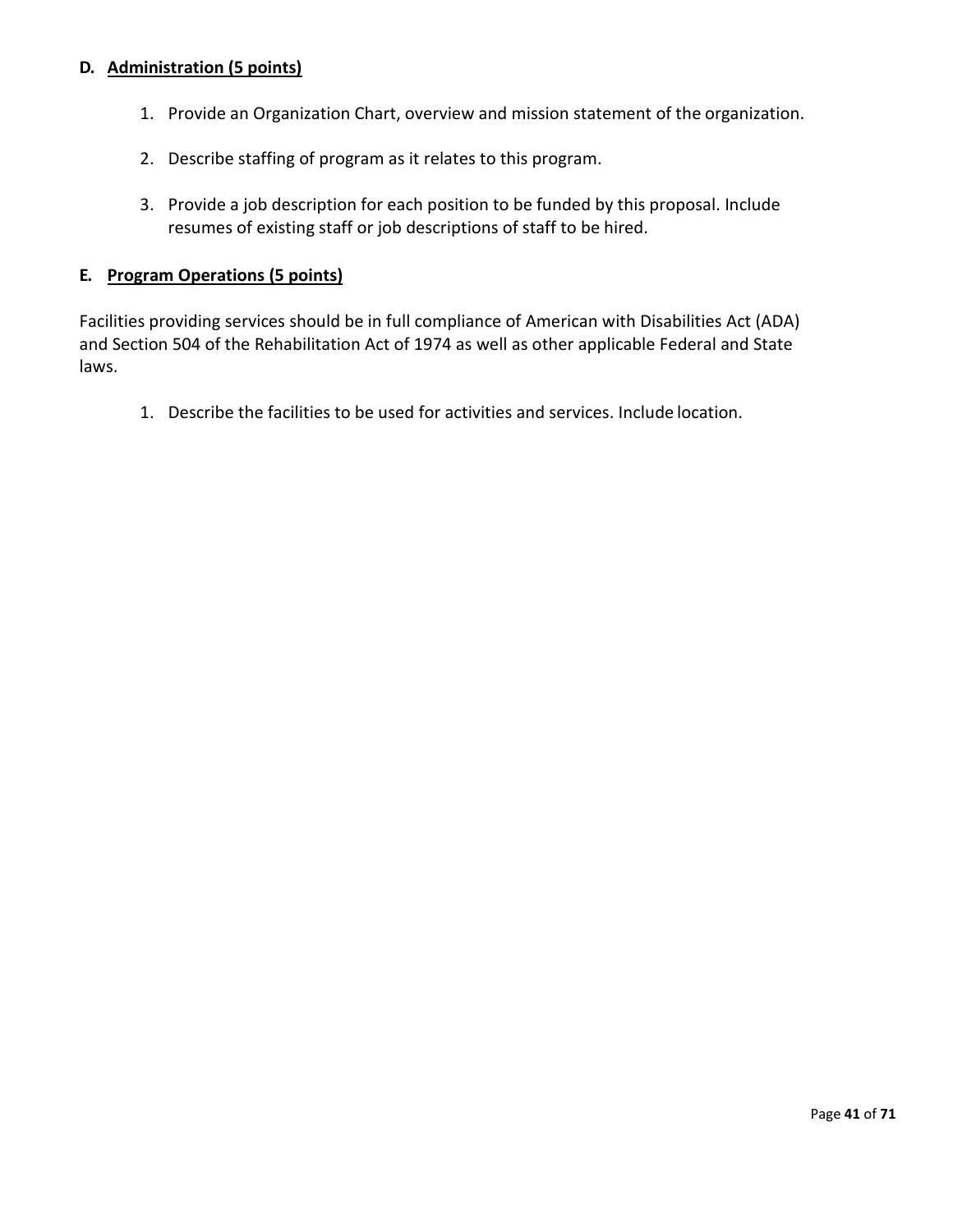## **TRAINING TIMELINE FORM**

Please list each training cycle that will be offered, in chronological order.

| Cycl<br>e#     | <b>Start</b><br><b>Date</b><br>(Month<br>/Year) | <b>End</b><br>Date<br>(Mont<br>h/Year | Planned #<br><b>of</b><br>Participant<br>S | <b>Placement in</b><br>Employment/<br>Apprenticeship<br>/Military<br>2 <sup>nd</sup> Quarter<br><b>After Exit</b> | <b>Median</b><br><b>Earning</b><br>s <sub>2<sup>nd</sup></sub><br>Quarter<br>after<br>exit | <b>Placement in</b><br>Employment/<br>Apprenticeshi<br>p/Military<br>4 <sup>th</sup> Quarter<br><b>After Exit</b> | <b>Credential</b><br><b>Attainme</b><br>nt (up to 1<br>year after<br>exit) | <b>Measur</b><br>able<br><b>Skills</b><br>Gain | <b>Effec</b><br>tiven<br>ess in<br>Servi<br>ng<br><b>Empl</b><br>oyers |
|----------------|-------------------------------------------------|---------------------------------------|--------------------------------------------|-------------------------------------------------------------------------------------------------------------------|--------------------------------------------------------------------------------------------|-------------------------------------------------------------------------------------------------------------------|----------------------------------------------------------------------------|------------------------------------------------|------------------------------------------------------------------------|
| 1              |                                                 |                                       |                                            |                                                                                                                   |                                                                                            |                                                                                                                   |                                                                            |                                                |                                                                        |
| $\overline{2}$ |                                                 |                                       |                                            |                                                                                                                   |                                                                                            |                                                                                                                   |                                                                            |                                                |                                                                        |
| 3              |                                                 |                                       |                                            |                                                                                                                   |                                                                                            |                                                                                                                   |                                                                            |                                                |                                                                        |
| 4              |                                                 |                                       |                                            |                                                                                                                   |                                                                                            |                                                                                                                   |                                                                            |                                                |                                                                        |
|                |                                                 |                                       |                                            |                                                                                                                   |                                                                                            |                                                                                                                   |                                                                            |                                                |                                                                        |

| <b>MEASURABLE OUTCOME (exited</b>                                                                         | <b>Outcome Description</b>                                                                                                                                                                                             |
|-----------------------------------------------------------------------------------------------------------|------------------------------------------------------------------------------------------------------------------------------------------------------------------------------------------------------------------------|
| participants)<br>Placement in<br>Employment/Apprenticeship/Military<br>2 <sup>nd</sup> Quarter After Exit | % of all exited participants who are employed, in an apprenticeship, or in<br>the military during 2nd Quarter after exit.                                                                                              |
| Placement in<br>Employment/Apprenticeship/Military<br>4 <sup>th</sup> Quarter After Exit                  | % of all exited participants who are employed, in an apprenticeship, or in<br>the military during 4th Quarter after exit                                                                                               |
| Median Earnings 2 <sup>nd</sup> Quarter after exit                                                        | Median wages for exited participants who are employed during the 2 <sup>nd</sup><br>quarter after exit                                                                                                                 |
| Credential Attainment (up to 1 year after exit)                                                           | % of participants who obtain a post-secondary credential, license or<br>industry recognized credential during program or within 1 year of exit                                                                         |
| Measurable Skills Gain                                                                                    | % of participants in an education or training program that leads to a<br>credential or employment and who are achieving "measurable skills<br>gains"<br><b>Meeting one or more</b>                                     |
|                                                                                                           | "Measurable skill gains" include:                                                                                                                                                                                      |
|                                                                                                           | 1.) Attainment of a high school diploma<br>2.) Achievement of an educational function level                                                                                                                            |
|                                                                                                           | 3.) Transcript / Report Card achievement<br>4.) Achievement of a milestone (completion of OJT, apprenticeship<br>program, any training achievement)<br>5.) Achievement of a trade-related benchmark /skill progression |
| <b>Effectiveness in Serving Employers</b>                                                                 | (knowledge-based exams)<br>% of youth employed with the same employer in the 2nd and 4th<br>quarters after exit.                                                                                                       |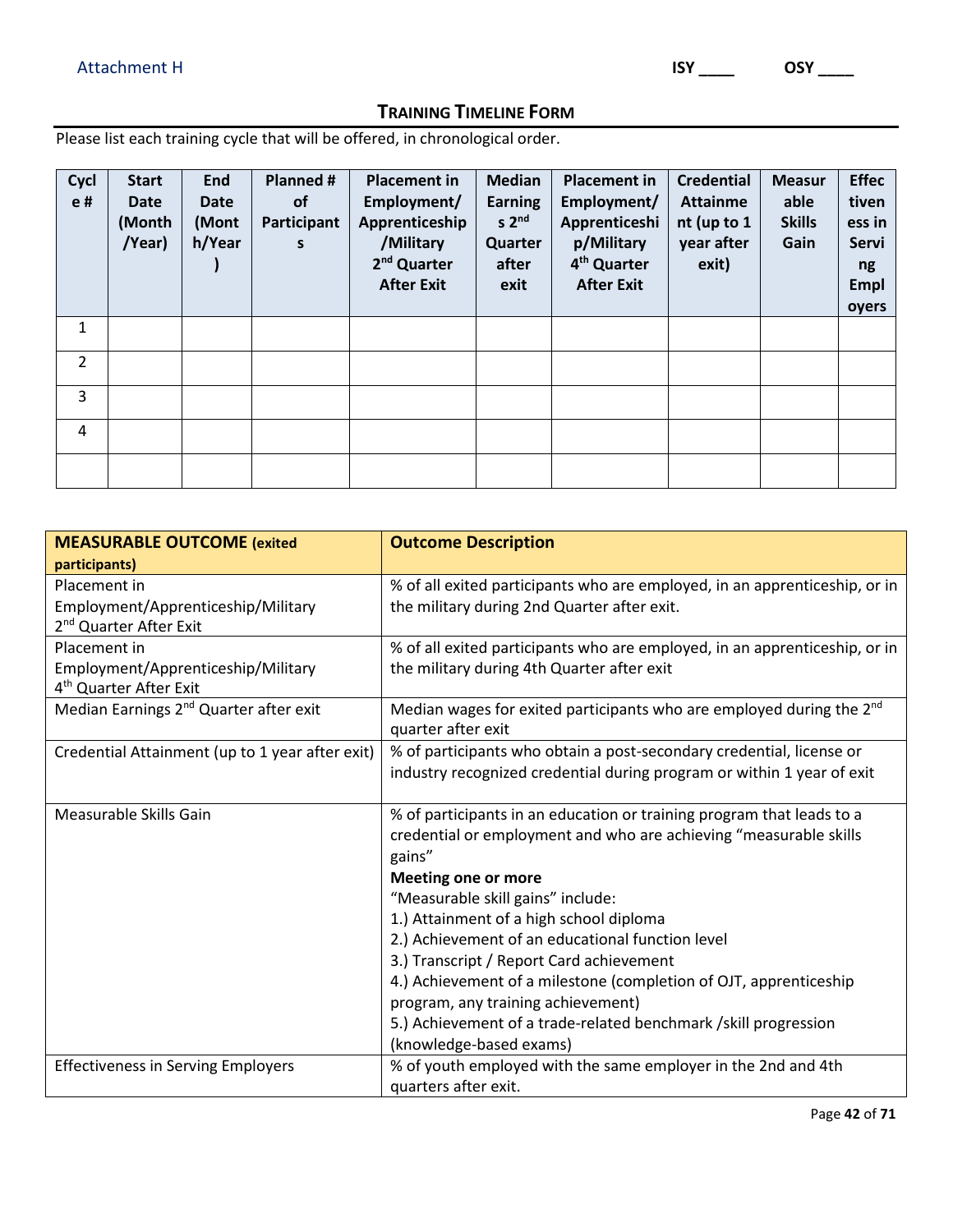## <span id="page-42-0"></span>**Attachment I**

# **PRICE PROPOSAL**

## **FY 2023 WIOA Title I Youth Price Proposal**

<span id="page-42-1"></span>**ISY \_\_\_\_ OSY \_\_\_\_ Price Proposal Contents Checklist** Place a check mark to indicate that each area has been addressed. Write N/A if not applicable**. Cover Sheet** Each section fully completed Signed by authorized signatory **Minimum Qualifying Criteria** Signatory Authorization for Corporate Providers (If Applicable) Signatory Authorization for Non-Corporate Providers (If Applicable) Certification Regarding Debarment, Suspension and Other ResponsibilityMatters Certificate of Non-Collusion Audit Assurance Certification \_\_\_\_\_ Certificate of Good Standing **Budget & Budget Narrative** Budget Completed Budget Narrative Completed Indirect Rate included (if applicable)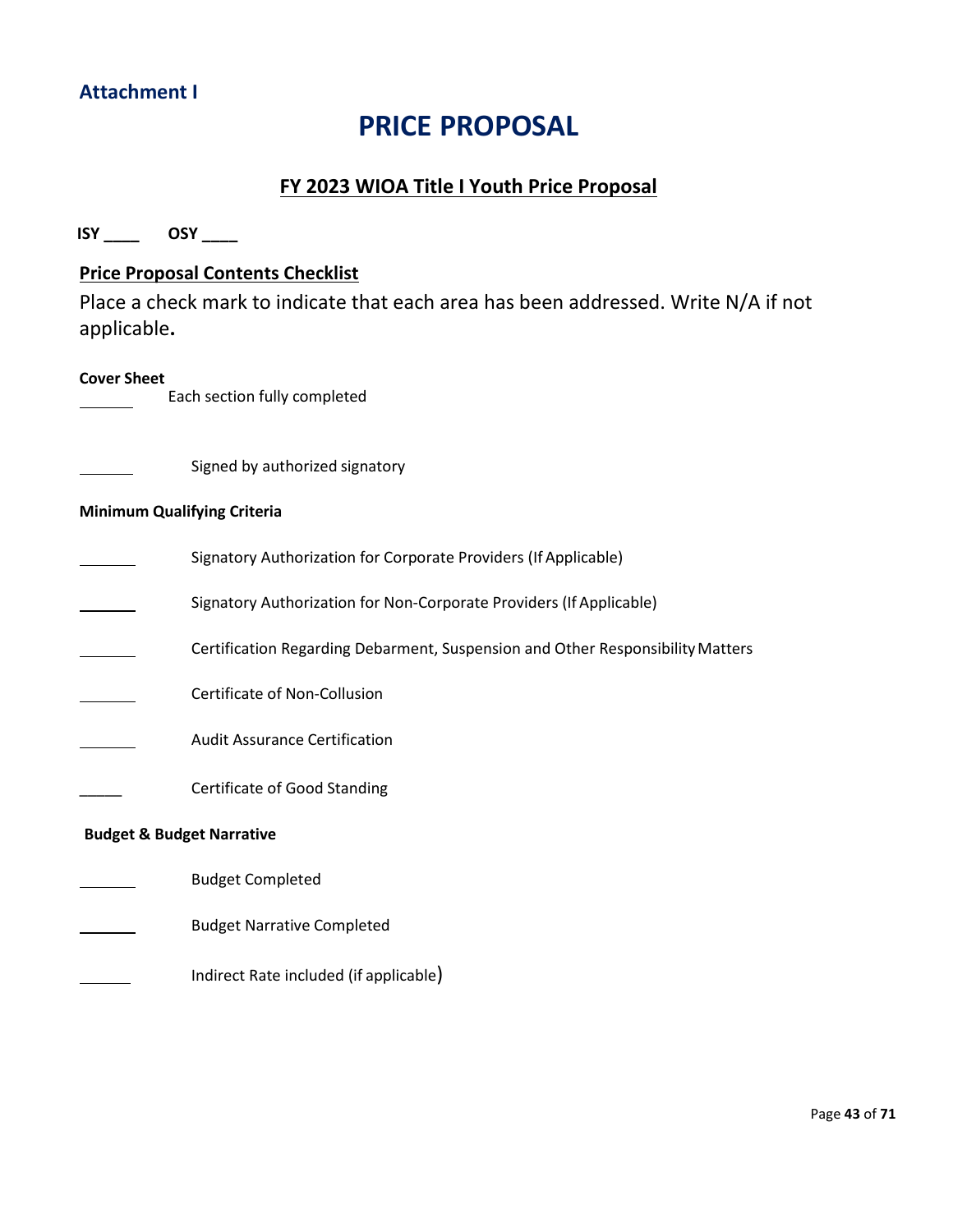## **Attachment J**

## **MassHire Merrimack Valley Workforce Board/City of Lawrence WIOA Title I Year-Round Youth Services FY 2023**

**Price Proposal Cover Sheet**

<span id="page-43-0"></span>

| <b>ISY</b> OSY                                                                                                                                |  |
|-----------------------------------------------------------------------------------------------------------------------------------------------|--|
| Organization:                                                                                                                                 |  |
| <b>Mailing Address:</b>                                                                                                                       |  |
|                                                                                                                                               |  |
| <b>Fiscal Contact:</b>                                                                                                                        |  |
| Telephone:                                                                                                                                    |  |
| Email:                                                                                                                                        |  |
| City/Towns<br>To Be Served:                                                                                                                   |  |
|                                                                                                                                               |  |
| <b>Total Amount of Funding Request:</b>                                                                                                       |  |
| Project Performance Goals: (must complete all cells in yellow)                                                                                |  |
| 1. Total Participants - includes carry-in from FY22 and new enrollees (1A+1B)                                                                 |  |
| 1A. Carry-in Participants * New Vendors - Carry-in = "0"                                                                                      |  |
| <b>1B. New Enrollees</b>                                                                                                                      |  |
| 2. Total Participants attaining a Credential (HiSET or GED/Industry Recognized<br><b>Credential/occupational skills license or PSE Degree</b> |  |
| 3. Total Participants Entering employment/PSE/Advanced Training/Military at exit                                                              |  |
| 4. Total Participants in employment/PSE/Advanced Training/Military 2 <sup>nd</sup> quarter after 5. exit                                      |  |
| 5. Total Participants in employment/PSE/Advanced Training/Military 4 <sup>th</sup> quarter after exit                                         |  |
| 6. Instructor: Participants Ratio                                                                                                             |  |

## **Signature of Authorized Representative for Your Organization:**

Submitted By:

Signature Date Date

<span id="page-43-1"></span>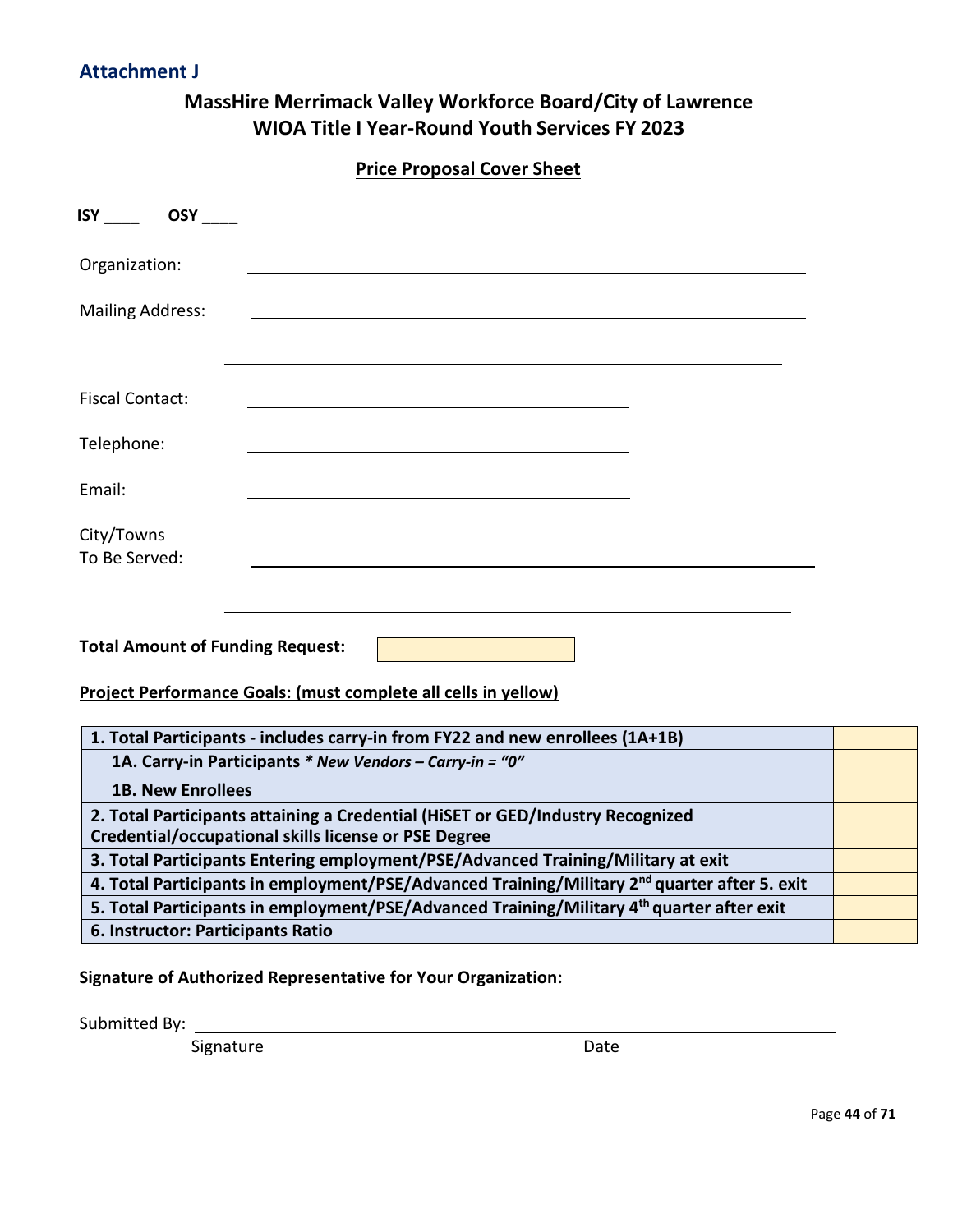## **Attachment K**

## **Minimum Qualifying Criteria**

*In order to be considered for funding, the following must be completed and submitted with your original price proposal only (it is not necessary to submit these with the copies). Failure to complete these certifications and affidavits will result in your proposal not being considered for funding.*

- Signatory Authorization for Corporate Providers (If Applicable)
- Signatory Authorization for Non-Corporate Providers (If Applicable)
- Certification Regarding Debarment, Suspension and Other Responsibility Matters
- Certificate of Non-Collusion
- Audit Assurance Certification
- Certificate of Good Standing

## **Signature of Authorized Representative for Your Organization:**

Submitted By:

Signature Date Date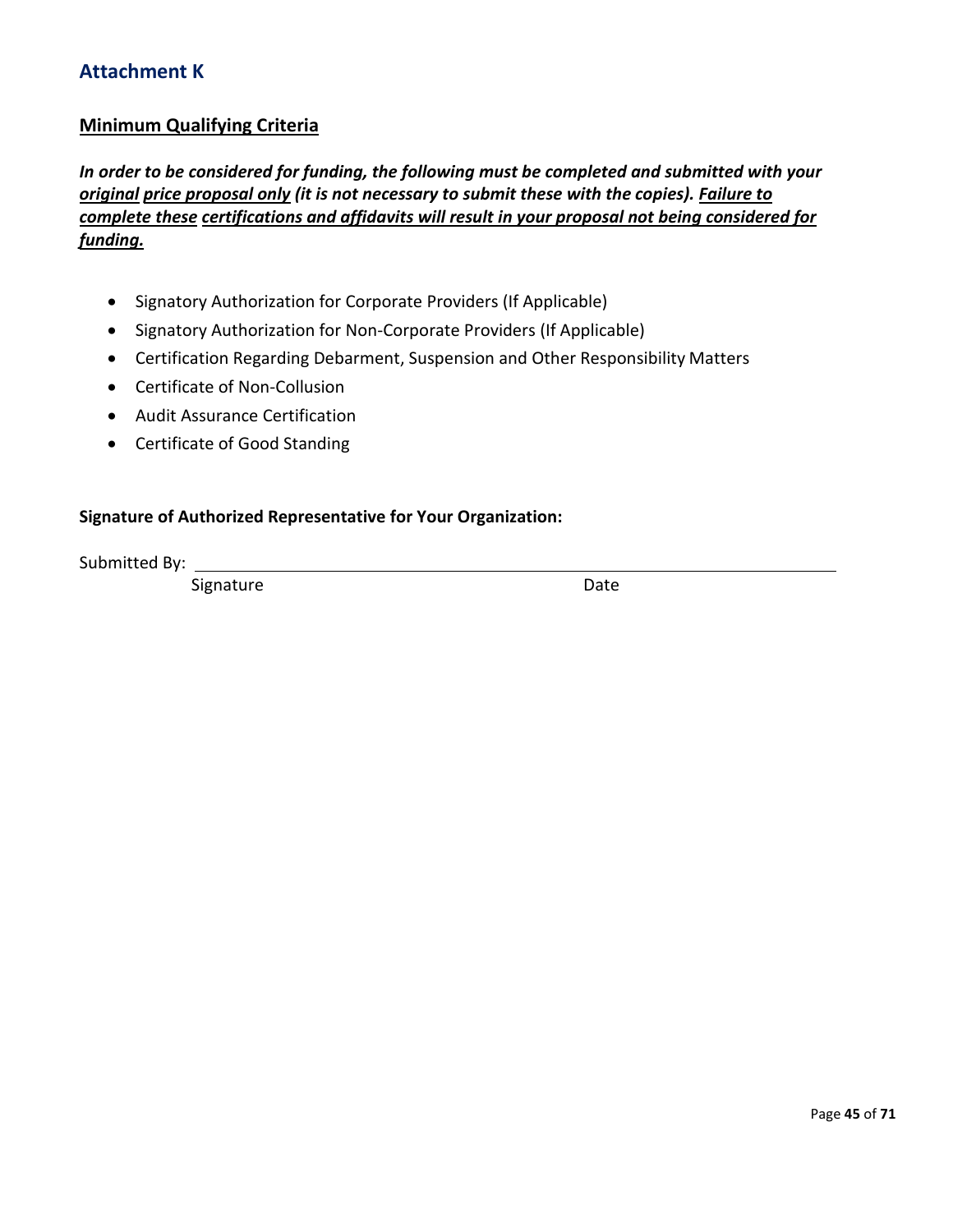## <span id="page-45-0"></span>**Attachment L**

## **Signatory Authorization for Corporate Providers**

|             | SIGNATURE OF CLERK: __________________________________<br><b>AFFIDAVIT OF COMPLIANCE</b> |                                                                                                                                                                                                                                                                  |                                             |
|-------------|------------------------------------------------------------------------------------------|------------------------------------------------------------------------------------------------------------------------------------------------------------------------------------------------------------------------------------------------------------------|---------------------------------------------|
| <b>NAME</b> | and binding on this corporation.                                                         | <b>TITLE</b><br>of the corporation be hereby authorized to execute contracts and bonds on behalf of the corporation and that such<br>execution of any contract or obligation in this corporation's name on its behalf by the person so authorized shall be valid |                                             |
| <b>NAME</b> |                                                                                          | and/or<br><b>TITLE</b>                                                                                                                                                                                                                                           |                                             |
|             |                                                                                          | accordance with the by-laws of said corporation, it was voted that:                                                                                                                                                                                              |                                             |
|             |                                                                                          | At a duly authorized meeting of the Board of Directors of<br>[Name of Corporation] held on                                                                                                                                                                       | [Date], in                                  |
|             | <b>CERTIFICATE OF VOTE</b><br>be attached.                                               | The following statement must be completed and signed by the Clerk(s) of the corporation, or a<br>Certificate of Vote authorizing a signatory to execute contracts on behalf of the corporation must                                                              |                                             |
|             | Y For-Profit Corporation                                                                 | $\Upsilon$ Corporation exempt from taxation<br>under 501 [C] [3] of the Internal Revenue<br>Code                                                                                                                                                                 | Y Corporation exempt from taxation<br>Code. |
|             | <b>CORPORATE TAX STATUS</b>                                                              |                                                                                                                                                                                                                                                                  |                                             |
|             | this form.                                                                               | A Non-Massachusetts Corporation is required to register with the Massachusetts Secretary of State to<br>obtain an authorization to do business within Massachusetts. Attach a copy of such authorization to                                                      |                                             |
|             | <b>MASSACHUSETTS OR FOREIGN CORPORATION</b><br>$\Upsilon$ Massachusetts Corporation      | Y Non-Massachusetts Corporation                                                                                                                                                                                                                                  |                                             |
|             | <b>COMPLETE ALL SECTIONS</b>                                                             |                                                                                                                                                                                                                                                                  |                                             |
|             |                                                                                          |                                                                                                                                                                                                                                                                  |                                             |
|             |                                                                                          |                                                                                                                                                                                                                                                                  |                                             |
|             |                                                                                          |                                                                                                                                                                                                                                                                  |                                             |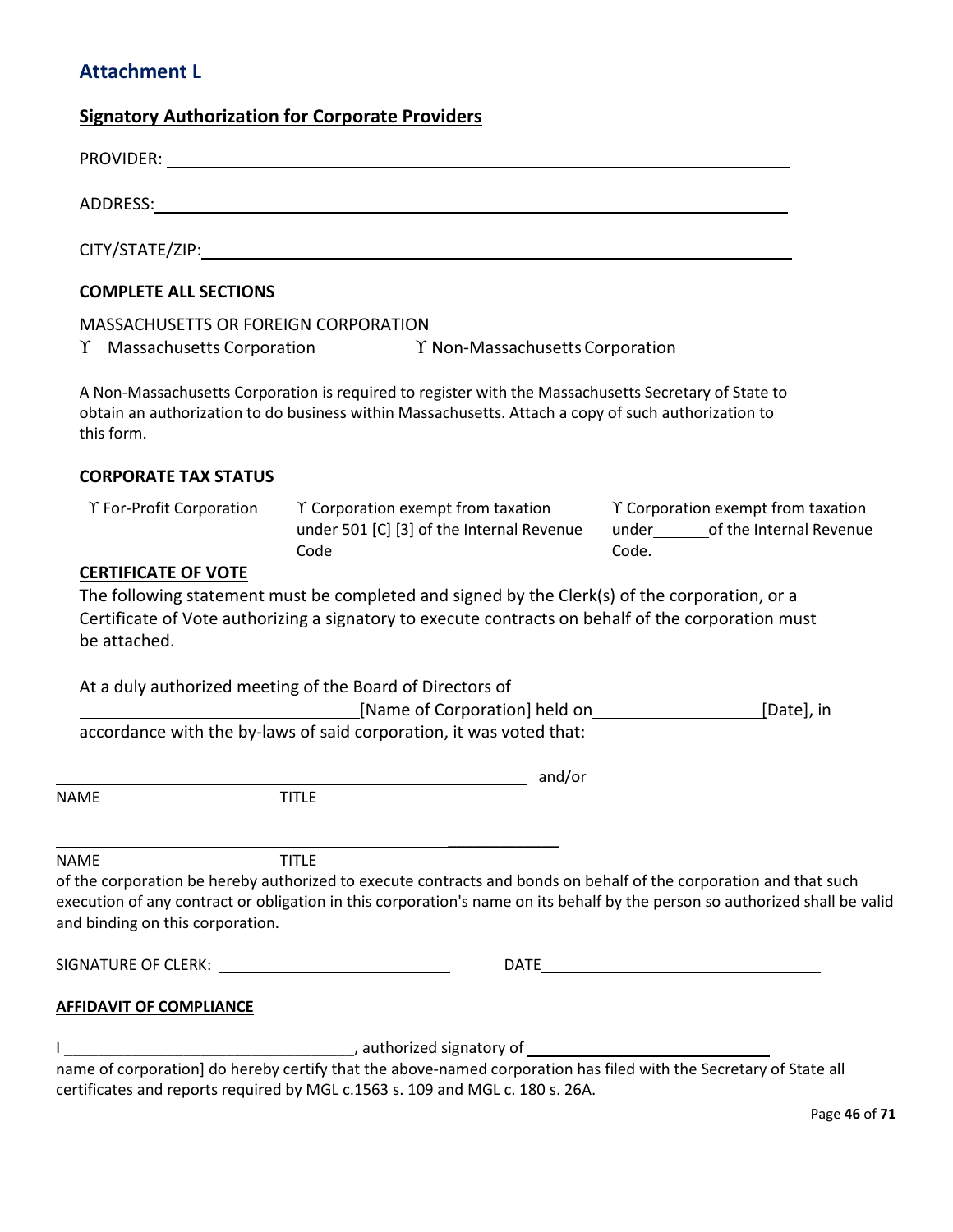## <span id="page-46-0"></span>**Signatory Authorization for Non-Corporate Providers**

Name of entity:

Address:

Designate type of entity (e.g., sole proprietorship, partnership, local education agency, municipality, etc.):

Title of the staff position with authority to sign contracts:

Name of the person currently filling this position:

| Signature of authorized party | Date: |
|-------------------------------|-------|
|                               |       |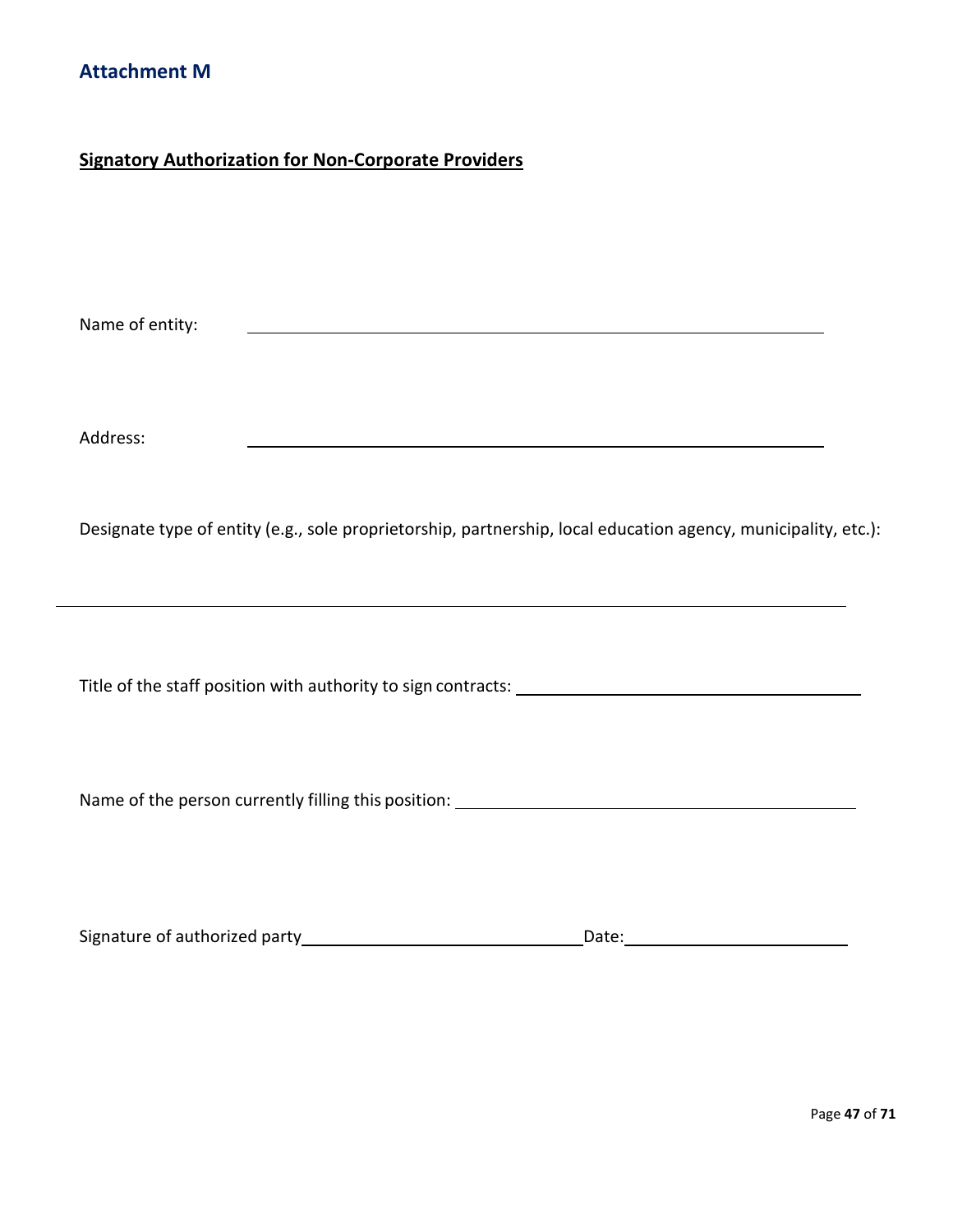## **Certification Regarding Debarment, Suspension and Other Responsibility Matters Primary Covered Transactions**

<span id="page-47-0"></span>This certification is required by the regulations implementing Executive Order 12549, Debarment and Suspension, 29 CFR Part 98, Section 98.510, Participants' responsibilities. The regulations were published as Part VII of the May 26, 1988 Federal Register [Pages 19160-19211].

## **BEFORE SIGNING THE CERTIFICATION, PLEASE READ THE INSTRUCTIONS WHICH ARE AN INTEGRAL PART OF THE CERTIFICATION**

- 1. The prospective primary participant certifies to the best of its knowledge and belief that it and its principals:
	- a. Are not presently debarred, suspended, proposed for debarment, declared ineligible, orvoluntarily excluded from covered transactions by any federal department or agency;
	- b. Have not within a three-year period preceding this proposal been convicted of or had a civil judgment rendered against them for commission of fraud or a criminal offense in connection with obtaining, attempting to obtain, or performing a public [Federal, State or local] transaction or contract under a public transaction; violation of Federal or State antitrust statutes or commission of embezzlement, theft, forgery, bribery, falsification or destruction of record, making false statements, or receiving stolen property.
	- c. Are not presently indicted for or otherwise criminally or civilly charged by a government entity [Federal, State or local] with the commission of any of the offenses enumerated in paragraph [1] [b] of this certification; and
	- d. Have not within a three-year period preceding this application/ proposal had one or more public transactions (Federal, State or local) terminated for cause or default.
- 2. Where the prospective primary participant is unable to certify to any of the statements in this certification, such prospective participant shall attach an explanation to this proposal.

NAME AND TITLE OF AUTHORIZED SIGNATORY

SIGNATURE **DATE**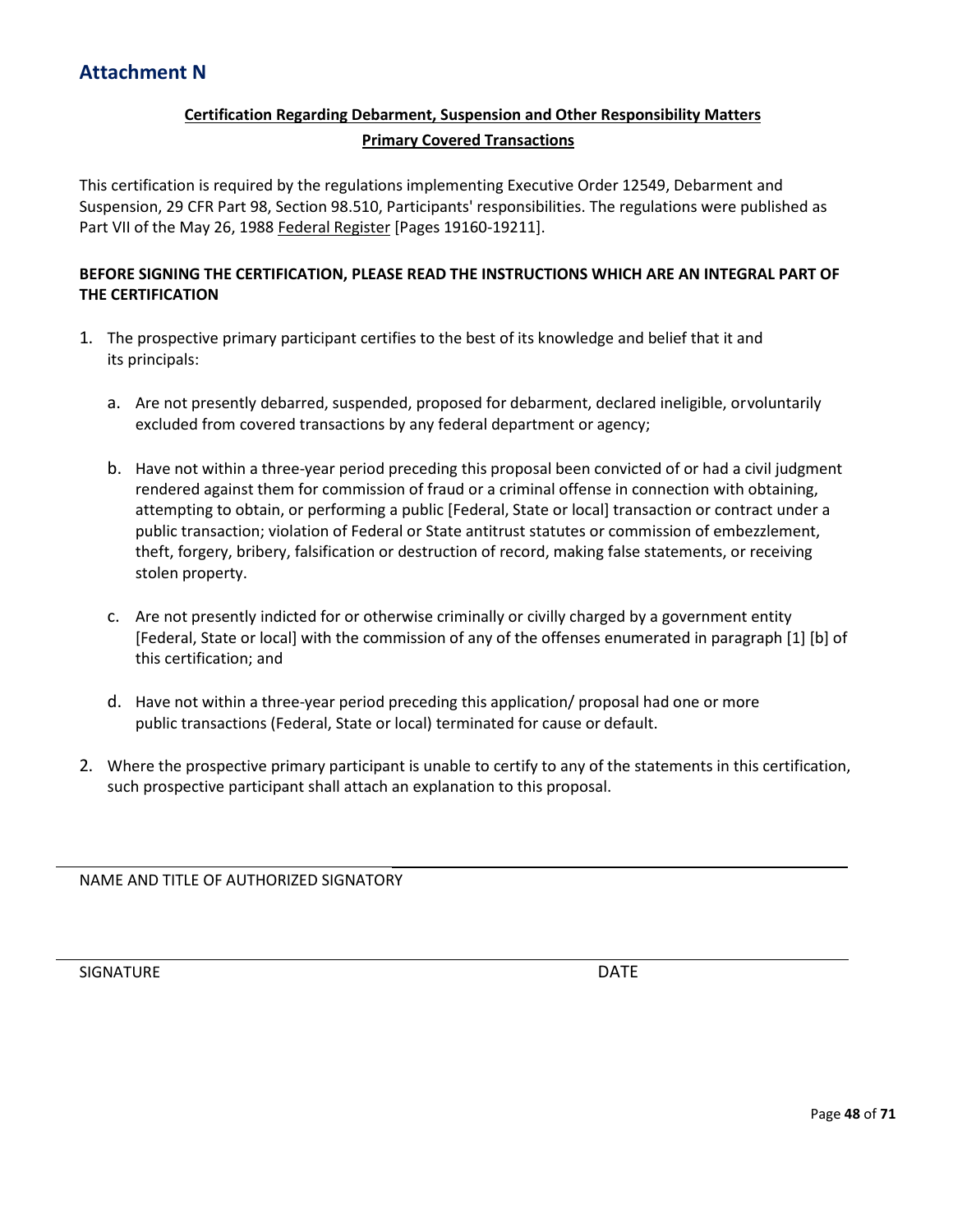## **Certificate of Non-Collusion**

The undersigned certifies under penalties of perjury that this bid, or proposal has been made or submitted in good faith and without collusion or fraud with any other person. As used in this certification, the word "person" shall mean any natural person, business, partnership, corporation, union, committee, club, or other organization, entity, or group of individuals.

(Printed name of individual submitting bid or proposal)

(Signature of individual submitting bid or proposal)

(Name of Organization)

(Date)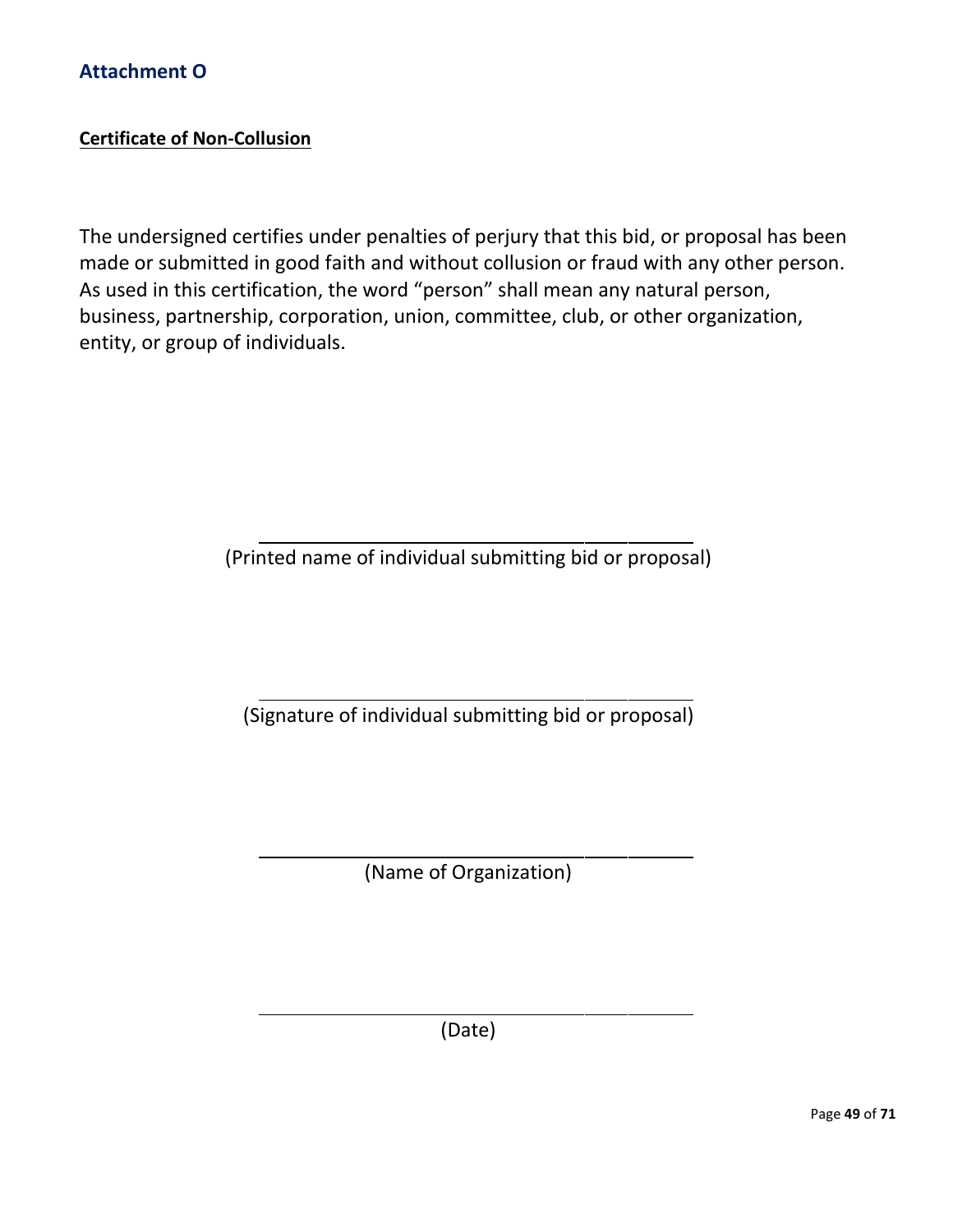## <span id="page-49-0"></span>**Audit Certification**

Check whichever is applicable.

A copy of my organization's most recent Audited Financial Statements, with Schedule of Expenditures of Federal Awards and Management Letter (if applicable) or Single Audit (if applicable) is attached.

As an entity of the Commonwealth of Massachusetts, a copy of my organization's most recent Single Audit is available online at (Indicate website)

(Printed name of individual submitting bid or proposal)

(Signature of individual submitting bid or proposal)

(Name of Organization)

(Date)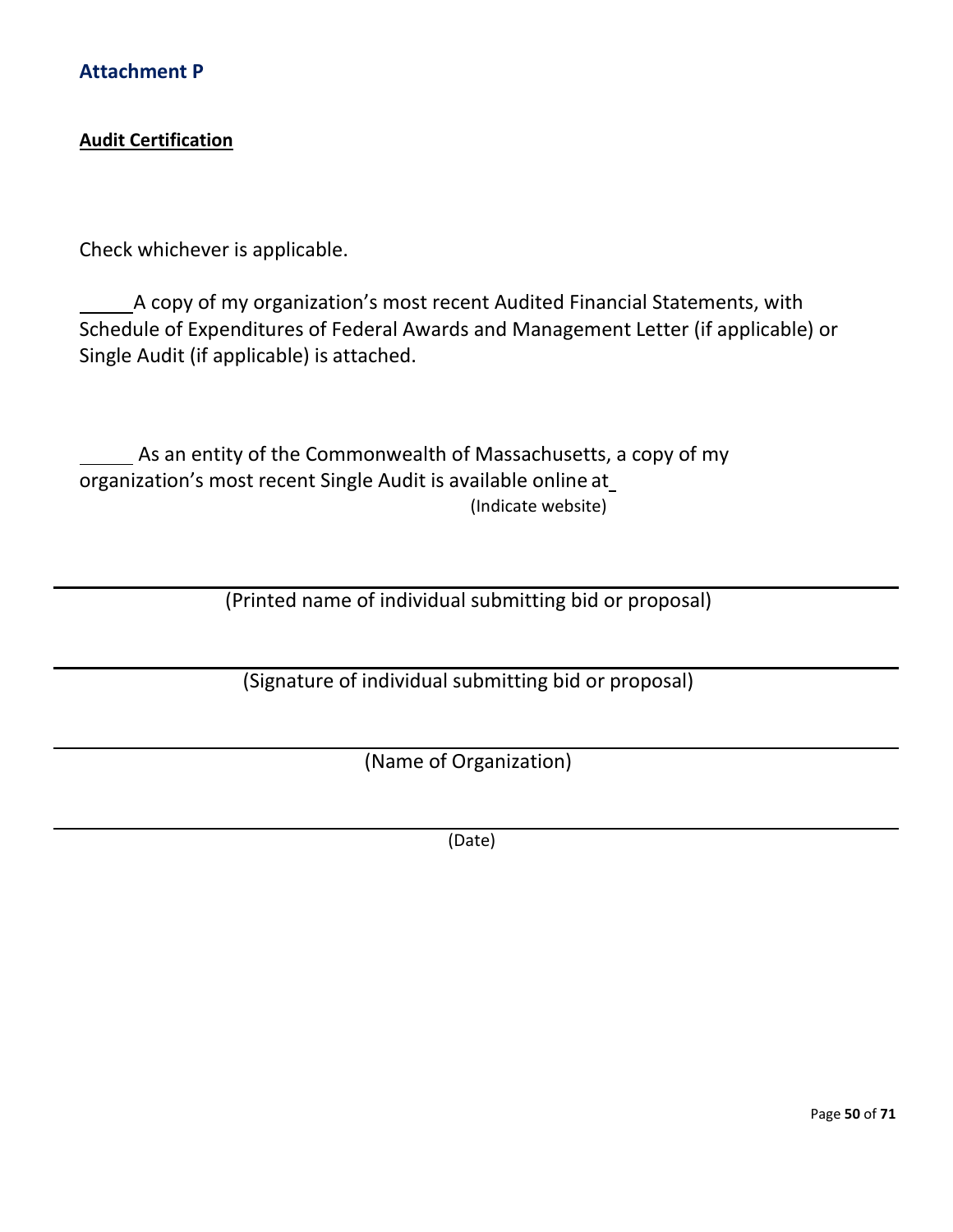# **Certificate of Good Standing**

**Please apply at Commonwealth of Massachusetts /Department of Revenue to receive current Certificate for your organization.**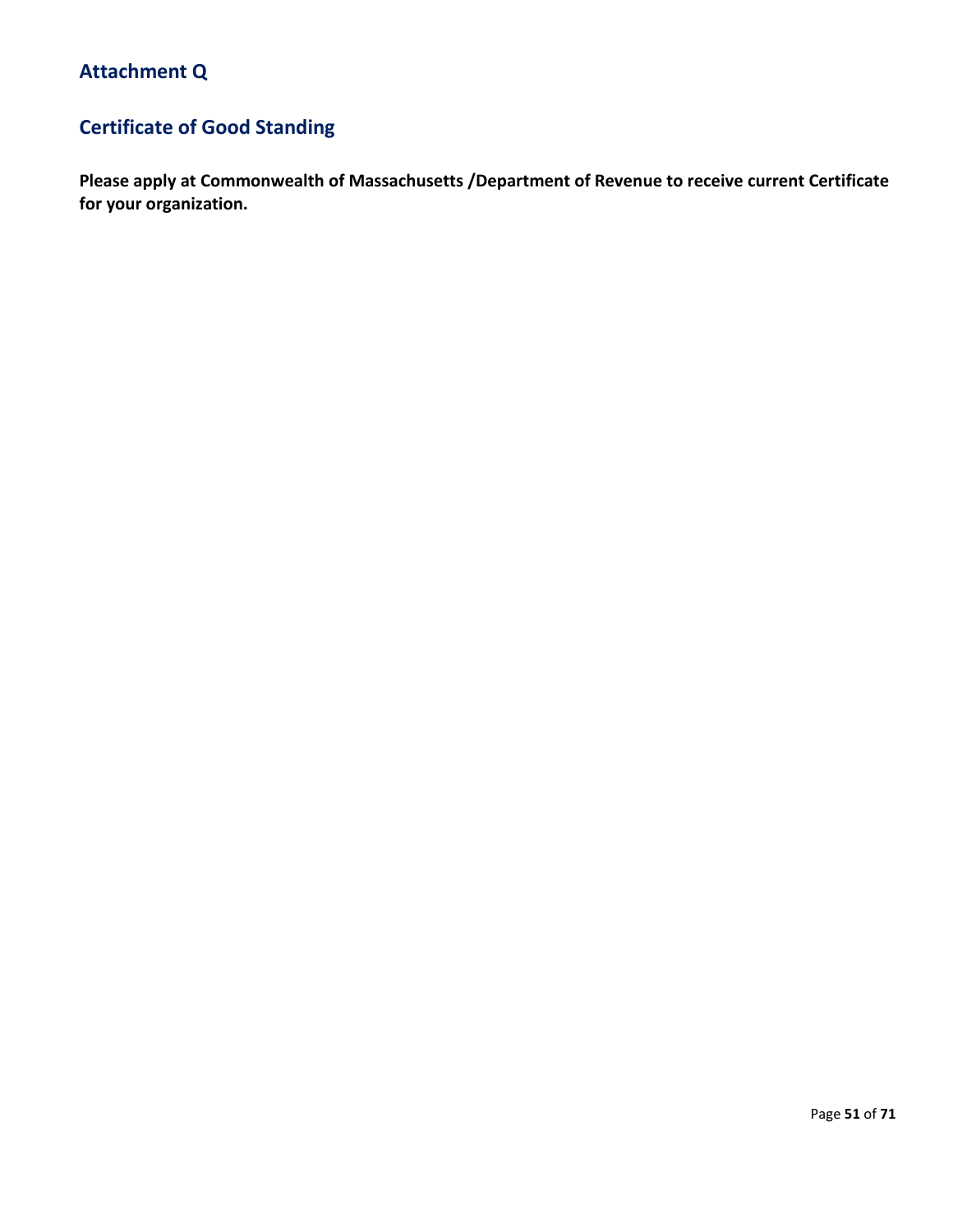## **Attachment R**

## **Budget Instructions**

There are two worksheets to this budget. They are as follows:

- Program Budget Sheet
- Program Budget Narrative- Program & Work Experience Budget

The instructions listed below apply to both the Program and the Work Experience Component. (**minimum of 30% of total proposal must go to the Work Experience component).**

**IMPORTAN**T - There are formulas in the budget templates. These formulas and set up to calculate each section of the budget, as well as the grand total. Manipulating these formulas will cause the budget spreadsheet to not calculate properly. **Please do not alter the formulas.**

**Please fill only in the white cells.**

## *It is strongly recommended that the person completing this budget document understands Microsoft Excel. If not, please engage the assistance of someone who does.*

*Program Budget Sheet – Please fill this out by Expense Type of Personnel, Premises, Non-Personnel, Training and Indirect Costs. Please see instruction below for each expense type.*

| Α. | Personnel: This expense type includes the Staff Salaries and Fringe Benefits.          |  |  |
|----|----------------------------------------------------------------------------------------|--|--|
| В. | Premises: This expense type includes the Rent, Utilities & Insurance and Bonding.      |  |  |
| C. | Non-Personnel: This expense type includes such items as the Expendable Supplies,       |  |  |
|    | Printing, Advertising, Registration & Fees, Travel & Transportation, Equipment Rental  |  |  |
|    | & Maintenance, Telephone & Communications, Postage, etc.                               |  |  |
| D. | Participants Costs: This expense type includes the Participants Wages, Stipends,       |  |  |
|    | Incentives, and any direct participant related costs, etc.                             |  |  |
| E. | Indirect Costs: This category can only be used for an agency with an approved indirect |  |  |
|    | cost rate from their cognizant agency.                                                 |  |  |

*Program Budget Narrative: Please fill out in detail for each expense type of Personnel, Premises, Non-Personnel, Participants Costs and Indirect Costs. Please break down the costs by Program (non-Work Experience) and Work* 

*Experience.*

## *Personnel Expenses*

*Staff Salaries & Wages –* Provide an explanation for each staff position to be included in this program. Detail the number of positions, weekly wage, number of weeks and percent of time spent on the program. *Staff Fringe Benefits –* Provide an explanation of each component of the fringe benefit package, such as payroll taxes, medical insurance, unemployment insurance, workers compensation, retirement, etc. Other benefits, such as incentives, are unallowable.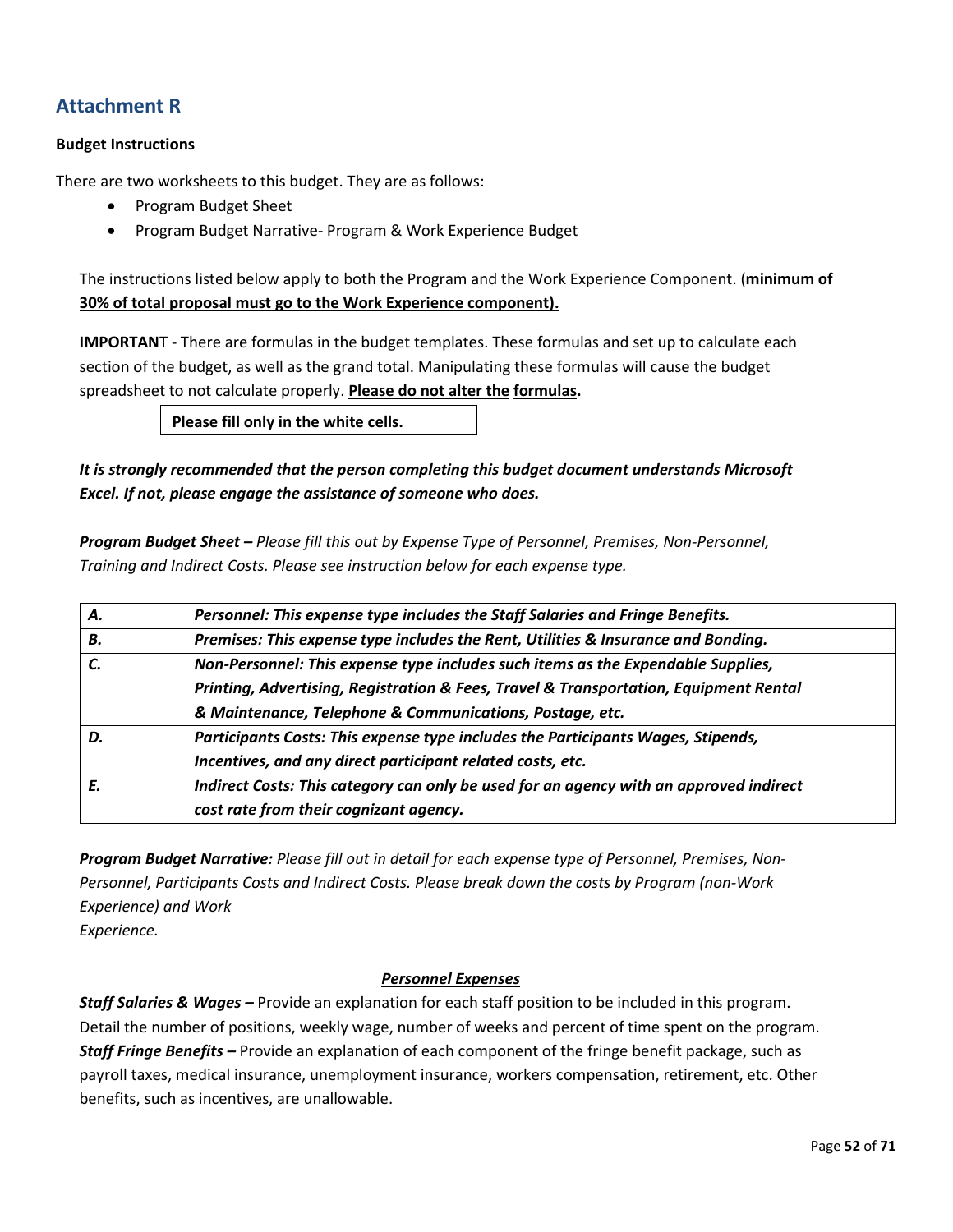## *Premises*

*Premises –* Identify the address of the program, the monthly rent, number of months and percent of time used for the program.

*Utilities -* Identify the address of the program, the estimated monthly utilities, number of months and percent of time used for the program.

## *Non-Personnel*

*Expendable Supplies:* identify any supplies and materials to be purchased (i.e.: books, software, pens, notepads, etc.)

*Printing:* Identify items of printing & reproduction (i.e.: flyers, film development, etc.)

Advertising: Identify the items of advertising (i.e.: newspaper, radio, etc.)

*Registration & Fees:* Identify the number and cost per items of registration and fees.

*Travel & Transportation:* Identify the type of travel expense made for the program. The cost per mile cannot exceed the rates established by the Internal Revenue Service.

*Equipment Rental & Maintenance*: provide a description of equipment and usage for the program.

*Telephone & Communication*: Identify an estimated monthly cost of the telephone, fax and internet lines needed.

**Postage**: Identify the cost of the postage.

## *Participants Costs*

*Participant Wages –* Provide an explanation for each participant to be included in this program. Detail the number of participants, hourly rate (cannot exceed Massachusetts minimum wage rate), hours per week and number of weeks in the program.

*Participants Taxes –* Provide an explanation of each component of the payroll related taxes.

*Stipends –* Provide an explanation for each participant to be included in this program. Detail the number of participants, hourly rate (cannot exceed Massachusetts minimum wage rate), hours per week and number of weeks in the program.

*Incentives –* Provide an explanation on how incentives will be awarded to the participants. Please indicate the benchmarks, goals, achievements of milestones, and criteria to evaluate and calculate the incentive payments. \$350 maximum per participant and no more than \$100 per increment.

*Direct Participants related costs –* Provide an explanation for each participants related costs to be included in this program. Detail the type of the costs such as Books, Supplies etc.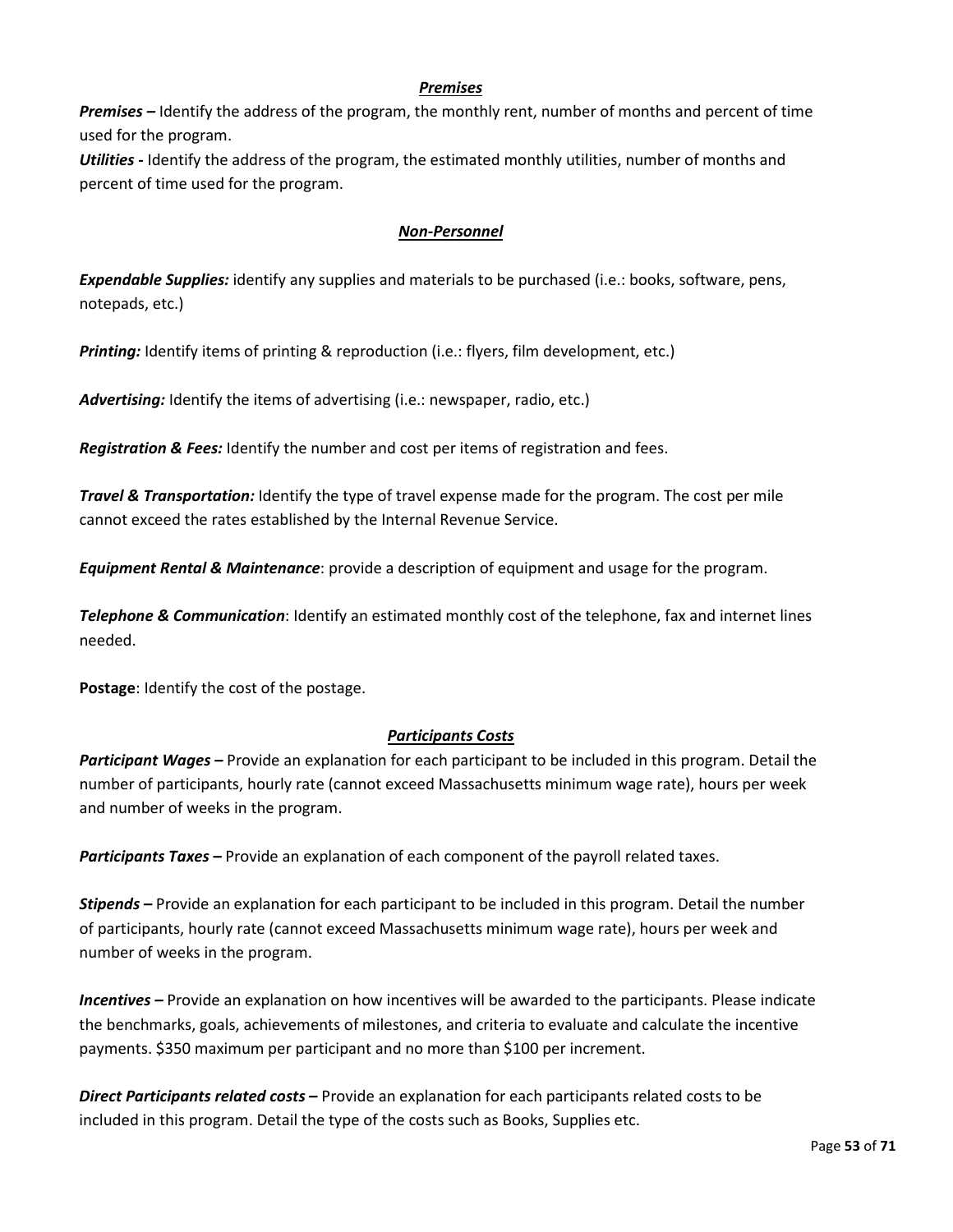## *Indirect Costs*

*Indirect Costs:* This category can only be used for an agency with an approved indirect cost rate from their cognizant agency.

## **Work Experience Budget Specifics:**

A minimum of 30 percent of non-administrative funds must be used to provide In-School and Out-Of-School Youth with work experiences. The 30% expenditure requirement includes wages and staffing costs for the development and management of work experiences. **Allowable work experience expenditures include:**

- Wages/stipends paid to youth in the work experience;
- Incentive payments directly tied to the completion of work experience;
- Employability skill/job readiness training to prepare youth for work experience;
- Staff time working to identify and develop a work experience opportunity, including staff time spent work with employers to identify and develop the work experience;
- Staff time working with employers to ensure a successful work experience, including staff time spent managing the work experience;
- Staff time spent evaluating the work experience;
- Participant work experience orientation sessions;
- Classroom training or the required academic component directly related to the work experience; and
- Orientations for employers.

The 30% work expenditure can also be spent on job placement assistance activities leading to the obtainment of job placement and identification of possible employment opportunities.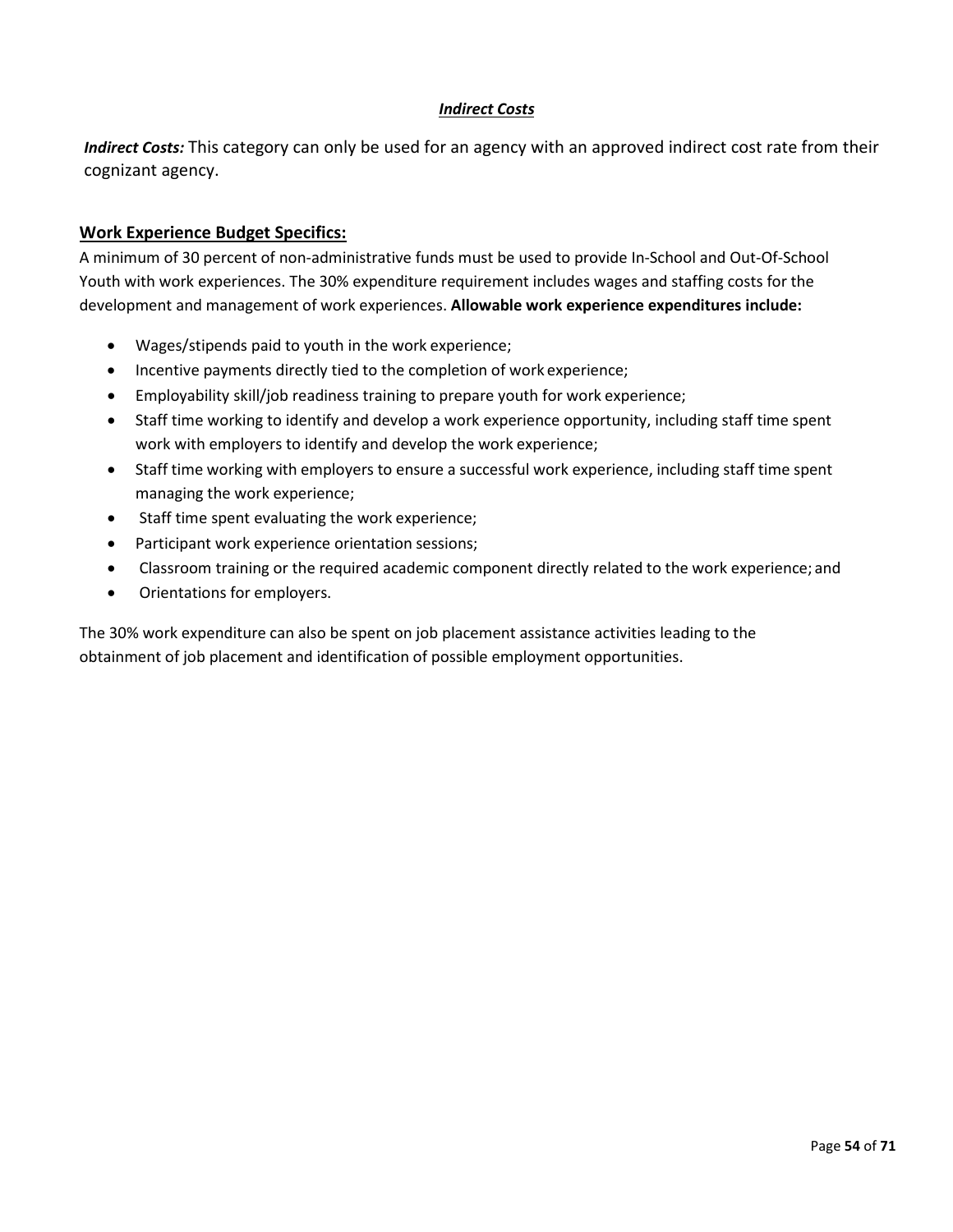# **MASSHIRE MERRIMACK VALLEY WORKFORCE BOARD (MMVWB) WIOA OUT-OF SCHOOL & IN-SCHOOL YOUTH PROGRAMS BUDGET SHEET 2023-2024**

## **NAME OF ORGANIZATION**

**ADDRESS:**

**PROGRAM NAME:**

|   | <b>EXPENSE TYPE</b>                | <b>BUDGET PROGRAM</b><br><b>NON WORK</b><br><b>EXPERIENCE</b> | <b>BUDGET WORK</b><br><b>EXPERIENCE 30%</b><br><b>MINIMUM REQUIRED</b> | <b>TOTAL BUDGET</b> |
|---|------------------------------------|---------------------------------------------------------------|------------------------------------------------------------------------|---------------------|
| A | <b>PERSONNEL</b>                   | \$0.00                                                        | \$0.00                                                                 | \$0.00              |
|   | <b>Staff Salaries</b>              |                                                               |                                                                        | \$0.00              |
|   | <b>Staff Fringe Benefits</b>       |                                                               |                                                                        | \$0.00              |
| B | <b>PREMISES</b>                    | \$0.00                                                        | \$0.00                                                                 | \$0.00              |
|   | Premises                           |                                                               |                                                                        | \$0.00              |
|   | <b>Utilities</b>                   |                                                               |                                                                        | \$0.00              |
|   | Insurance & Bonding                |                                                               |                                                                        | \$0.00              |
| Ċ | <b>NON-PERSONNEL</b>               | \$0.00                                                        | \$0.00                                                                 | \$0.00              |
|   | <b>Materials or Supplies</b>       |                                                               |                                                                        | \$0.00              |
|   | <b>Equipment Rental</b>            |                                                               |                                                                        | \$0.00              |
|   | <b>Travel &amp; Transportation</b> |                                                               |                                                                        | \$0.00              |
|   | Telephone                          |                                                               |                                                                        | \$0.00              |
|   | <b>Advertising &amp; Printing</b>  |                                                               |                                                                        | \$0.00              |
|   | Other Costs (Please identify)      |                                                               |                                                                        | \$0.00              |
|   | Other Costs (Please identify)      |                                                               |                                                                        | \$0.00              |
| D | <b>PARTICIPANTS COSTS</b>          | \$0.00                                                        | \$0.00                                                                 | \$0.00              |
|   | Participant Wages/Taxes            |                                                               |                                                                        | \$0.00              |
|   | <b>Participant Stipends</b>        |                                                               |                                                                        | \$0.00              |
|   | <b>Incentive Payments</b>          |                                                               |                                                                        | \$0.00              |
|   | Participants Costs                 |                                                               |                                                                        | \$0.00              |
|   |                                    |                                                               |                                                                        |                     |
| Ε | <b>INDIRECT COSTS</b>              | \$0.00                                                        | \$0.00                                                                 | \$0.00              |
|   | <b>Indirect Costs</b>              |                                                               |                                                                        | \$0.00              |
|   |                                    |                                                               |                                                                        | \$0.00              |
|   |                                    |                                                               |                                                                        | \$0.00              |
|   | <b>TOTAL</b>                       | \$0.00                                                        | \$0.00                                                                 | \$0.00              |
|   |                                    |                                                               |                                                                        | #DIV/0!             |

**Indirect Cost can be used for an agency with an approved indirect cost rate from their cognizant agency.**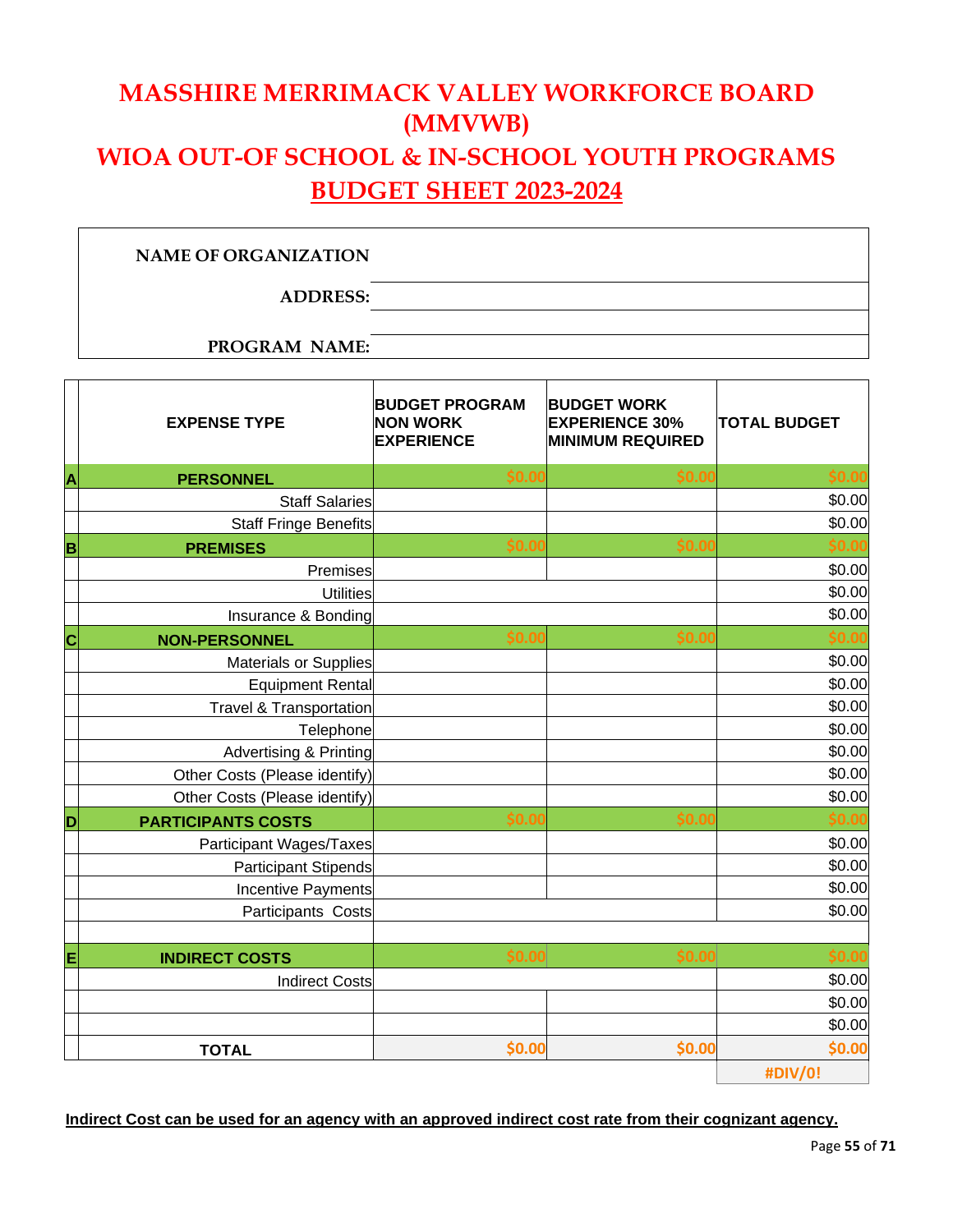| Program Budget Narrative |                           |                                                            |                                  |  |
|--------------------------|---------------------------|------------------------------------------------------------|----------------------------------|--|
| Name of<br>Organization  |                           |                                                            |                                  |  |
| Program Name:            |                           |                                                            |                                  |  |
|                          |                           |                                                            |                                  |  |
|                          | <b>PERSONNEL</b>          | <b>PROGRAM</b> (<br><b>NON-WORK</b><br><b>EXPERIENCE</b> ) | <b>WORK</b><br><b>EXPERIENCE</b> |  |
|                          |                           | \$0.00                                                     | \$0.00                           |  |
|                          | <b>PREMISES</b>           |                                                            |                                  |  |
|                          |                           | \$0.00                                                     | \$0.00                           |  |
|                          | NON-PERSONNEL             |                                                            |                                  |  |
|                          |                           | \$0.00                                                     | \$0.00                           |  |
|                          | <b>PARTICIPANTS COSTS</b> |                                                            |                                  |  |
|                          |                           | \$0.00                                                     | \$0.00                           |  |
|                          | <b>INDIRECT COSTS</b>     |                                                            |                                  |  |
|                          |                           | \$0.00                                                     | \$0.00                           |  |
|                          | <b>TOTAL BY CATEGORY</b>  | \$0.00                                                     | \$0.00                           |  |
|                          | <b>TOTAL BUDGET</b>       |                                                            | \$0.00                           |  |
|                          | WORK EXPERIENCE $\%$      |                                                            | $\#\mathrm{DIV}/0!$              |  |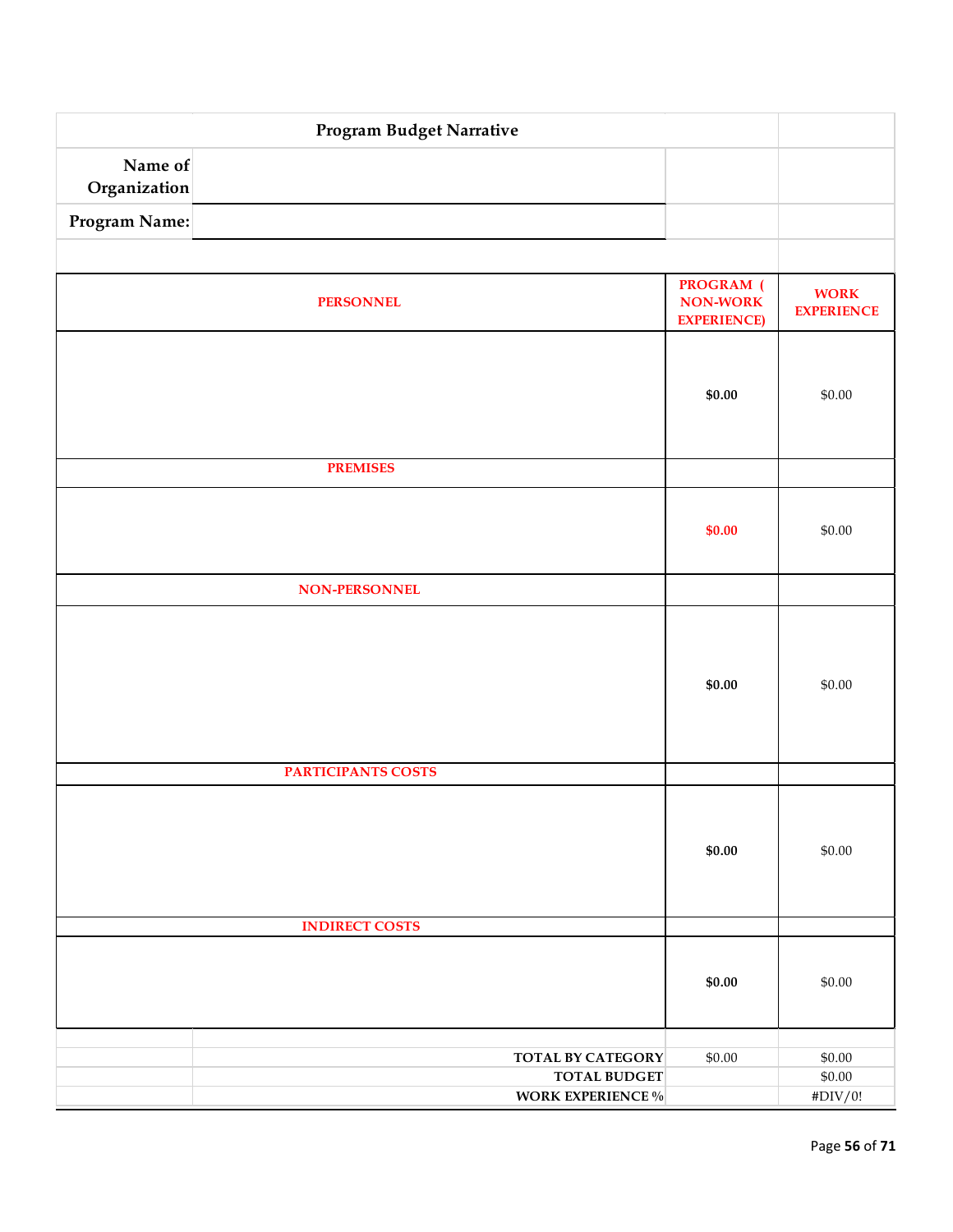### **MASSHIRE MERRIMACK VALLEY WORKFORCE BOARD CITY OF LAWRENCE CONTRACT TERMS, CONDITIONS AND ASSURANCES SUBRECIPIENT/CONTRACTOR CONTRACTS**

## **1. DEFINITIONS:**

## **As used through this Contract, the following terms shall have the meaning set forth below:**

- a. **"Agreement" or "Contract"** This document, including all attachments, addenda, and, by reference, applicable Department of Labor (DOL) and Commonwealth of Massachusetts Regulations.
- b. **"Authorized Representatives"** Any person or persons on board or chief elected official (other than the Contracting Officer) authorized to act for the head of the agency.
- c. **"Contracting Officer"** The person executing this contract on behalf of the funding agency, and any other individual who is properly designated Contracting Officer; and the term includes, except as otherwise provided in this contract, the authorized representative of a Contracting Officer within the limits of his authority. The Contracting Officer will be the only individual who can legally commit the MassHire Merrimack Valley Workforce Board (MMVWB) to the expenditure of funds in connection with this contract or accomplish any contract changes.
- d. **"Contractor"** Party engaged to render services or complete tasks for amounts specified in this contract document.
- e. **"CommCorp" (Commonwealth Corporation)** Which has statewide responsibility for oversight of select local DOL programs for the Governor.
- f. **"DESE" (Department of Elementary & Secondary Education)** Which has statewide responsibility for oversight of local DESE programs.
- g. **"MDCS" (MassHire Department of Career Services) -** Which has statewide responsibility for oversight of select local DOL programs for the Governor.
- h. **"EOLWD" (Executive Office of Labor Workforce Development) -** An agency operating under the Executive branch of the Commonwealth of Massachusetts that oversees and helps to coordinate labor and workforce development activities among the Department of Career Services and the state Workforce Investment Board.
- i. **"DTA" (Department of Transitional Assistance) -** Which has statewide responsibility for oversight of local DTA programs.
- j. **"Lower Merrimack Valley Workforce Area" (LMVWA) -** The region served by the local Workforce Investment Board (MMVWB), and the ValleyWorks Career Center, consisting of the following fifteen (15) communities: Amesbury; Andover; Boxford; Georgetown; Groveland; Haverhill; Lawrence; Merrimac; Methuen; Newbury; Newburyport; North Andover; Rowley; Salisbury; and West Newbury.
- k. **MassHire Merrimack Valley Workforce Board (MMVWB) -** Regional workforce investment board designated by the Governor and appointed by the Chief Elected Official (CEO) of the region charged with policy development, planning and oversight of the workforce system within the LMVWA.
- l. **"Modifications"** Any changes, amendments, or emendations to this contract which affect the intent, cost, quality or length of contracted services.
- m. **"Participant"** An individual who has been determined to be eligible to participate in and who is receiving services (except for follow-up services) under a program authorized by WIOA Title I. Participation commences on the first day following determination of eligibility on which the individual begins receiving core, intensive training or other services provided under WIOA Title I.
- n. **"Subcontract"** Includes all contracts, agreements or purchases, including purchase orders entered into by the Contractor with a third party to procure property or services under this contract.
- o. **Stand-in Costs** Costs paid from non-Federal sources which a recipient proposes to substitute for Federal costs which have been disallowed as a result of an audit or other review.
- p. **"WIOA" or Workforce Innovation & Opportunity Act**  Which authorized the Secretary of Labor to prescribe such rules, regulations, and guidelines as necessary to provide workforce investment activities that increase the employment, retention and earnings of participants.

#### **2. MASSHIRE MERRIMACK VALLEY WORKFORCE BOARD AND CITY OF LAWRENCE FISCAL AGENT**

The MMVWB and the Fiscal Agent for the City of Lawrence, designated by the CEO, have legal authority to commit expenditures of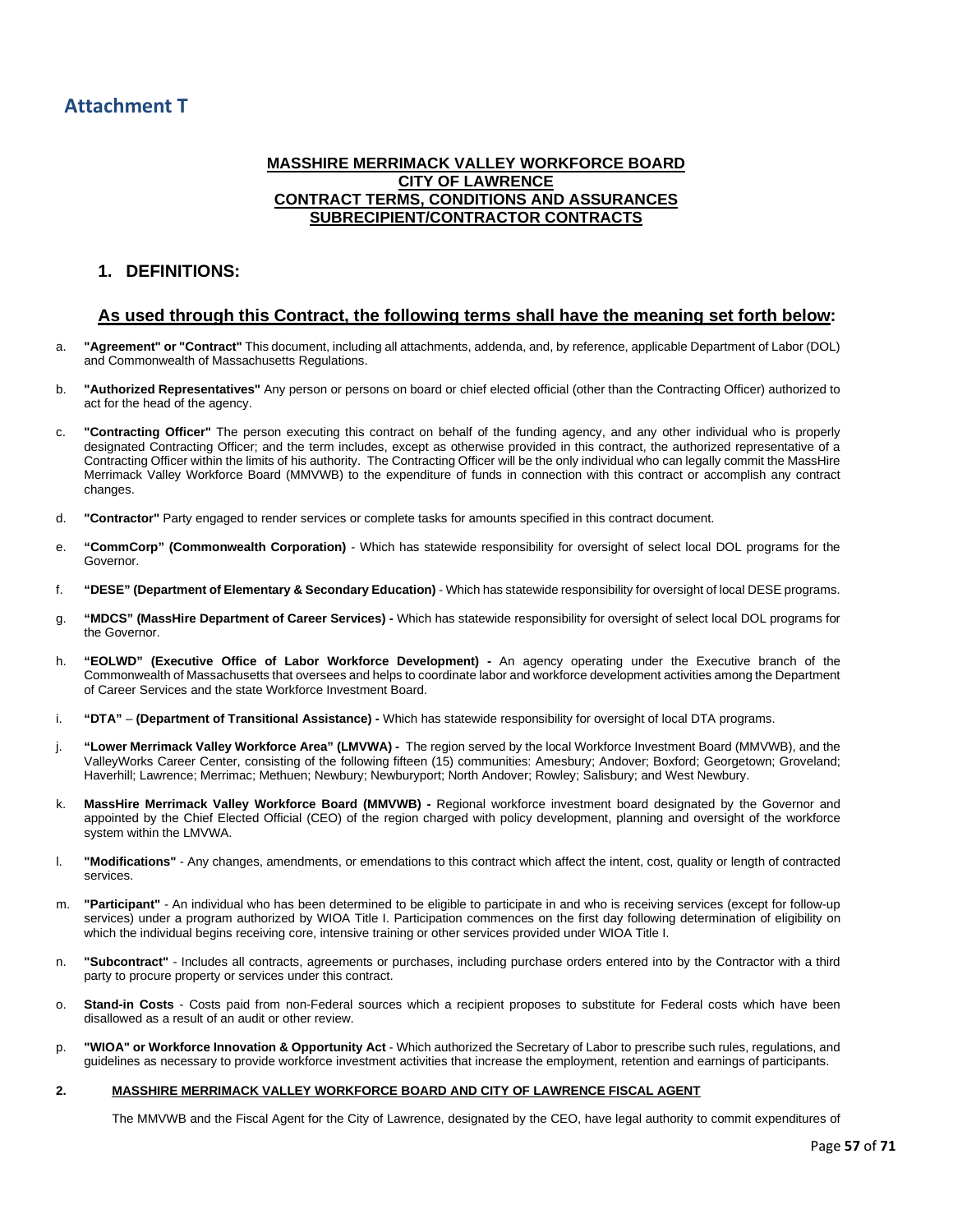funds in connection with this Contract or to approve or disapprove any Contract changes. The MMVWB or Mayor of the City of Lawrence may designate employees to act as authorized representatives for certain specific purposes.

#### **3. STATEMENT OF TAX COMPLIANCE**

Pursuant to M.G.L., Chapter 62C, Section 49A, the Contractor certifies that it has filed all state tax returns and paid all taxes as required by law. The Contractor also certifies that it has filed all federal tax returns and paid taxes as required by federal law.

#### **4. NON-DISCRIMINATION EMPLOYMENT & EQUAL OPPORTUNITY**

As a condition to this award of financial assistance from the U.S. Department of Labor or Massachusetts Executive Office of Labor and Workforce Development, under Title I of WIOA or for any other funds for which the City of Lawrence or MMVWB have liability the Contractor assures that it will comply fully with the nondiscrimination and equal opportunity provisions of the following laws: Section 188 of the Workforce Innovation & Opportunity Act of 1998 (WIOA), which prohibits discrimination against all individuals in the United States on the basis of race, color, religion, sex (including sexual harassment, gender identity, pregnancy and gender based wage discrimination), national origin, age, disability (physical or mental, including failure to accommodate),genetic information, sexual orientation, parental status or retaliation for prior EEO protected activity, political affiliation or belief, and against beneficiaries on the basis of either citizenship/status as a lawfully admitted immigrant authorized to work in the United States or participation in any WIOA Title I--financially assisted program or activity; Title VI of the Civil Rights Act of 1964, as amended, which prohibits discrimination on the bases of race, color and national origin; Section 504 of the Rehabilitation Act of 1973, as amended, as amended, the Americans with Disabilities Act of 1990 (ADA), and the ADA Amendments Act of 2008 (P.L. 110-325), which became effective on January 1, 2009 that provides, "a clear and comprehensive national mandate for the elimination of discrimination" and "clear, strong, consistent, enforceable standards addressing discrimination" by reinstating a broad scope of protection to be available under the ADA; which prohibits discrimination against qualified individuals with disabilities; The Age Discrimination Act of 1975, as amended, which prohibits discrimination on the basis of age; and Title IX of the Education Amendments of 1972, as amended, which prohibits discrimination on the basis of sex in educational programs. The grant applicant also assures that it will comply with 29 CFR part 37 and all other regulations implementing the laws listed above. This assurance applies to the grant applicant's operation of the WIOA Title I-financially assisted program or activity, and to all agreements the grant applicant makes to carry out the WIOA Title I-financially assisted program or activity. The grant applicant understands that the United States and Massachusetts have the right to seek judicial enforcement of this assurance.

#### **5. POLITICAL ACTIVITIES, LOBBYING PROHIBITION & ANTI-BOYCOTT WARRANTY**

The Contractor may not use any Contract funds and none of the services to be provided by the Contractor may be used for any partisan or non-partisan political activity or to further the election or defeat of any candidate for public office. The Contractor will comply, where applicable, with the provisions of the Hatch Act, which limit the political activity of certain State and local government employees, along with contractors, subcontractors and participants funded through the use of WIOA funds. The Contractor shall comply with 2 CFR 200.450 regarding the restrictions on lobbying and the Certification and Disclosure requirements pursuant to Section 319 of Public Law 101-121. Pursuant to Executive Order 130, or as amended, neither the Contractor nor any affiliated company of the Contractor shall participate in or cooperate with any international boycott, as defined in Section 999(b)(3) and (4) of the Internal Revenue Code of 1954, or as amended; nor shall engage in conduct declared to be unlawful by MGL c.151E sec.2. As used herein, an affiliated company shall be any business entity of which at least 51% of the ownership interests are directly or indirectly owned by the Contractor or by a person or persons, or a business entity or entities, which owns at least 51% of the ownership interest of the Contractor or any business entity which directly or indirectly owns 51% ownership interest in the Contractor.

#### **6. DRUG FREE WORKPLACE**

The Drug-Free Workplace Act of 1988, 41 U.S.C. 702 et seq., and 2 CFR 182 require that all organizations receiving grants from any Federal agency maintain a drug-free workplace. The award recipient must notify the awarding office if an employee of the recipient is convicted of violating a criminal drug statue. Failure to comply with these requirements may be cause for suspension or debarment.

### **7. EPA ASSURANCE**

For grants, sub-grants, contracts and subcontracts in excess of \$100,000, or where the grant officer has determined that orders under an indefinite quantity contract or subcontract in any year will exceed \$100,000, or if a facility to be used has been subject of conviction under the Clean Air Act (42 U.S.C. 1857C08 (c)-9(c)(1)) or the Federal Water Pollution Control Act (33 U.S.C. 1319(C)) and is listed by the Environmental Protection Agency (EPA) or is not otherwise exempt, the grantee assures that:

No facility to be utilized in the performance of the proposed grant has been listed on the EPA list of Violating Facilities.

It will notify the Merrimack Valley Workforce Investment Board prior to award, of the receipt of any communication from the Director, Office of Federal Activities, U.S. Environmental Protection Agency, including that a facility to be utilized for the grant is under consideration to be listed on the EPA list of Violating Facilities.

It will include substantially this assurance, including this third part, in every non-exempt sub-grant, contract or subcontract, where applicable.

#### **8. CERTIFICATION REGARDING DEBARMENT**

The Contractor certifies, by execution of this Agreement, that neither it nor its principals are presently debarred, suspended, proposed for debarment, declared ineligible, or voluntarily excluded from participation in this transaction by any Federal or State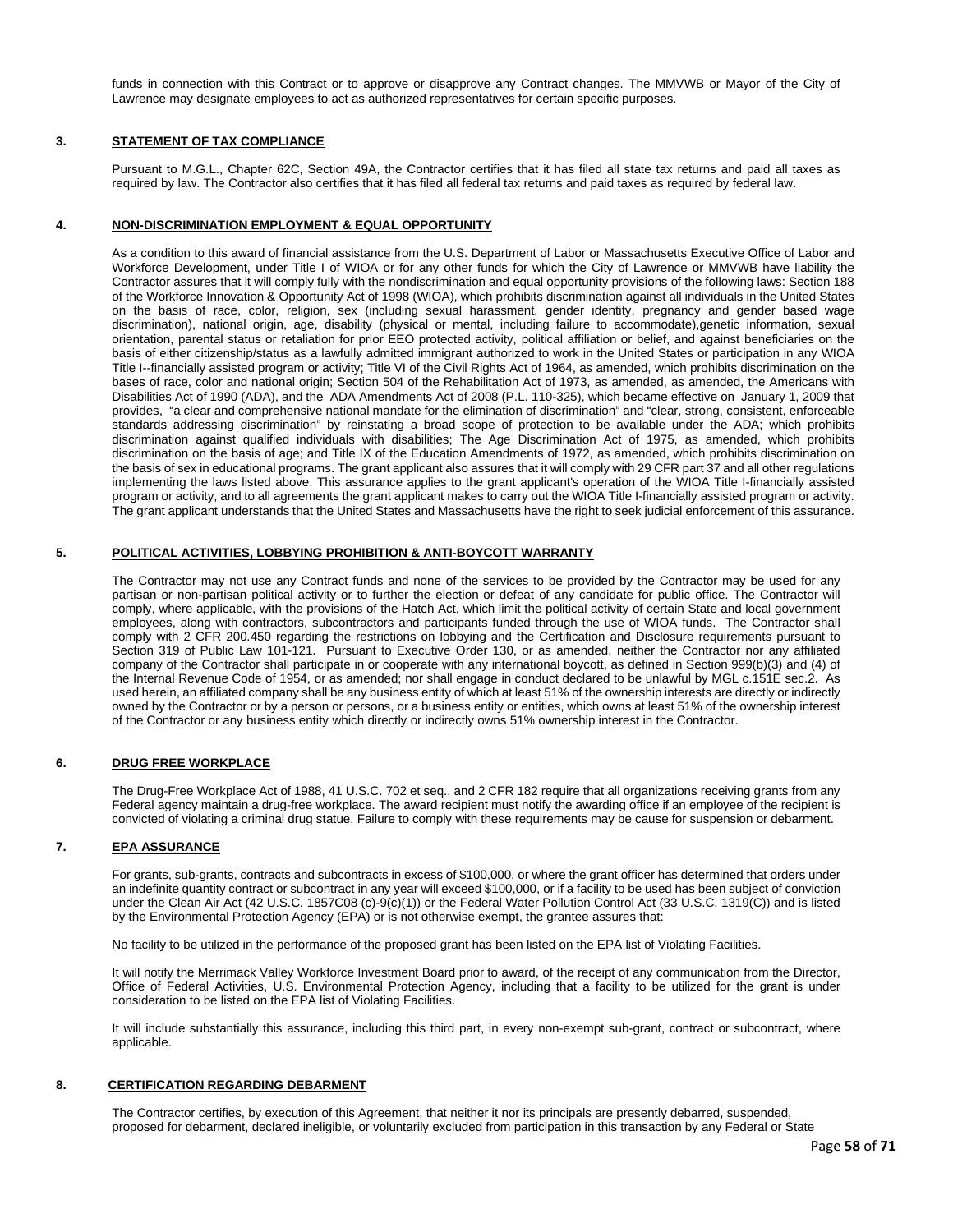department or agency.

### **9. SECTARIAN ACTIVITY PROHIBITED**

No funds received under this Contract will be used for the promotion of religious worship, instruction, other religious activity or antireligious activity. Participants in the program will not be employed in the construction, operation, or maintenance of that part of any facility which is used for religious instruction or worship. WIOA funds may be used for maintenance of a facility that is not primarily or inherently devoted to sectarian instruction or religious worship if the organization operating the facility is part of a program or activity providing services to WIOA participants.

#### **10. HEALTH AND SAFETY**

Appropriate standards for health and safety in work and training situations will be maintained. All training and/or instruction provided to participants under this agreement will take place in an environment where appropriate standards for health, safety and comfort are maintained. Participants in employment activities in on-the-job training operated with WIOA funds as defined in 20 CFR Part 680, are subject to the same health and safety standards established under State and Federal law which are applicable to similarly employed employees, of the same employer, who are not participants in programs under WIOA. Facilities will be adequately heated and ventilated; with adequate toilet, rest and lunch areas; easy access to potable water; and separate and clearly delineated non-smoking areas.

#### **11. CHILD LABOR**

No participant under 18 years of age will be employed in any occupation which the U.S. Secretary of Labor has found to be particularly hazardous for persons between 16 and 18 years of age (a list of such occupations is published in 29 PL Part 1500, Subpart E). Any eligible trainees under 16 years of age will be employed only in accordance with limitations imposed by 29 CFR Part 1500 Subpart C.

#### **12. NEPOTISM**

No Contractor will hire a person in an On-The-Job Training position, administrative capacity or consultant position funded under WIOA or any other funds provided through the MMVWB or City of Lawrence if the individual or a member of his/her immediate family is employed in the administrative capacity of DOL, EOLWD, DCS, Commonwealth Corporation, the Contractor, the MassHire Merrimack Valley Workforce Board, or the City of Lawrence. The Contractor agrees to inform the MMVWB of any potential violation of the nepotism restriction.

#### **13. UNIONIZATION AND ANTI-UNIONIZATION**

No WIOA or any other funds provided through this Contract shall in any way be used to either promote or oppose unionization. No participants may be placed into or remain working in any position which is affected by labor disputes involving a work stoppage. Where such an employment activity would violate a collective bargaining agreement, authorized individuals of the appropriate labor organization and employer shall provide written concurrence before the employment activity is undertaken. Nothing in this section shall prevent an employer from checking off union dues or service fees pursuant to applicable collective bargaining agreements or state law.

#### **14. FUNDING AND FISCAL YEAR APPROPRIATION**

Appropriations for expenditures by the MMVWB and COL and authorizations to spend for particular purposes are made on a fiscal year basis. The fiscal year of the MMVWB is the twelve-month period ending June 30 of each year. The obligation of the MMVWB/COL under this Contract for any subsequent fiscal year following the fiscal year in which this contract is executed is subject to the appropriation to the MMVWB/COL of funds sufficient to discharge the MMVWB/COL obligation which accrues in such subsequent fiscal year, and to the authorization to spend such funds for the purposes of this Contract. In the absence of such appropriation or authorization, this Contract shall be terminated immediately without liability for damages, penalties or other charges.

#### **15. USE OF FUNDS, COST LIMITATIONS & EXPENDITURE REQUIREMENTS**

Funds shall be used for those costs which are applicable to this Contract, consistent with the approved budget and subject to the applicable WIOA or other funding source Cost Limitations and Expenditure Requirements as described in 2 CFR Part 200 Expenditures of WIOA funds totaling less than the maximum grant obligation, will have cost limitations based on actual expenditures utilizing the percent limitations specified in MMVWB Policy or, when applicable, the Contractor's individual grant sub-agreement. Funds shall not be used for the Contractor's general administration except those expenses applicable to the administration of this Contract. No program funds shall be obligated for payment of costs incurred for the program prior to the effective date of this Contract or costs' requiring specific MMVWB/COL approval until the Contractor is advised by the MMVWB in writing that there is no objection to so proceeding. The Contractor agrees to refund to the MMVWB/COL any payment or portions of payment determined not properly due to the Contractor under the terms and conditions of this Contract. WIOA or other contract funds may not be used to substitute for funding of any other activities or programs not covered in this contract agreement. Disallowed costs will be repaid to the MMVWB/COL by the Contractor from funds other than those granted to the Contractor by the MMVWB/COL or other federal funding sources.

Revenues earned by a governmental or private non-profit contractor that are in excess of the actual costs incurred in providing services shall be treated as program income. As such, the Contractor may retain any program income earned by the Contractor only if such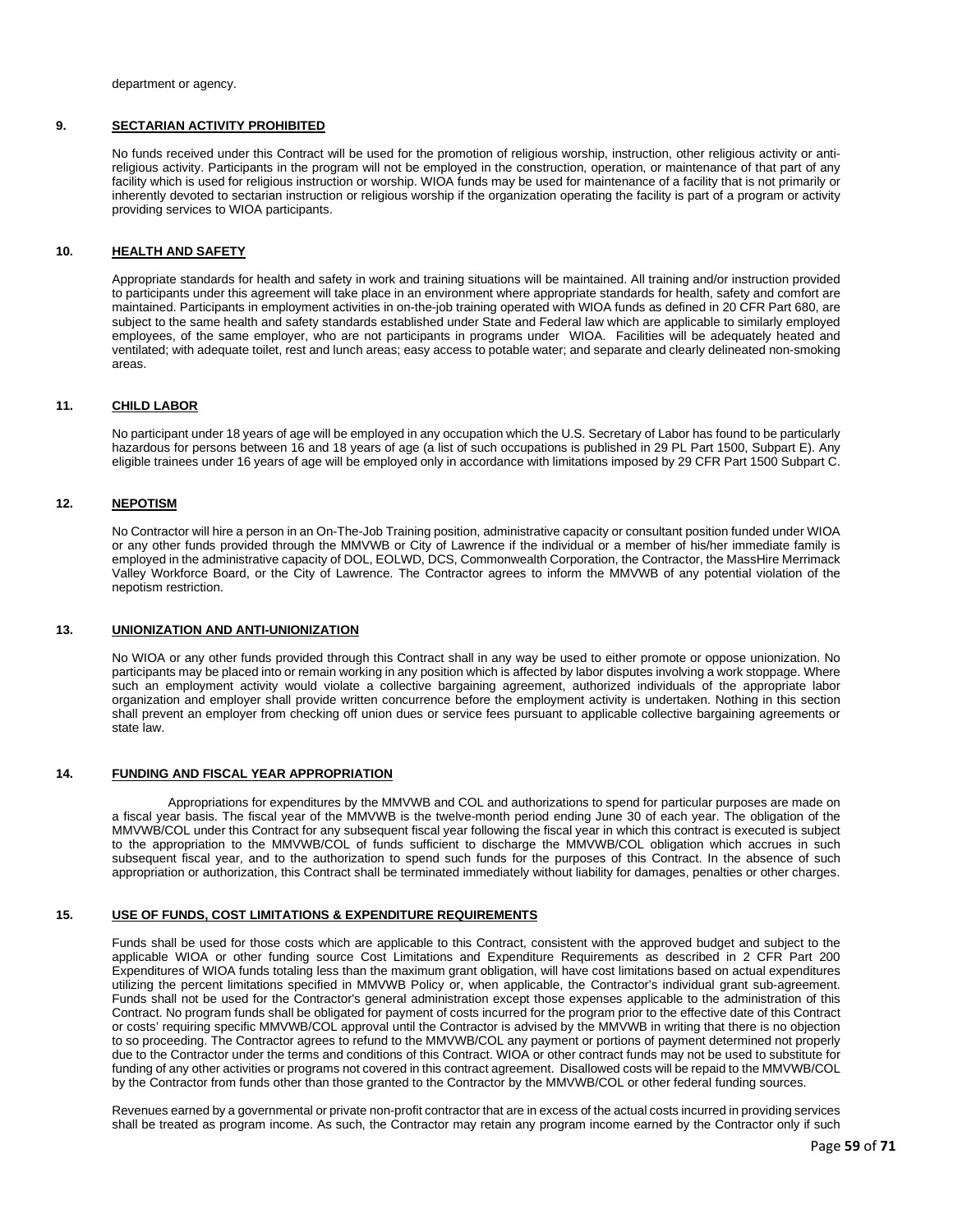income is added to the funds committed to the contract under which it was earned, that such income is used for contract purposes and under the terms and conditions applicable to the use of the grant funds, and such income is reported to the MMVWB/COL WIOA or other grant required classification of costs and administrative cost limitations, where applicable, shall apply to such funds. Program income not used in accordance with the requirements of this section, 2 CFR Part 200.307 shall be returned... The MMVWB/COL shall not be obligated to reimburse the Contractor for costs incurred in excess of the approved costs, and the Contractor shall not be obligated to incur expenses in excess of the approved costs.

#### **16. MAINTENANCE OF EFFORT**

Funds provided under this Contract shall only be used for activities that are in addition to those which would otherwise be available in the area in the absence of such funds Funds provided under WIOA shall not be used to duplicate facilities or services available in the area (with or without reimbursement from Federal, State or local services) unless it is demonstrated that the alternative services or facilities would be more effective or more likely to achieve the program's performance goals.

#### **17. COMPLIANCE**

The Contractor will comply with all Federal, State, County and local, statutes, laws, and regulations, and with MMVWB policies. The Contractor will comply with the Workforce Innovation & Opportunity Act as Amended and its implementing Regulations found at 20 CFR Part 652, et al, No provision of this Agreement is intended to relieve the Contractor from the responsibility and liability for complying with applicable laws, regulations, and policies.

#### **18. CORRECTIVE ACTION**

If a contractor's performance is found not to comply with program performance as outlined in the terms and conditions of this Contract, the Contractor will be required to implement corrective action. Corrective action may be required of the Contractor under, but not limited to, the following circumstances: The Contractor has failed to deliver services or products in the Contract; the Contractor failed to deliver these services or products according to the Contract schedule; or that the Contractor has failed to deliver at the quality and outcomes called for in the Contract.

### **19. SANCTIONS**

The MassHire Merrimack Valley Workforce Board (MMVWB), or the City of Lawrence shall reserve the right to place sanctions on the Contractor for deficiencies concerning program performance or for noncompliance with the WIOA Final Rules, 20 CFR Part 652, et al or the stated policies of MMVWB, the City of Lawrence and/or Commonwealth Corporation or the Massachusetts Executive Office of Labor and Workforce Development MassHire Department of Career Services. Wherever feasible, the MMVWB, or COL shall give the Contractor an opportunity to prepare and carry out a corrective action plan. However, failure to provide the Contractor with an opportunity for corrective action shall not prevent the MMVWB or COL from imposing sanctions. Such sanctions may include, but are not limited to: termination or reduction of contract funding; withholding of payment; debarment of particular contractor(s) or subcontractor(s); repayment from non-federal funds for violations of laws and regulations.

#### **20. TERMINATIONS**

This Contract shall terminate as indicated on the contract cover page unless terminated prior thereto as follows:

- a. **"Without Cause"** Either party may terminate this Contract, without cause and without penalty, by giving written notice to the other party at least thirty (30) calendar days prior to the effective date of termination as stated in the notice, or such other period as is mutually agreed in advance by the parties.
- b. **"For Cause"** If the Contractor fails to perform under this Contract, or fails to make sufficient progress so as to endanger Contract performance, or fails in any way to comply with the terms and conditions of this Contract, the MMVWB/COL may terminate this Contract, in whole or in part, by giving written notice to the Contractor at least ten (10) calendar days before the effective date of termination stated in the notice. The notice shall state the reason(s) for termination and will state a reasonable period, not less than (10) calendar days, during which the reason(s) for termination must be remedied, subject to the approval of the MMVWB/COL. The MMVWB/COL reserves the right to terminate this Contract immediately in the event of the Contractor's criminal indictment, participation in fraudulent activities or in the event the Contractor files for bankruptcy.
- c. **"Emergency"** The MMVWB/COL may terminate or suspend this Contract by providing written notice to the Contractor stating the grounds for action, in the form of telegram, mailgram, hand carried letter or other appropriate written means, if the MMVWB/ determines that immediate action is necessary to protect state and/or federal funds or property or to protect individuals from injury. Such termination or suspension action shall be effective upon receipt by the Contractor of notice of either suspension or termination. In the case of a suspension under this paragraph, the notice of suspension shall be accompanied by instructions from MMVWB, or COL specifying requisite action(s) by the Contractor to remove the suspension, a proposed timetable for meeting those requirements and a description of the allowable activities and costs, if any, during the suspension period. Failure by the Contractor to remedy any identified deficiencies according to the timetable prescribed by the MMVWB, or COL shall be cause for immediate termination.
- d. **"Availability of Funds" -** This Agreement is contingent upon the receipt of funds and continued authorization for program activities. In the event that such funds become unavailable for any reason or authorization for program activities is withdrawn or otherwise modified, The MMVWB and COL have the unilateral right and absolute discretion to modify or terminate this Agreement at any time.
- e. "**Force Majeure"** Neither party shall be liable to the other nor be deemed to be in breach of this Contract for failure or delay in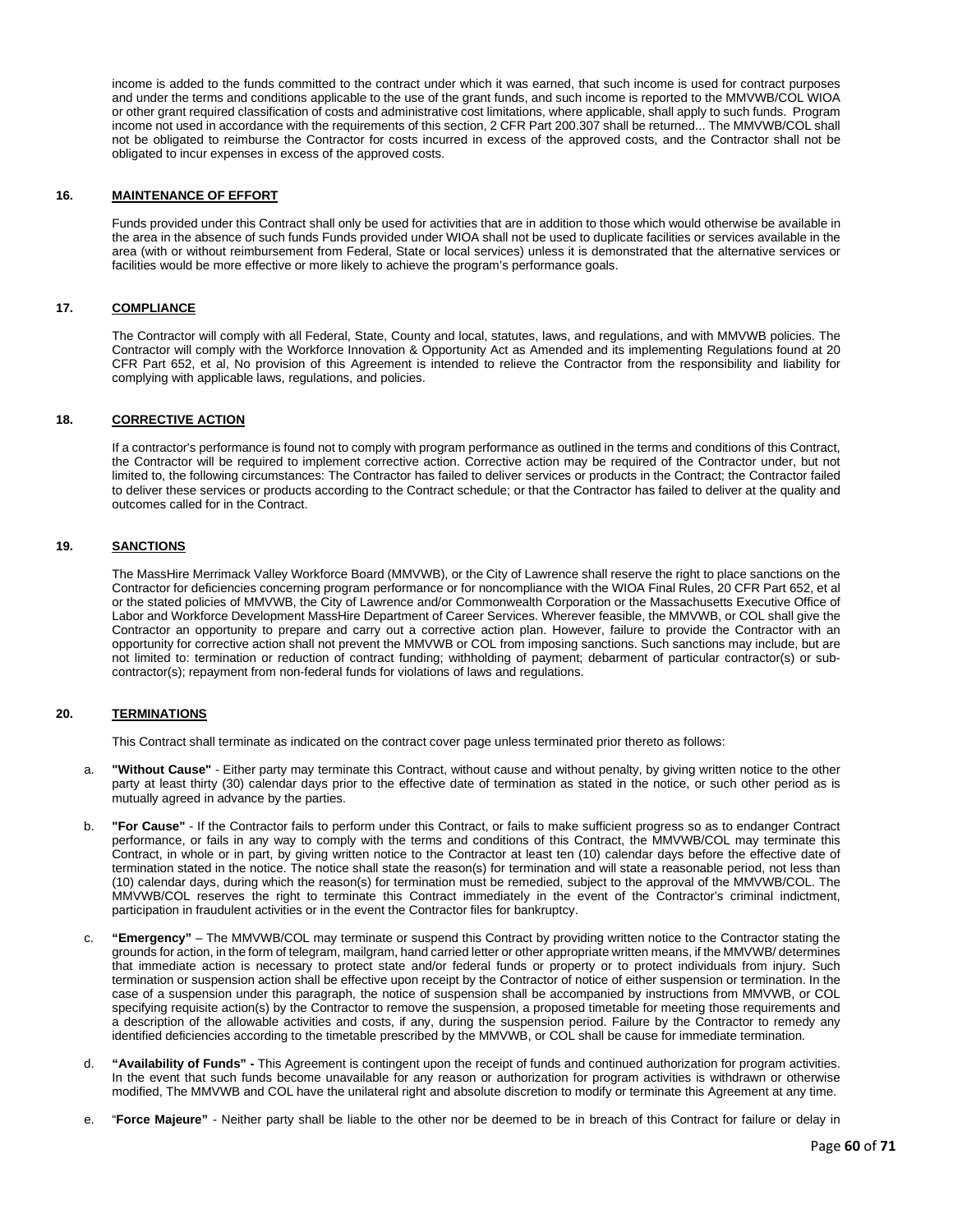rendering performance arising out of causes factually beyond its control and without its fault or negligence. Such causes may include, but are not limited to: Acts of God or the public enemy, wars, fires, floods, epidemics, quarantine restrictions, strikes, unforeseen freight embargoes or unusually severe weather. Dates or times of performance shall be extended to the extent of delays excused by this section, provided that the party whose performance is affected notifies the other promptly of the existence and nature of this delay. It is agreed that since the performance dates of this Contract are of the essence and important to the implementation of essential MMVWB work, continued failure to perform for periods aggregating forty five (45) or more calendar days during the contract performance period, even for causes beyond the control of the Contractor, shall afford MMVWB the right to terminate this Contract without termination costs or penalties.

### **21. OBLIGATION IN EVENT OF TERMINATION**

In the event of any termination, the Contractor shall not be relieved of liability to the MMVWB/COL for injury or damages sustained by the MMVWB/COL by virtue of any breach of this Contract by the Contractor. The MMVWB/COL shall promptly pay Contractor for all services performed to the effective date of termination provided Contractor is not in default of the terms of this Contract and submits to the MMVWB/COL a properly completed invoice, with supporting documentation covering such services, no later than thirty (30) days after the effective date of termination. In the event of termination pursuant to Section 21(b), the MMVWB/COL will withhold any payments to the Contractor for the purpose of offset until such time as the exact amount of damages due to the MMVWB/COL from the Contractor is determined. Upon termination, all documents, finished or unfinished, data, studies and reports prepared by Contractor pursuant to this Contract shall become the property of the MMVWB/COL.

### **22. AUDITS**

Organization-wide or program-specific audits shall be performed in accordance with Subpart F, the Audit Requirements of the Uniform Guidance which apply to audits for fiscal years beginning on or after December 26, 2014. DOL awards recipients including for-profit and foreign entities that expend \$ 750,000 or more in a year from any Federal awards must have an audit conducted for that year in accordance with the requirements contained in 2 CFR 200.501. OMB's approved exception at 2 CFR 2900.2 expands the definitions of 'non-Federal entity' to include for-profit entities and foreign entities. For-profit and foreign entities that are recipients or subrecipients of a DOL award must adhere to the Uniform Guidance at 2 CFR 200. Where applicable, the Contractor shall submit to the MMVWB/COL fiscal agent their audit no later than 30 days after the audit of a program funded under this contract is complete, but not later than 9 months after the end of the fiscal year of the contractor.

#### **23. INDEMNIFICATION**

Unless otherwise exempted by law, the Contractor shall indemnify and hold harmless the Commonwealth of Massachusetts and them MMVWB and City of Lawrence, including its agents, officers and employees against any and all liability and damages the Commonwealth and the MMVWB/COL may sustain or incur in connection with the performance of this Contract by reason of acts, inaction, omissions, negligence or reckless or intentional conduct of the Contractor, its agent(s), officers, employees or subcontractors; provided that the Contractor is notified by the Commonwealth and MMVWB/ COL of any claim within a reasonable time after the Commonwealth and the MMVWB/COL become aware of it, and the Contractor is afforded an opportunity to participate in the defense of such claim and any negotiated settlement agreement or final judgment.

#### **24. WORKERS COMPENSATION AND OTHER INSURANCE**

The Contractor shall procure and thereafter maintain Workers Compensation, employer's liability, comprehensive general liability (bodily injury), and comprehensive automobile liability (bodily injury and property damage) insurance, with respect to insurance, under this Contract. If the Contractor receives advance payments, the Contractor shall obtain a personal fidelity bond for a minimum of \$50,000 for each of its employees who are permitted to engage in financial transactions involving WIOA or other funds. Bonding should include but not be limited to Contractor employees who handle payroll.

In lieu of Worker's Compensation insurance, the Contractor must maintain a self-insurance program. Such insurance shall be fully funded by the Contractor. The Contractor shall be reimbursed for that portion allowable to the Contract for the reasonable cost of insurance as required or approved pursuant to the provisions of this clause. Upon written request, Contractor will submit to the MMVWB Certificates of Insurance for the above mentioned areas.

### **25. ADVERTISING**

All materials related to this program including, but not limited to, press releases, newspaper articles, pamphlets and fliers concerning the Contractor's relationship with the MMVWB, or COL or MassHire Merrimack Valley Career Center must refer to the MMVWB, as funding source. Such materials shall clearly state the percentage of the total costs of the program or project which will be financed with federal money; the dollar amount of the federal funds for the project or program; and the percentage and dollar amount of the total cost of the project or program that will be financed by non governmental sources. Copies of materials intended for public consumption are to be sent to MMVWB.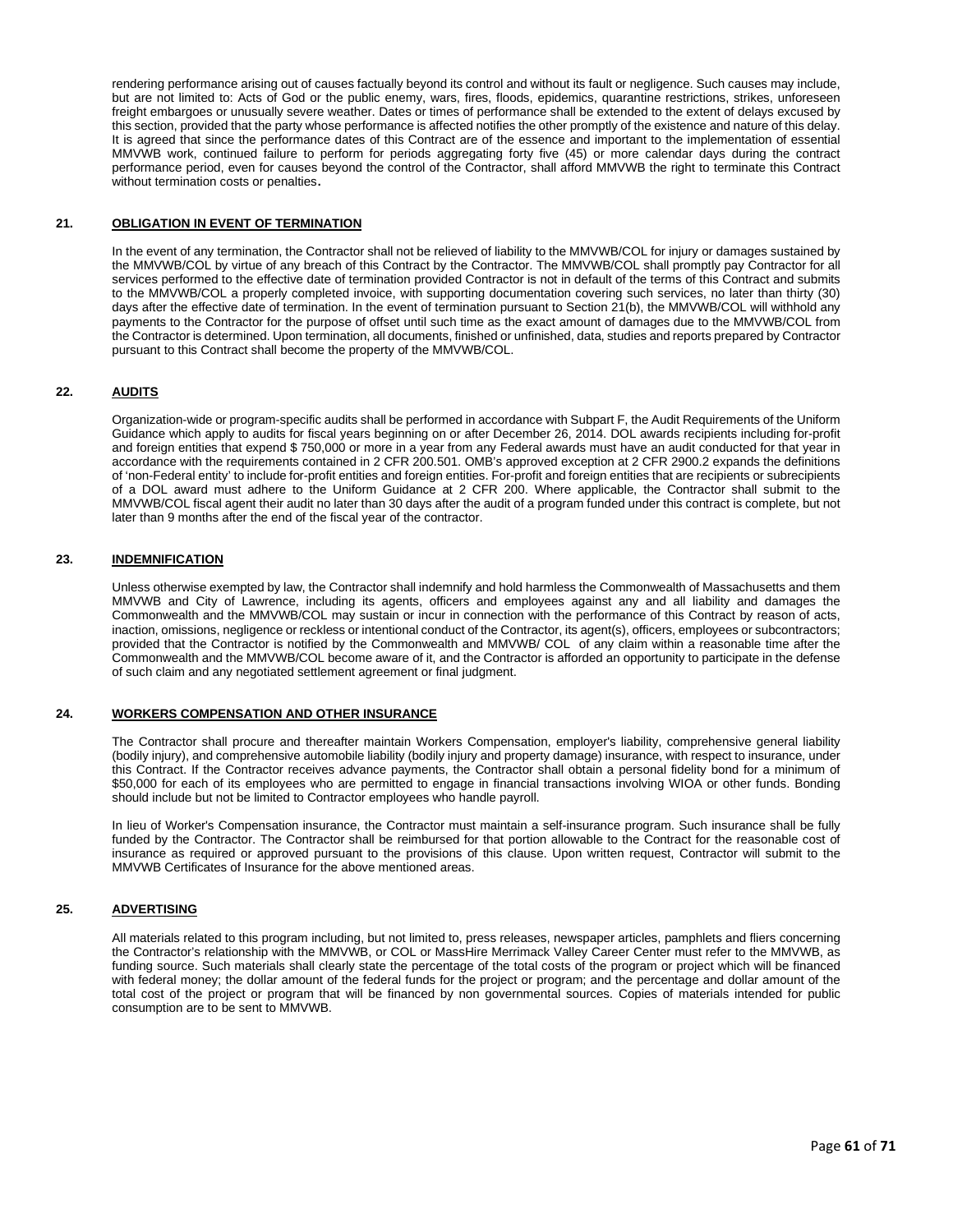### **26. DISCLOSURE OF CONFIDENTIAL INFORMATION**

- a. The Contractor shall maintain the confidentiality of any information regarding trainees, project participants and their immediate families that may be obtained through application forms, interviews, tests, reports from public agencies or counselors, or any other source. Without the permission of the trainees or participants, such information shall be divulged only as necessary for purposes related to the performance or evaluation of the Contract and to persons having responsibilities under the Contract. The Contractor shall comply with the provisions of the Fair Information Practices Act. Ch. 776 of the Acts of 1975, and with MMVWB policy.
- b. The Contractor agrees to take reasonable steps to insure the physical security of such data under its control, including, but not limited to fire, protection against smoke and water damage; alarm systems; locked files, guards, or other devices reasonably expected to prevent loss or unauthorized access to electronically or mechanically held data; limited terminal access, access to input documents and output documents, and design provisions to limit use of personal data.
- c. The Contractor agrees that it will inform each of its employees, having any involvement with personal data or other confidential information, of the laws and regulations relating to confidentiality. The MMVWB or its agents shall have access to any data maintained pursuant to the Contract without the consent of the data subject. The Contractor shall use personal data and materials derived from such data only as necessary in the performance of this Contract.

#### **27. ACCOUNTING RECORDKEEPING**

The Contractor shall maintain its own accounting system which, at a minimum, must include Books of Original Entry, a General Ledger or other mechanism for summarizing the result of transactions, and all supporting documentation in accordance with Generally Accepted Accounting Principles (GAAP). The Contractor shall adequately safeguard funds to ensure that they are used for the purposes authorized. Necessary accounting records must be maintained to document the proper use of these funds for the intended purposes and to identify individual contract cash balances.

#### **28. RECORDS, RECORD RETENTION**

The Contractor will keep full and detailed accounts and records as may be necessary for proper financial management under this Contract. The Contractor shall comply with any programmatic and fiscal recordkeeping and reporting requirements identified by the MMVWB/ COL, including format, contents, details and submission requirements.

At a minimum, records/files concerning MMVWB-funded trainees will include the following: Copies of weekly timesheets and any related attendance documentation; Any material concerning the trainee which may be transmitted from the MMVWB, or the Career Center to the Contractor, such as any enrollment documents, intake/assessment testing documents, Individual Service Strategy (ISS), MMVWB Grievance Policy, etc; Any materials normally utilized by the Contractor to record and assess the trainee's progress such as copies of tests, projects, etc, including progress notes composed by Contractor staff regarding the MMVWB, funded trainee's participation and progress; Any other documentation or records not otherwise identified in this section which the MMVWB, or its agents may subsequently request of the Contractor should be maintained for a period of seven (7) years from the contract end date.

### **29. EXAMINATION OF RECORDS**

The Contractor agrees that the Governor, the Executive Office of Labor & Workforce Development (EOLWD), the President of Commonwealth Corporation, the State Auditor, the U.S. Department of Labor, the MassHire Department of Career Services or the MMVWB or any of their duly authorized representatives shall, until the expiration of the retention period under this Contract, have access to and the right to examine and copy, at reasonable times and upon reasonable notice, any directly pertinent books, documents, papers, and records of the Contractor involving transactions related to the Contract; the right to interview employees of the Contractor with respect to transactions related to this Contract; and the right to enter onto the premises of the Contractor at all reasonable times in order to have access to such books, documents, papers, records and employees. The Contractor further agrees to include in all its subcontracts hereunder a provision to the effect that the subcontractor agrees that the MMVWB and its authorized agents,, its funding sources and any of their duly authorized representatives shall, until the expiration of the retention period under the subcontract, have access to and the right to examine any directly pertinent books, documents, papers, and records of such subcontractor involving transactions related to the subcontract.

Without limiting the MMVWB/COL's other legal remedies, in the event that the Contractor fails to comply with this provision, the parties agree that the MMVWB/COL may obtain specific performance of the clause through the courts.

#### **30. MONITORING ACCESS**

At any time during the term of this Agreement, Contractor shall permit the Governor, the Executive Office of Labor and Workforce Development, the State Auditor, the President of Commonwealth Corporation, the U.S. Department of Labor or their designated representatives, MDCS and the MMVWB and its fiscal agent to conduct on site evaluations and monitor program performance to ensure compliance with the terms of this Agreement. At any time during normal business hours and as frequently as deemed necessary, there shall be made available, for examination and audit, all contracts, invoices, payroll records, general ledger and supporting accounting records, personnel files, attendance records and any other data relating to all matters covered by this Agreement. Monitoring visits may include examination of participant case files, observation of program activities and interviews with staff and participants. Records may be copied at a reasonable expense, if necessary.

#### **31. NON-ASSIGNABILITY**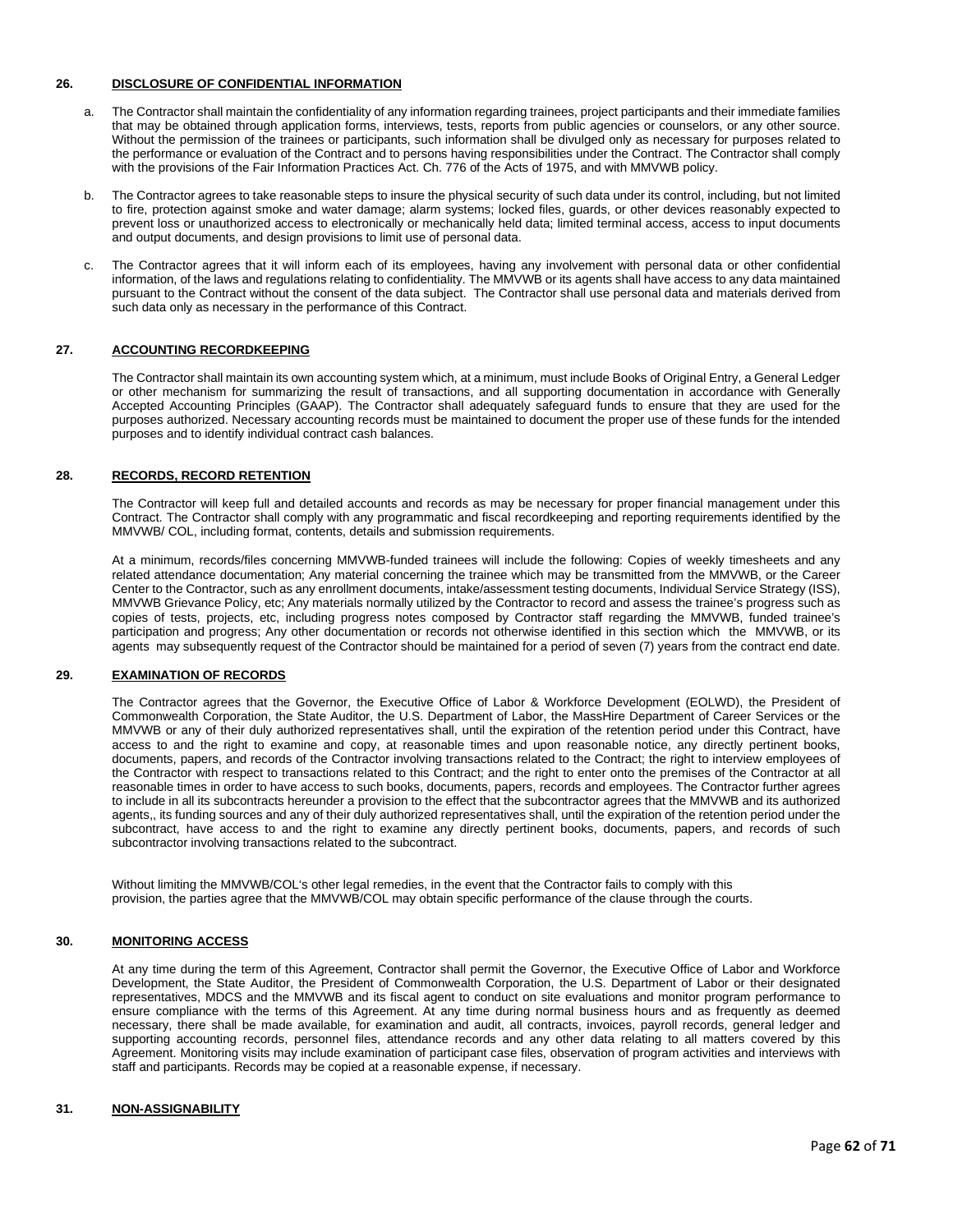This agreement is between the MMVWB, the City of Lawrence and the Contractor. The Contractor may not assign or otherwise transfer total liability, responsibility, obligation, duty or interest under this Contract. All monetary recompense for Contracted services shall be paid by the MMVWB /COL as outlined in the Budget and invoicing instructions subject to the Contractor's compliance with appropriate cost limitations and expenditure requirements. The Contract total represents the maximum total costs that may be incurred under this agreement.

### **32. SUBCONTRACTS**

Pursuant to this Contract, the Contractor may not subcontract any of the services to be provided or delegate in part or, with respect to WIOA funded Programs delegate in whole to any organization, association, individual, corporation, partnership or other such entity without the written consent of the MMVWB prior to placing any subcontract. The Contractor shall give the MMVWB immediate notice of any claim made against the Contractor by any subcontractor or Contractor which, in the opinion of the Contractor, may result in litigation, related in any way to this Contract, with respect to which the Contractor may be entitled to reimbursement from the MMVWB/COL. The consent, approval, or ratification of a subcontract or any terms thereof shall not put the MMVWB/COL in contractual agreement privately with the subcontractor; shall not, unless otherwise stated, constitute an endorsement or approval of any provision of the subcontract; and shall not relieve the Contractor of its responsibility for the performance and provision of services or its obligation, duty or interest under this Contract. Contractor shall not subcontract with nor delegate to any party which is debarred or suspended or is otherwise excluded from or ineligible for participation in Federal assistance programs under Executive Order 12549 "Debarment and Suspension"

#### **33. UTILIZATION OF MINORITY OR WOMEN-OWNED BUSINESS ENTERPRISES**

It is the policy of the government that minority or women-owned business enterprises shall have the maximum practicable opportunity to participate in the performance of government contracts. The Contractor agrees to use its best efforts to carry out the policy in the award of subcontracts to the fullest extent consistent with the efficient performance of this Contract.

### **34. GRIEVANCE PROCEDURE POLICY**

Pursuant to the procedures set forth below, any individual or organization may file a grievance alleging a violation of the Workforce Innovation & Opportunity Act, rules, regulations, grants or other agreements made under the programs by the Commonwealth of Massachusetts, the Executive office of Labor and Workforce Development, the Department of Career Services, Commonwealth Corporation, MMVWB or contractors. Grievances that do not involve a violation of the regulations, grant terms or other agreements under the programs are not subject to this procedure. With the exception of complaints alleging fraud, criminal activity or discrimination, the filing of a grievance under WIOA or other funds for which the City of Lawrence has liability must be made within one year of the date of the alleged violation. Grievances under WIOA alleging discrimination, including those alleging gender discrimination and any other protected class as described in #4 Non-Discrimination Employment & Equal Opportunity, must be filed within one hundred eighty (180) days of the date of the alleged violation.

Where the alleged violation of program regulations is also an alleged violation of another law, regulation or agreement, nothing in this procedure precludes an individual or organization from filing a complaint or grievance under such other law or agreement with respect to the separate cause of action, at the same time that a grievance under this procedure is pending.

Any Contractor who is the recipient of WIOA funds or other funds provided through the MMVWB and City of Lawrence shall continue to operate or shall establish and maintain for WIOA participants and others a grievance or complaint procedure relating to the terms and conditions of employment. Any Contractor who does not have a grievance procedure may use this procedure by submitting a letter requesting inclusion in MMVWB's Grievance Procedure.

As the WIOA administrative entity the MMVWB/COL (and its Contractors) must inform participants of the MMVWB grievance or complaint procedure they are to follow The Contractor's procedures must provide, upon request by the complainant, a review of the Contractor's decision by MMVWB, the Commonwealth Corporation, DCS or its designee and by the Governor or his/her designee, if necessary, in accordance with 20 CFR Parts 683.600 - 683.650, 658.411, 679.290.

- a. The Contractor agrees to implement and maintain an Equal Employment Opportunity Program and a related Affirmative Action Plan. Such a program shall include (but is not limited to):
	- 1. Formulation and maintenance of a grievance resolution system for participants and staff.
	- 2. Notification to all participants and staff, in writing, at enrollment or hire, of the Program's Grievance Resolution System, as well as the EEO and Affirmative Action compliance and other related activities.
	- 3. Designation of staff within the Contractor as responsible for EEO and Affirmative Action compliance and other related activities and designation of a Grievance Officer.
- b. Any Contractor that does not maintain an Equal Employment Opportunity Program and a related Affirmative Action Plan agrees to fully participate in the Equal Employment and Affirmative Action Programs and activities established by MMVWB, including procedures to be established for monitoring EEO/AA activities.
- c. This grievance procedure shall be used in all protests, disputes and claims causes in reference to this Agreement.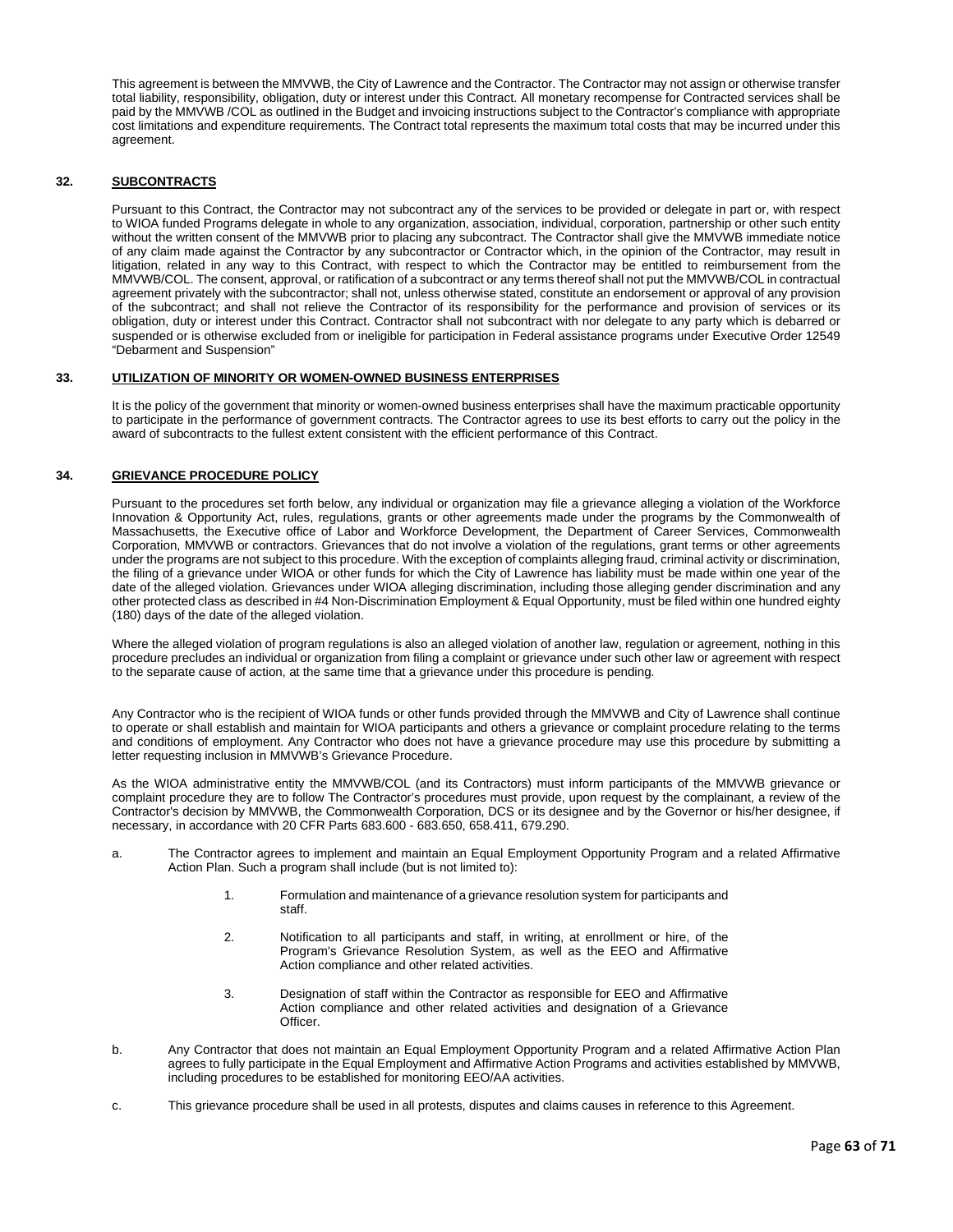### **35. DISPUTES**

- a. Except as otherwise provided in this Contract, any dispute concerning a question of fact arising under this Contract which is not disposed of by agreement shall be decided by the MMVWB Executive Director who shall present a decision in writing and mail or otherwise furnish a copy thereof to the Contractor. The decision of the duly authorized representatives shall be final and conclusive unless, within 30 days from the date of receipt of such copy, the Contractor mails or other-wise furnishes to the MMVWB or the COL Fiscal Agent a written appeal addressed to the Executive Committee of the MMVWB the duly authorized representatives for the determination of such appeals This decision shall be final and conclusive unless determined by the court of competent jurisdiction to have been fraudulent or capricious or arbitrary, or so grossly erroneous as necessarily to imply bad faith, or not supported by substantial evidence. In connection with any appeal proceeding under this clause, the Contractor shall be afforded an opportunity to be heard and to offer evidence in support of its appeal. Pending final decision of a dispute hereunder, the Contractor shall proceed efficiently with the performance of this Contract and in accordance with the decision of the MMVWB Executive Director.
- b. This "Dispute" clause does not preclude consideration of law questions in connection with decisions provided for in paragraph (a) above, provided that nothing in this Contract shall be construed as making final the decision of any administrative official, representative, or board on a question of law.

#### **36. CONFLICTS OF INTEREST/CODE OF CONDUCT**

The Contractor shall comply with the requirements of 20 CFR Part 667.200(4) (i) and 2 CFR 200.112 & 200.318 which address codes of conduct and real or apparent conflict of interest issues. No officer, member or employee of the Contractor shall cast a vote on, or participate in, any decision making capacity (including discussions to which all proposers are not afforded equal opportunity) on the provision of services by such officer, member or employee (or any organization which that officer, member or employee directly represents), or on any matter which would provide any direct financial benefit to that officer, member or employee, or a member of their immediate family. The Contractor warrants that it has not employed or retained any company or person other than a bona fide employee working solely for the Contractor to solicit or secure this Contract, and that it has not paid or agreed to pay any company or person any fee, commission, percentage, brokerage fee, gift, or any other consideration, contingent upon or resulting from the award or making of this Contract. No officer, member, or employee of the MMVWB or City of Lawrence, and no member of its governing body who exercises any functions or responsibilities in the review or approval of the undertaking or carrying out of this project shall (a) participate in any decision relating to this agreement which affects his/her personal interest in any corporation, partnership or association in which he/she is, directly or indirectly, interested; or (b) have any interest, direct or indirect, in this agreement or the proceeds hereof.

### **37. INTELLECTUAL PROPERTY RIGHTS, OWNERSHIP OF MATERIALS**

All reports, data, and material prepared by the Contractor under its agreement or furnished to the Contractor by the MMVWB, or its representatives, or otherwise obtained or prepared under the terms of this agreement, shall remain the property of the MMVWB. Upon the termination of this Contract, the originals of all finished and unfinished, documents, data, studies, reports, manuals, materials or other "deliverable", identified in the approved plan or work statement, prepared or delivered by the Contractor specifically pursuant to this Contract, or paid for with Contract funds, shall become the property of the MMVWB and the Commonwealth shall have title and own the copyright in such "deliverable". The Contractor shall have a royalty-free non-exclusive and irrevocable license to reproduce, publish or otherwise use and to authorize others to use these "deliverables" whether published or unpublished, unless such use is restricted in this Contract. The Contractor shall not make any application for patent or copyright of any "deliverable" without the prior written consent of the MMVWB. *Unless other procedures are specified by the parties in this Contract, the Contractor shall not make any press statement or issue any material for publication, derived from the "deliverable" under this Contract without the prior written approval of the MMVWB.* The originals of finished and unfinished documents, data, studies, reports, manuals, materials or programs provided by the Contractor which are **not** copyrightable by the MMVWB or COL or which are already owned or copyrighted by the Contractor shall be specifically identified as a "non-deliverable" in this Contract. The MMVWB shall have a royaltyfree non-exclusive and irrevocable license to reproduce, publish or otherwise use and to authorize others to use any "non-deliverable" identified in this Contract, unless restrictions on such use are specified.

#### **38**. **PROPERTY**

No WIOA funds may be expended for the acquisition of real property without the prior written consent of the MMVWB. Real property means land and structures thereto, excluding movable machinery and equipment. The Contractor shall keep an adequate inventory of any and all equipment, supplies and materials purchased with funds pursuant to the approved budget. The Contractor shall follow applicable WIOA regulations and Mass Workforce Issuance 07-69 regarding the disposition of property at the end of the contract period, unless the Contractor receives different instructions in writing from MMVWB or City of Lawrence.

#### **39. UNIFORM RELOCATION ASSISTANCE AND REAL PROPERTY ACQUISITION**

Parties to this Agreement will comply with the provisions of the Uniform Relocation Assistance and Real Property Acquisition Act of 1979 (P.L. 91-646) which requires fair and equitable treatment of persons displaced as a result of Federal and Federally assisted programs.

#### **40. RENTAL AND LEASING OF PREMISES**

All rental and leasing of premises must be reasonable, necessary, and properly procured.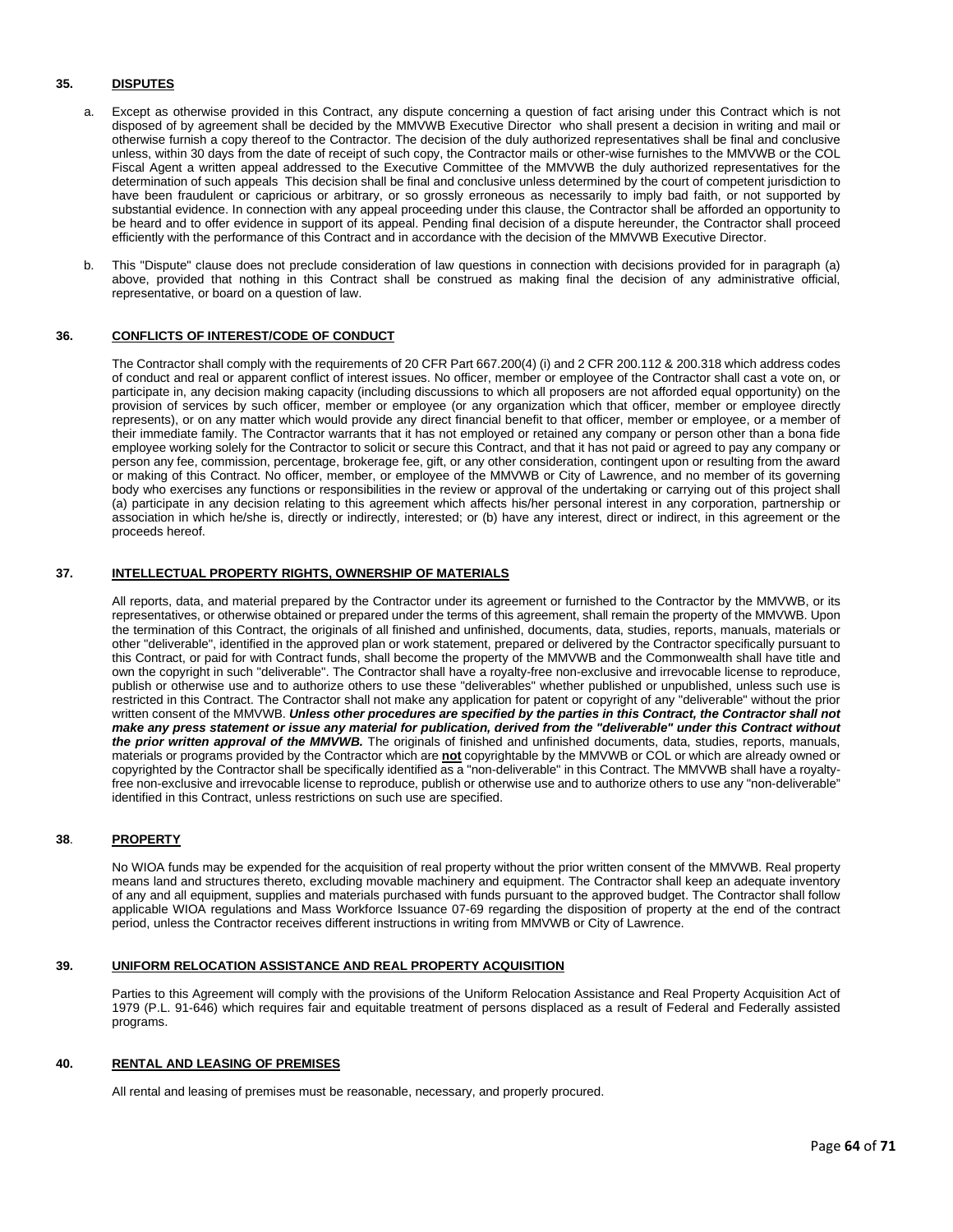### **41. PELL GRANTS**

Contractor shall be responsible for ensuring the filing of applications for Pell Grant or Supplemental Education Opportunity Grant (SEOG) assistance or any other assistance available for each Participant enrolled in a Pell Grant or SEOG approved course. The Contractor shall reduce the amount due to the Contractor from the MMVWB/COL, or remit to the MMVWB/COL the portion of the Pell Grant to be applied to the cost of tuition, fees and books, if received after the termination of this Contract. Notwithstanding any provision of this Agreement to the contrary, no compensation shall be earned or deemed payable for services provided for under this Agreement to the extent that any such services are paid for, directly or indirectly, through a Pell Grant (or Supplemental Education Opportunity Grant (SEOG)) or by any other source. The Contractor shall take sufficient actions to assure that services paid for through such grants are not paid for under this Agreement (including the reduction of invoices to the extent of such grant payments, the return of any funds paid hereunder for services paid for through such grants, and any other actions as may be required by the MMVWB/COL).

### **42. MODIFICATIONS**

The MMVWB Executive Director and/or the COL Fiscal Agent or other duly authorized representatives, will at any time, by written order, and without notice to the sureties, make changes within the general scope of this Contract. If any such changes cause an increase or decrease in the cost of, or time required for performance of any part of the work under this Contract, whether changed or not by any such order, an equitable adjustment shall be made in the Contract price and related profit and shall be modified in writing accordingly. Any claim by the Contractor for adjustment under this clause must be asserted within 30 days from date of receipt by the Contractor of the notification of changes; provided, however, that the duly authorized representative decides that the facts justify such action, will receive and act upon any such claim asserted at any time prior to final payment under this Contract. All cost items subject to variation beyond the control of the Contractor shall be subject to re-negotiation between MMVWB, or COL and the Contractor. Failure to agree to any adjustment shall be a dispute concerning a question of facts within the meaning of the clause of this Contract entitled "Disputes". However, nothing in this clause shall excuse the Contractor from proceeding with the Contract as changed. Both parties shall approve all Contract modifications in writing. Contract and modifications shall be accomplished on an authorized Contract Modification Sheet. In situations where cost increases are the direct result of legislation or collective bargaining agreements, this Contract may be modified to reflect those changes.

#### **43. FORUM AND CHOICE OF LAW**

Any actions arising out of this Contract shall be governed by the laws of the Commonwealth of Massachusetts, and shall be brought and maintained in a state or federal court within the Commonwealth, which shall have exclusive jurisdiction thereof.

### **44. WAIVERS**

Forbearance or indulgence in any form or manner by a party shall not be construed as a waiver, nor in any way limit the legal or equitable remedies available to that party. No waiver by either party of any default or breach shall constitute a waiver of any subsequent default or breach.

#### **45. SEVERABILITY, HEADINGS AND INTERPRETATION, INTEGRATION**

If any Article or provision of this Agreement is declared or found to be illegal, unenforceable, or void, then both the MMVWB/COL and the Contractor shall be relieved of all obligations under that provision. The remainder of the Agreement shall be enforced to the fullest extent permitted by law. The headings used herein are for reference and convenience only and shall not be a factor in the interpretation of this Contract. This Agreement shall supersede all other oral negotiations and written agreements relating to the performance of this Contract, including contracts provided by the Contractor.

#### **46. OFFICIAL ENROLLMENT**

In the case that this contract is for the provision of training services, official enrollment of participants occurs on the first day of program activity.

#### **47. TERMINATION OF ELIGIBILITY DUE TO INACCURACY OR NONCOMPLIANCE:**

- (a) Eligible Providers determined to have intentionally supplied inaccurate information on their Contract, performance information, program description or cost information shall have their eligibility to receive WIOA funds terminated for a period not less than 2 years.
- (b) Eligible Providers determined to have substantially violated any requirement of the Workforce Innovation & Opportunity Act may have their eligibility to receive WIOA funds terminated for the program involved.
- (c) Eligible Providers who are terminated under paragraph (a) or (b) above, shall be liable for repayment of all funds received for the program during any period of noncompliance described in such paragraph.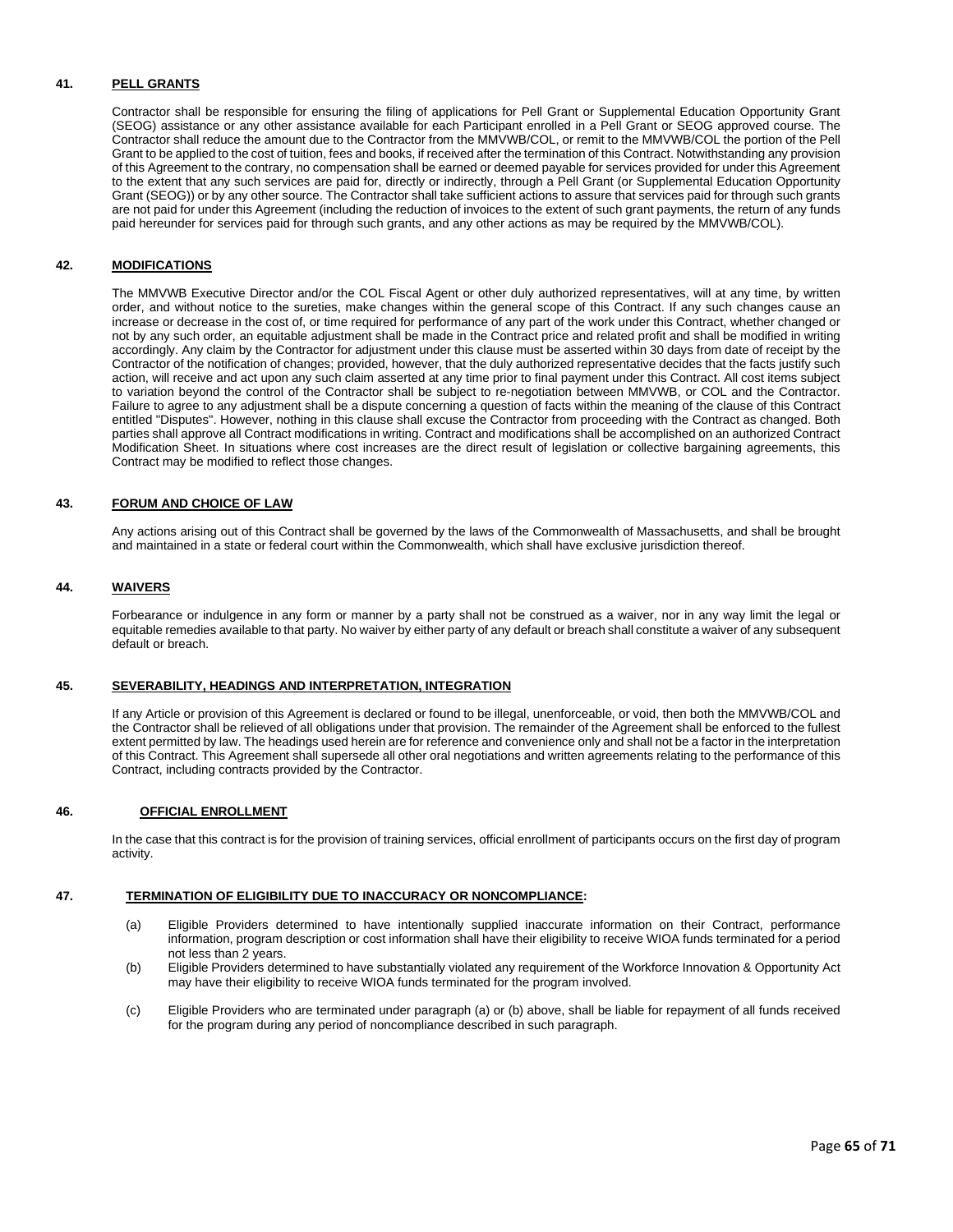### **48. SUBSEQUENT ELIGIBILITY, PERFORMANCE AND COST INFORMATION TRACKING:**

The Contractor hereby agrees that it will collect and track the following program specific information:

- (a) The program completion rates for all individuals participating in the Contracted program, including individuals who are not receiving assistance under WIOA section 134 and individuals who are receiving such assistance.
- (b) The percentage of all individuals participating in the applicable program who obtain unsubsidized employment, which may also include information specifying the percentage of the individuals who obtain unsubsidized employment in an occupation related to the program conducted, including individuals who are not receiving assistance under WIOA section 134 and individuals who are receiving such assistance.
- (c) The wages at placement in employment for all individuals participating in the applicable training, including individuals who are not receiving assistance under WIOA section 134 and individuals who are receiving such assistance.
- (d) For individuals who received assistance under WIOA section 134, the retention rates in unsubsidized employment of participants who have completed the applicable program, 6 months after the first day of employment.
- (e) For individuals who received assistance under WIOA section 134, the wages received by participants who have completed the applicable program, 6 months after the first day of the employment involved.
- (f) For individuals who received assistance under WIOA section 134, where appropriate, the rates of licensure or certification, attainment of academic degrees or equivalents, or attainment of other measures of skills, of the graduates of the applicable program.
- (g) Information on program costs (such as tuition and fees). All information shall be collected in a manner that shall facilitate verification of the data. In order to retain eligibility to receive WIOA Title I funds for training services under section 134, the Contractor shall submit, at least annually, under procedures established by the Governor the information outlined above.

All information shall be collected in a manner that shall facilitate verification of the data. In order to retain eligibility to receive WIOA Title I funds for training services under section 134, the Contractor shall submit, at least annually, under procedures established by the Governor the information outlined above.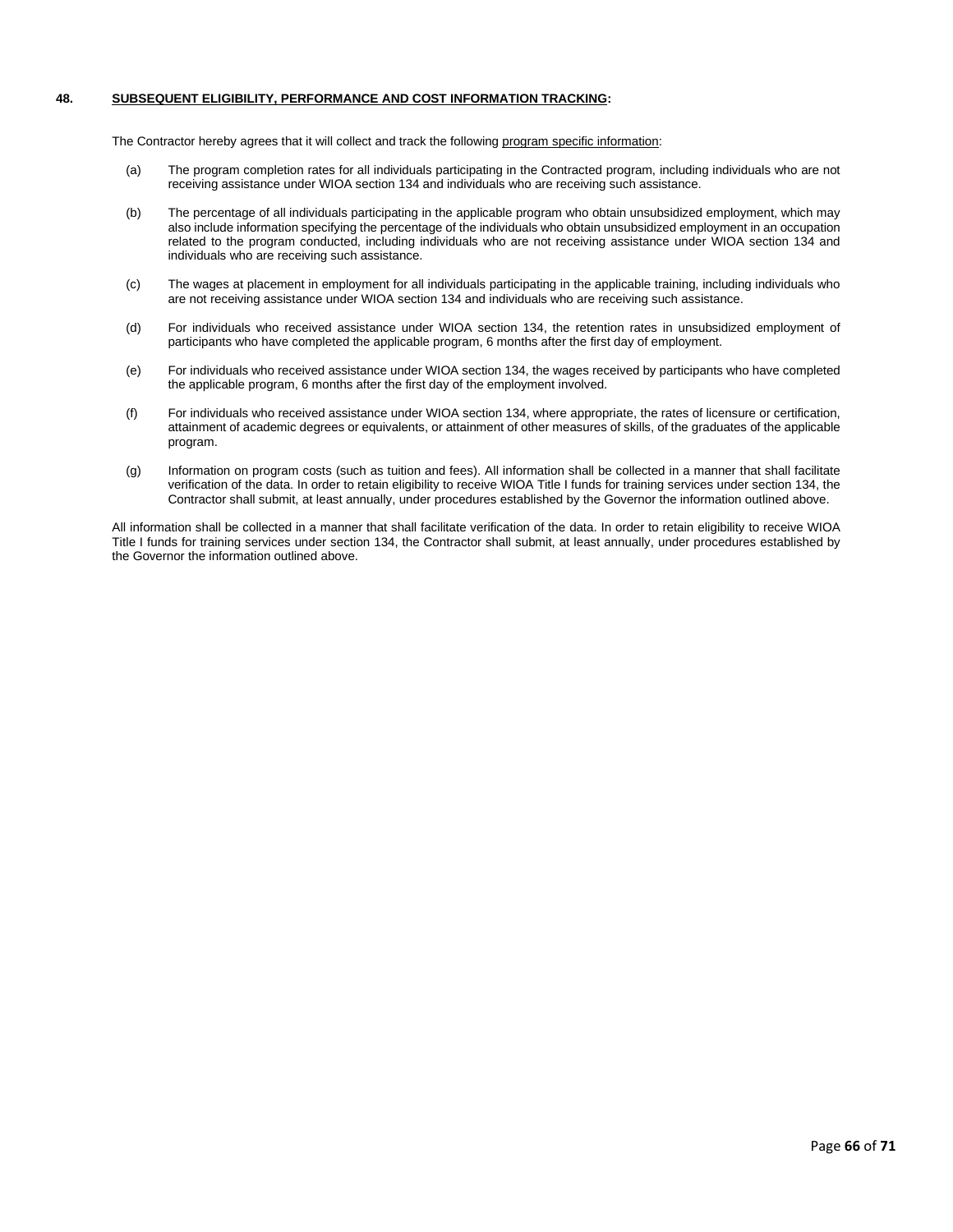## **Attachment U**

### **Contract Negotiation**

During Contract negotiations the Awarded Provider will need to submit following Policies, Procedures, and Documentation including but not limited to:

### **Policies, Procedures, & Documentation**

- American Disability Act
- Chart of Accounts Accounting Manual
- Code of Professional Ethics and Conduct Policy
- Cost Allocation Plan
- Criminal Waste, Fraud & Abuse Policy
- Drug and Alcohol-Free Workplace Policy
- Emergency Management Plan
- Equal Opportunity, Non-Discrimination, and Affirmative Action
- Fiscal Related Policies & Procedures
- Formal Grievance /Complaint Policy
- Hours and Days of Work Policy
- Lease Agreements for Space & Equipment
- MIS/IT Computer Internal Controls
- Personally Identifiable Information (PII) Policy
- Personnel, Payroll & Benefits
- Purchasing of Office Supplies, Equipment and Furniture
- Records Retention and Disposal Policy
- Safeguarding of Federal Funds in the Bank
- Staff Bonding, Liability Insurance & Workers Compensation
- Statement of Benefits
- Travel & Business Policy
- Union Contract, if applicable
- Workplace Environment Harassment Policy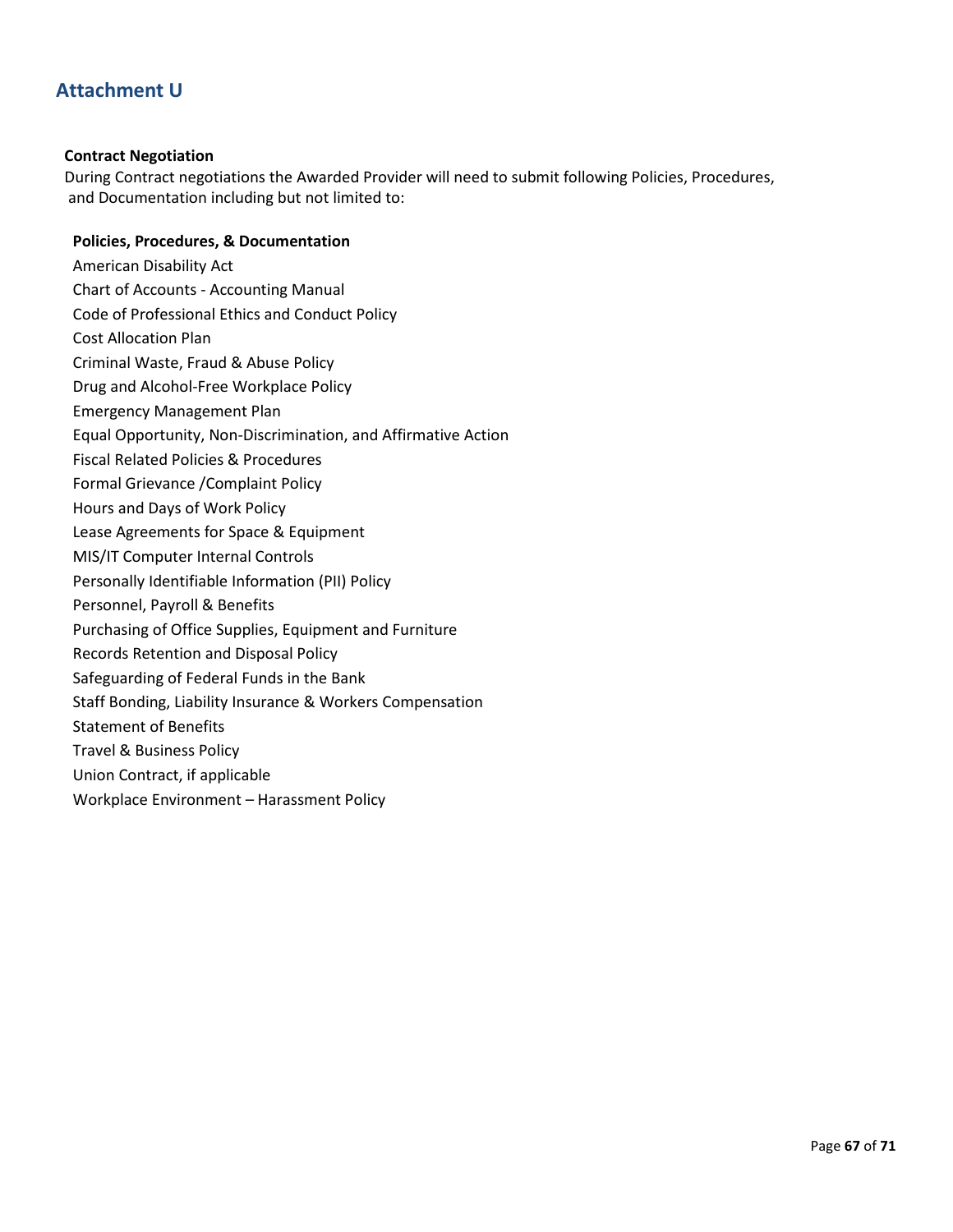|                                                            | Section:            | Agency Policies & Procedures |
|------------------------------------------------------------|---------------------|------------------------------|
| <b>MASSHIRE MERRIMACK VALLEY</b><br><b>WORKFORCE BOARD</b> | Eff Date:<br>7/1/17 | Revision Date: 4/11/22       |
|                                                            | Page 68 of 4        |                              |
|                                                            |                     |                              |

The MassHire Merrimack Valley Workforce Board (MMVWB) sets or reasserts the following:

## **FORMAL GRIEVANCE / COMPLAINT POLICY**

### **Who May File:**

### **Equal Opportunity Is the Law**

**Any person who believes he or she or any specific class of individuals has been or is being subjected to discrimination on the basis of race, color, religion, sex (including sexual harassment, gender identity**, **pregnancy and gender based wage discrimination), national original, age, disability (physical or mental including failure to accommodate), genetic information, sexual orientation, familial status, citizenship, military service/veteran's status, or retaliation for prior EEO protected activity, political affiliation or belief, and for beneficiaries only, citizenship, in admission or access to opportunities or treatment in, or employment in the administration of or in connection with, any Workforce Innovation and Opportunity Act funded program or activity. On all complaints that include discrimination, and all complaints alleging disability discrimination, the following procedure shall be used:**

### Complaints Lodged and Time Frames:

- A customer may lodge a complaint related to services provided under the Wagner-Peyser Act within two years of the alleged violation.
- There is no time limit for filing a complaint related to services provided under Title I of the Workforce Innovation and Opportunity Act (WIOA).
- Complaints alleging discrimination must be filed within 180 days of the alleged violation. The 180 day filing deadline is extended to 300 days if the charge also is covered by a state or local anti-discrimination law. For ADEA charges, only state laws extend the filing limit to 300 days.
- All complaints must be filed in written form:
	- Submission of a written letter signed by the complainant or authorized representative or;
	- Through an email account as this will be deemed an electronic signature.
	- Submission of the official Unified Workforce System Complaint Referral Record Form (available at front desk).

**A written complaint must include the complainant's full name, telephone number and address and the date of filing. Written complaints must also provide a clear, brief statement of the facts and alleged violation, relevant dates, and other information to assist the investigation and resolution of the complaint. If the complainant needs assistance one of the MassHire Merrimack Valley Workforce Board staff will assist the customer seeking to file the complaint including assistance with completing all associated forms.**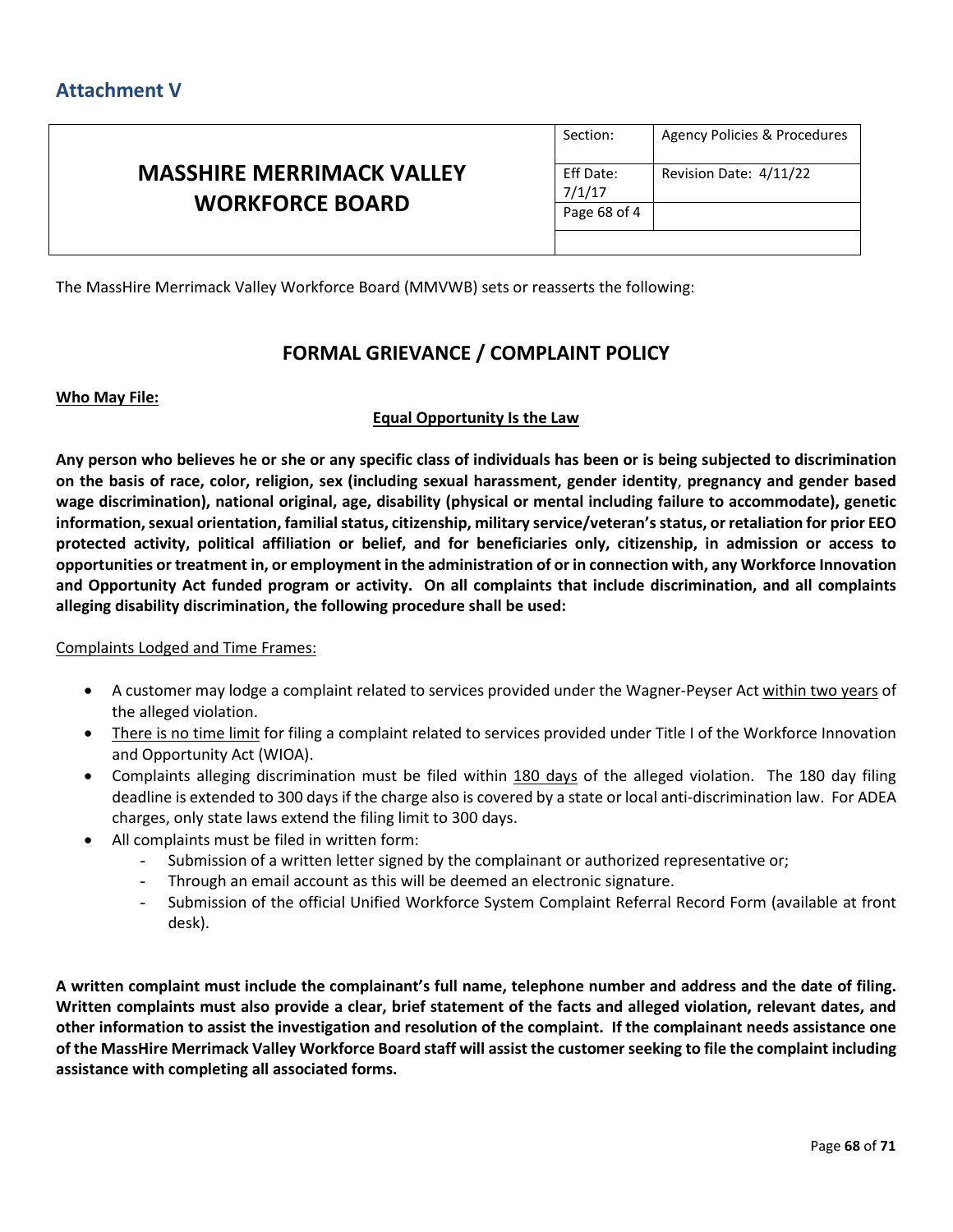## **Procedure to File:**

### *Type of Complaint:*

Violation of the Wagner-Peyser Act, rules, regulations, grants or other agreements made under the Act by the Commonwealth.

OR

Violation of the Title I of the Workforce Innovation and Opportunity Act, rules, regulations, grants, or other agreements made under the Act by the Commonwealth.

### *Where to file the complaint/grievance:*

Complaints against the MassHire Merrimack Valley Workforce Board, subrecipient, or contractor:

| <b>Primary Contact:</b>                   |                                           |
|-------------------------------------------|-------------------------------------------|
| <b>Local Complaint Officer</b>            | Back-up Contact                           |
| Lynda Buote*                              | Corina Ruiz*                              |
| Grievance Officer                         | Deputy Director                           |
| MassHire Merrimack Valley Workforce Board | MassHire Merrimack Valley Workforce Board |
| 255 Essex Street, 4 <sup>th</sup> Floor   | 255 Essex Street, 4 <sup>th</sup> Floor   |
| Lawrence, MA 01840                        | Lawrence, MA 01840                        |
| 978-551-7286                              | 978-701-8176                              |
| Email: lbuote@MassHireMVWB.org            | Email: cruiz@MassHireMVWB.org             |

\* Names Subject to Change

### *When to file the complaint:*

For violations of the Wagner-Peyser Act, rules regulations, grants or other agreements made under the Act by the Commonwealth: Within two (2) years of the alleged occurrence. For violations of the Title I the Workforce Innovation and Opportunity Act, rules, regulations, grants or other agreements made under the Act by the Commonwealth: There is no time limit.

### *Resolution of the complaint:*

The local Complaint Officer has 15 days from the date a written complaint is received to resolve the complaint.

If the complaint was initiated by a Migrant and Seasonal Farm Worker (MSFW) – the local Complaint Officer has within 5 days from the date a written complaint is received.

The 15-day period (or in the case of an MSFW initiated complaint, the 5-day period) does not begin until the requested information is received.

If the MassHire Merrimack Valley Workforce Board has made a written request to the complainant (or the complainant's authorized representative) for additional information, the 15-day period (or in the case of an MSFW initiated complaint, the 5-day period) does not begin until the requested information has been received by the local MassHire Merrimack Valley Workforce Board.

If the local MassHire Merrimack Valley Workforce Board has requested additional information from the complainant or the complainant's authorized representative and does not receive a response within 20 days from the date the request was made (or, in the case of an MSFW initiated complaint, within 40 days), the complaint is considered resolved.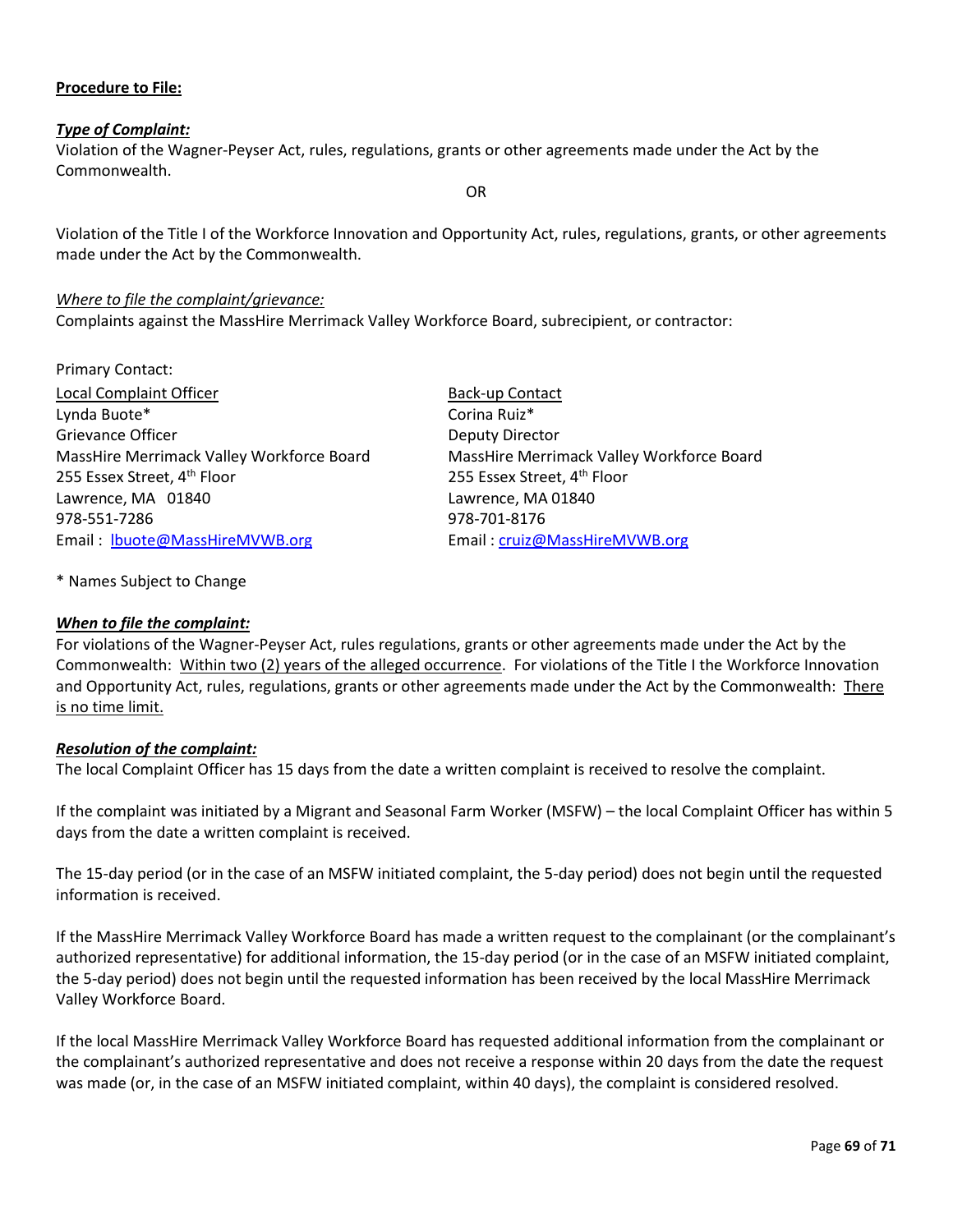## *Appeal of the complaint if resolution is not reached at the local MassHire Merrimack Valley Workforce Board:*

If the MassHire Merrimack Valley Workforce Board does not resolve the complaint to the satisfaction of the complainant within 15 days period (or in the case of an MSFW initiated complaint, the 5-day period), the complainant may request a hearing at the Local and/or State level for resolution or further action.

### *Local Hearings:*

If a complainant requests or the local Complaint Officer deems that a formal hearing is necessary, the local Complaint Officer will notify the parties (in writing) that the matter has been scheduled for a formal hearing. The notice must inform the parties of the following elements of the hearing process:

- The date, time, and location of the hearing.
- That the Local Complaint/Hearings Officer, will rule on the introduction of evidence\* and afford the parties the opportunity to present, examine, and cross-examine witnesses.

\*For clarity it must be noted that an administrative hearing is not the same as a Court of Law. Technical rules of evidence *do not apply*. It is up to the Local Complaint/Hearings Officer to follow principles and procedures that are designed to assure credible evidence that can be tested through cross-examination.

• That a copy of the case record and related documents will be made available to all interested parties before the hearing, upon request.

In conjunction with the hearing process the Hearing Official:

- May decide to make a determination based on the information included in the case file or investigate further prior to the formal hearing.
- May permit (at his/her discretion) the participation of interested parties with respect to specific legal or factual issues relevant to the complaint/appeal.
- May choose to conduct the hearing at a single location convenient to all parties or, if that would represent a hardship for one or more parties, the Hearing Official may elect to conduct the hearing by a telephone conference call.
- Must ensure that hearings be recorded or transcribed. All records are to be preserved and/or made available upon completion of the hearing to the complainant or interested parties.
- Must conduct the hearing *and* issue a written determination to the complainant, the respondent, and any other participating interested parties within the **20 (twenty) days** from the date the hearing was requested.

If complainant disagrees with the local MassHire Merrimack Valley Workforce Board determination, the complainant may bi-pass the local hearings process and may appeal the local determination to the State Level (State Complaint Officer) within 20 days of the receipt of the determination.

After 30 days (or in the case of an MSFW initiated complaint, within 20 days), if resolution has not been accomplished at the State level, the State Complaint Officer will issue to the complainant and respondent, by certified mail, a written determination regarding the complaint.

*Where to file the appeal:* To State Complaint Officer: